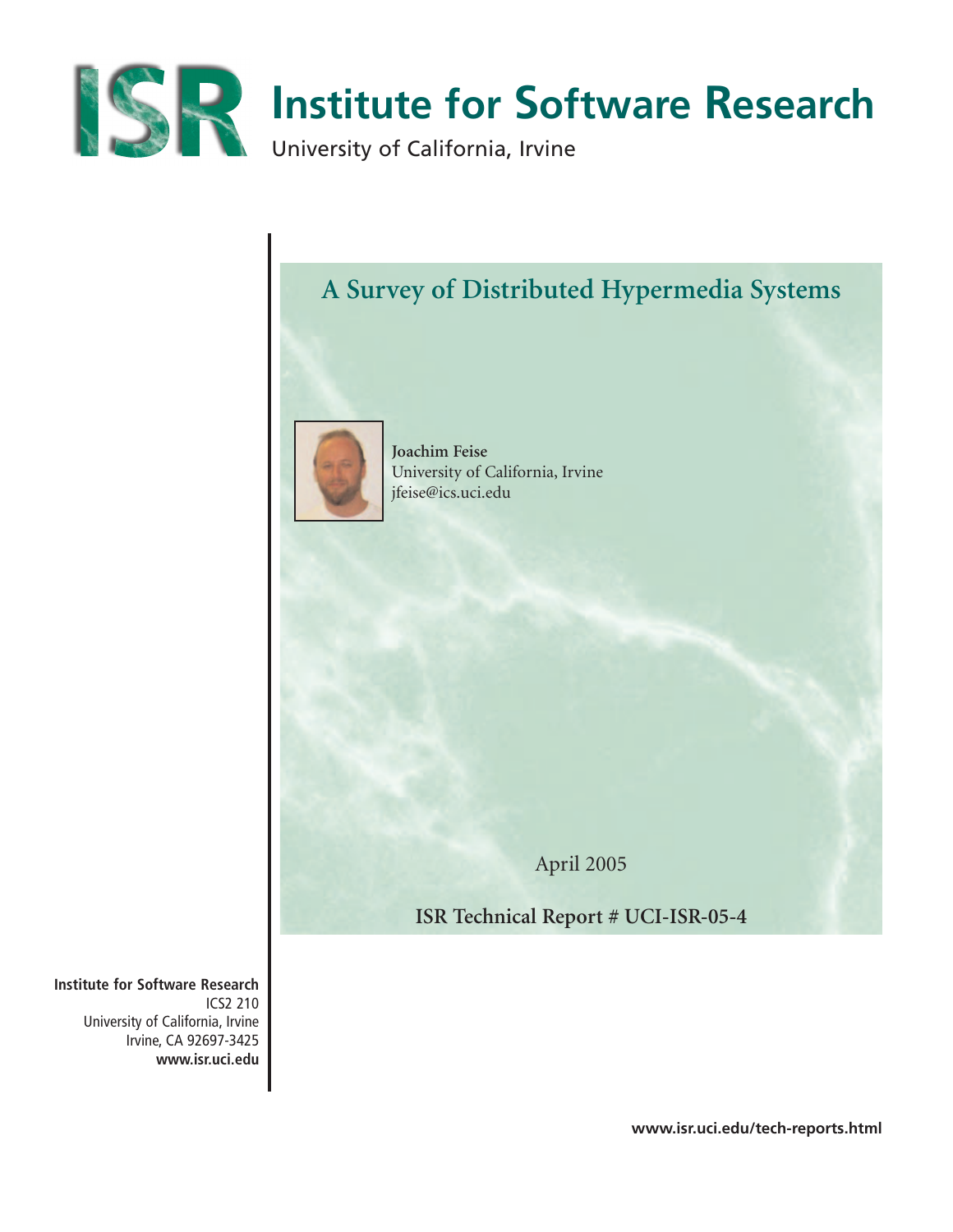## A Survey of Distributed Hypertext Systems

Joachim Feise Institute for Software Research University of California, Irvine Irvine, CA 92627-3425, USA jfeise@ics.uci.edu

### ISR Technical Report # UCI-ISR-05-4 April 2005

#### **Abstract**

Distributed hypermedia systems provide the ability for collaboration of a possibly arbitrary large group of people. These people can be located in physically separate locations, in different organizations, with possibly intermittent network connectivity, and with possibly high latencies for data transfer.

While the need to manage distributed documents was recognized early by both Ted Nelson and Doug Engelbart, most early hypermedia system implementations were limited to single machines. Rather, the focus was on the representational and navigational aspects of hypermedia. The rise of the World Wide Web, however, highlighted the problems of navigation and collaboration in a distributed hypermedia environment.

This survey identifies the key problems faced by hypermedia systems in a distributed environment, and analyzes and categorizes distributed hypermedia systems with respect to the extent the systems attack these problems.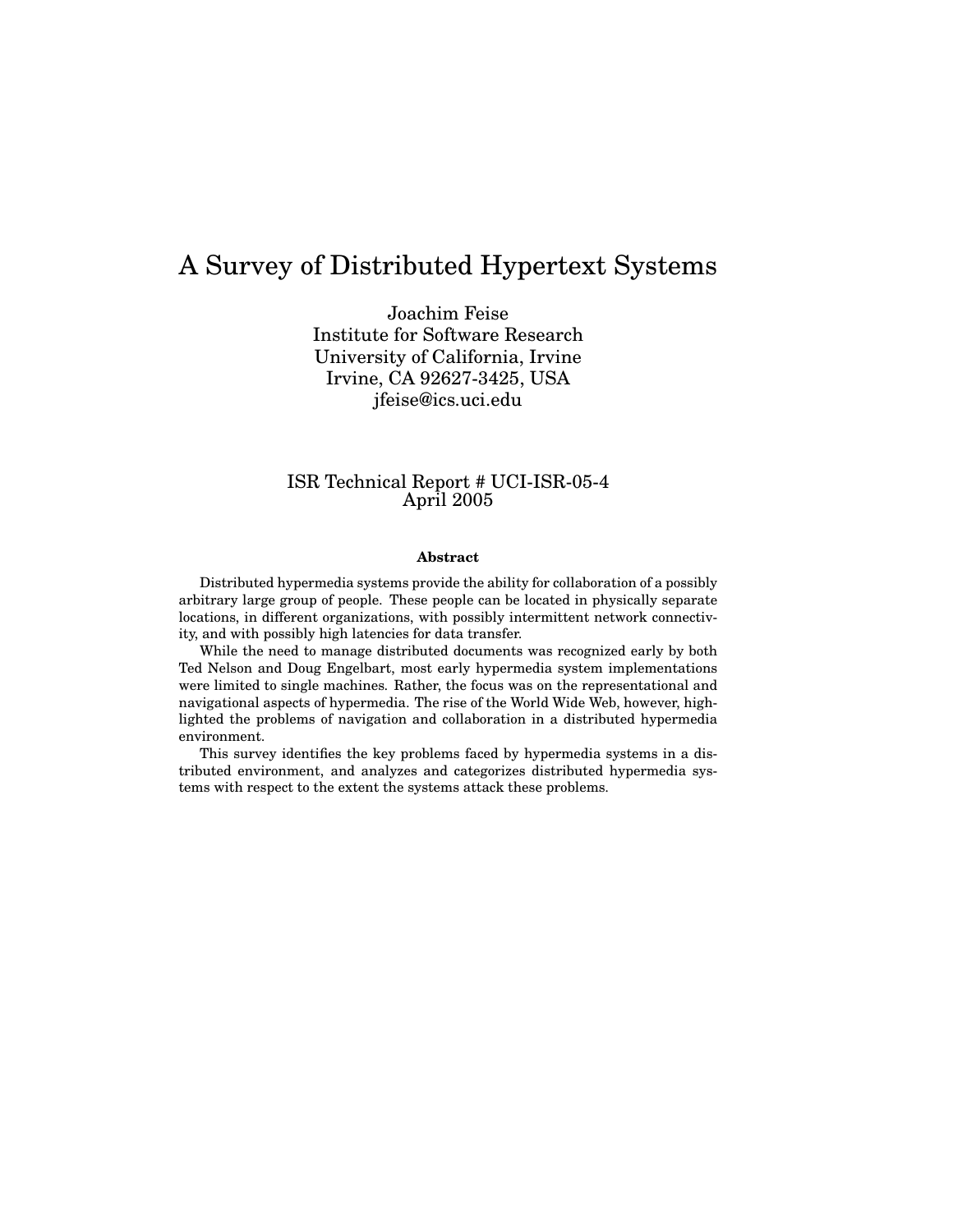# A Survey of Distributed Hypertext Systems

Joachim Feise Institute for Software Research University of California, Irvine Irvine, CA 92627-3425, USA jfeise@ics.uci.edu

ISR Technical Report # UCI-ISR-05-4 April 2005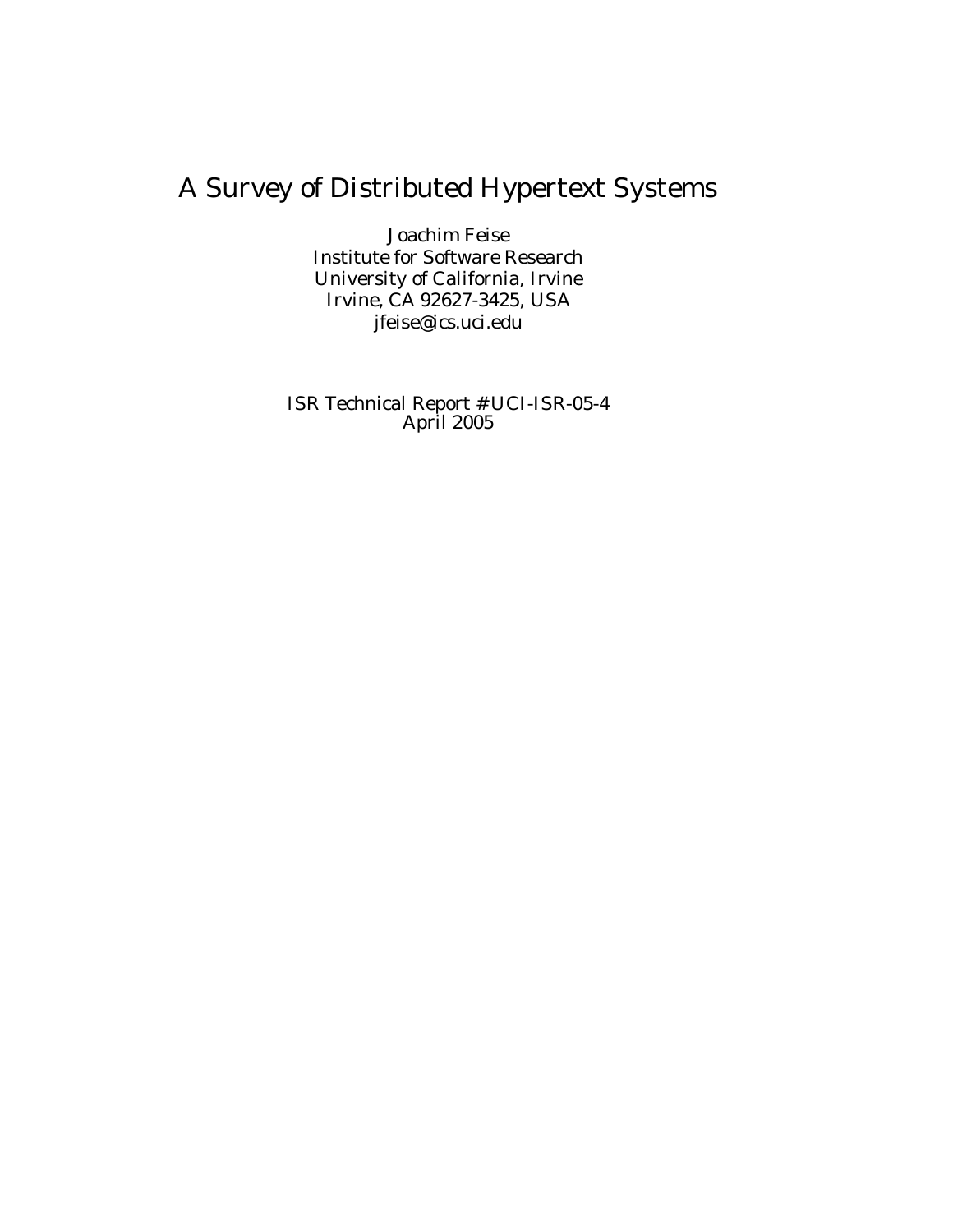## **Contents**

|             |                                        | 1 Introduction                                                                                                                          | 1                                                                                 |
|-------------|----------------------------------------|-----------------------------------------------------------------------------------------------------------------------------------------|-----------------------------------------------------------------------------------|
| 2           | $2.2\,$<br>2.3<br>2.4<br>2.5           | <b>Early Hypermedia Systems</b>                                                                                                         | $\boldsymbol{2}$<br>$\overline{c}$<br>$\overline{\mathbf{4}}$<br>5<br>6<br>7<br>8 |
| 3           | 3.1<br>3.2<br>3.3<br>3.4<br>3.5<br>3.6 | <b>Second-Generation Hypermedia Systems</b>                                                                                             | $\boldsymbol{9}$<br>9<br>11<br>12<br>13<br>14<br>15                               |
|             | 4.1<br>4.2<br>4.3<br>4.4               | 4 Web-based Hypermedia Systems                                                                                                          | 17<br>17<br>18<br>18<br>19                                                        |
| $\mathbf 5$ | 5.1<br>5.2                             | <b>Classification Framework</b><br>Links<br>5.1.1<br>5.1.2<br>5.1.3<br>5.1.4<br>Hyperbase and Linkserver Combinations<br>5.2.1<br>5.2.2 | 19<br>20<br>20<br>20<br>20<br>20<br>21<br>21<br>21                                |
|             | 5.3<br>5.4                             | 5.3.1<br>5.3.2<br>5.3.3<br>5.3.4                                                                                                        | 21<br>21<br>22<br>22<br>22<br>22                                                  |
|             | 5.5<br>5.6                             | 5.6.1<br>5.6.2<br>5.6.3<br>5.6.4                                                                                                        | 23<br>23<br>23<br>24<br>25<br>26                                                  |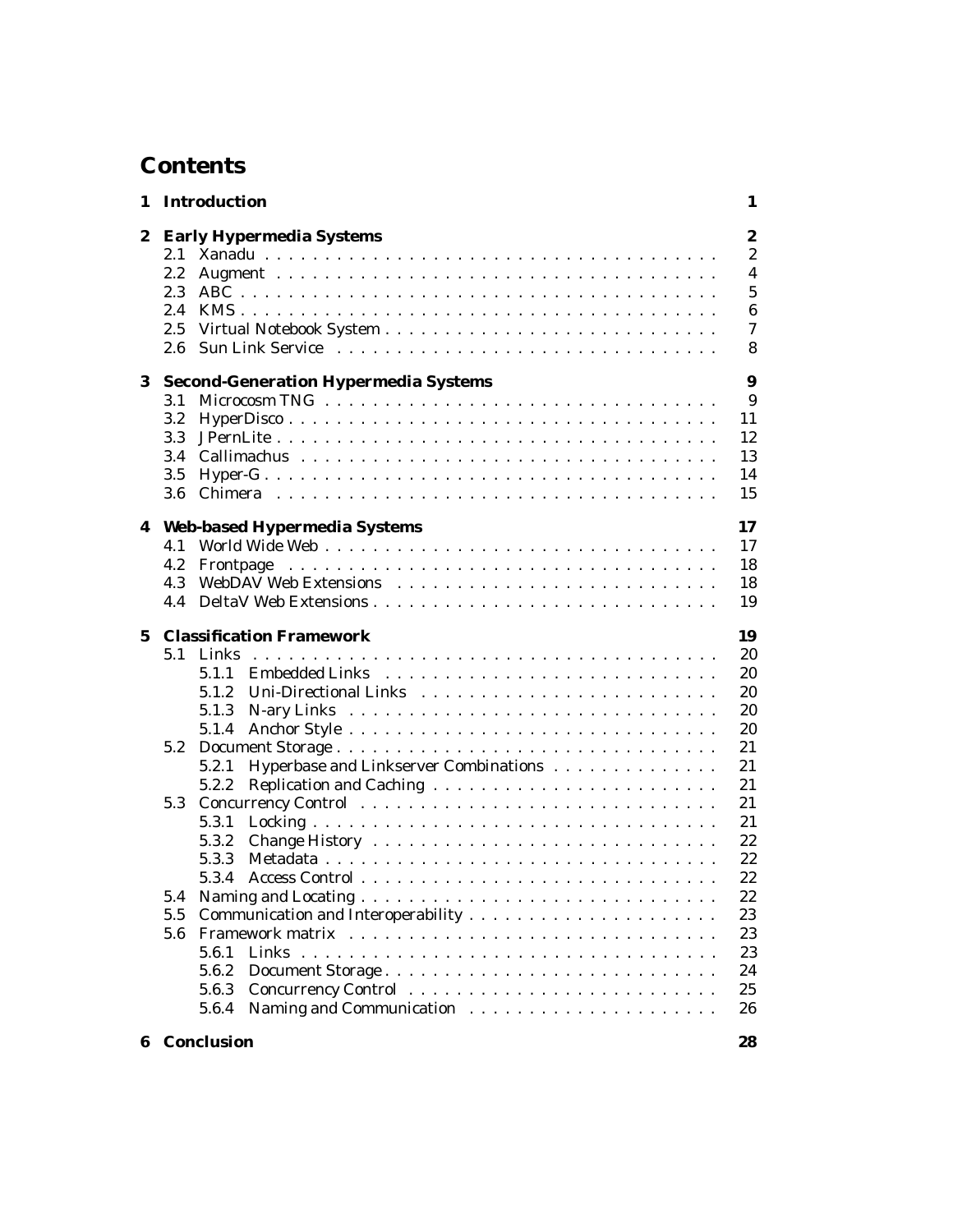### **7 Acknowledgements 29**

# **List of Figures**

| $\mathbf{1}$ | 3                                                            |
|--------------|--------------------------------------------------------------|
| 2            | $\overline{4}$                                               |
| 3            | $5\phantom{.0}$<br>ABC Distributed Graph Server Architecture |
| 4            | $\tau$                                                       |
| 5            | 8                                                            |
| 6            | 9                                                            |
| 7            | 10                                                           |
| 8            | 11                                                           |
| 9            | 12<br>JPernLite Transaction Server Architecture              |
| 10           | 13                                                           |
| <b>11</b>    | 14                                                           |
| 12           | 16                                                           |
| 13           | 18                                                           |
| 14           |                                                              |

# **List of Tables**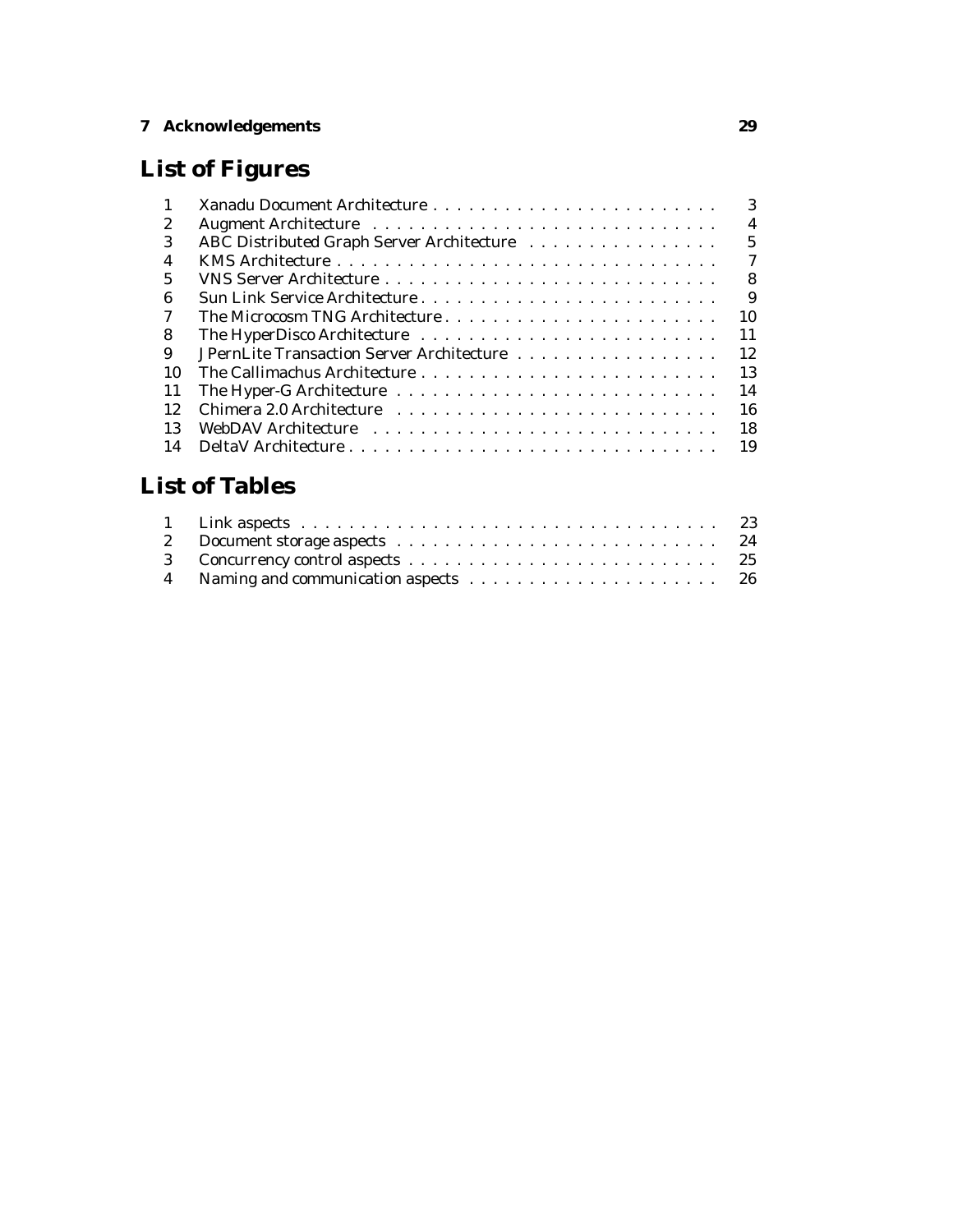### **1 Introduction**

In 1945, Vannevar Bush observed that documents do not exist in isolation [12]. Rather, there exist a number of relationships between documents. These relationships can be explicit, for example references in academic articles or in books; other references can be implicit, like similarity in style or content. Hypertext systems help capture, represent, and navigate these relationships.

The term *hypertext* was coined by Ted Nelson [51] to denote the relationships between textual documents. The emergence of non-textual documents, from spreadsheets and drawings to audio, video and multimedia resulted in a gradual shift from the hypertext term to the more general *hypermedia* term (which was first used by Nelson in [52].)

The relationships between documents usually stretch beyond the data storage of one person, just as an author of an academic paper refers to academic articles of other authors and not just his or her own. Unlike in the domain of academic papers, documents in the hypermedia domain tend to be dynamic: users edit documents, modifying the relationships between them.

In particular, there is no single authority or clearinghouse through which document changes have to get approved. Authors of documents are free to change their data as they see fit, without consideration of the relationship of their particular documents to other authors' documents.

While the need to manage distributed documents was recognized early by both Nelson and Doug Engelbart [22], most early hypermedia system implementations were limited to single machines. Rather, the focus was on the representational and navigational aspects of hypermedia.

The few early hypermedia systems that took distribution issues into consideration were targeted towards specific application domains which had a history of collaboration between the users. For example, the Virtual Notebook System [62] aimed to support collaboration in a biomedical setting [29] by acting as an electronic analogue of a scientist's workbook. Another early hypermedia system, the Sun Link Service [57], arose out of the insights into networked environments.

The second-generation hypermedia systems also largely ignored issues of distribution. The rise of the World Wide Web, however, highlighted the problems of navigating in a distributed hypermedia environment. As a consequence, the developers of single user, single workstation hypermedia systems retrofitted their systems to allow the management of documents distributed across a network. Developers of hypermedia systems that already provided access to distributed documents saw the rise of the Web as an opportunity to widen the reach of their distributed models, and started to incorporate the use of the Web into their systems.

The focus on navigation in a document space as exemplified by the Web represents one view of hypermedia common among researchers. The other common view holds that navigation is but one feature provided by hypermedia. The research on open hypermedia systems emphasizes the latter view [56]. The feature set of these systems can include authoring and changing documents, as well as creating and maintaining links between documents.

Distributed hypermedia systems provide the ability for collaboration of a possibly arbitrary large group of people. These people can be located in physically separate locations, in different organizations, with possibly intermittent network connectivity, and with possibly high latencies for data transfer.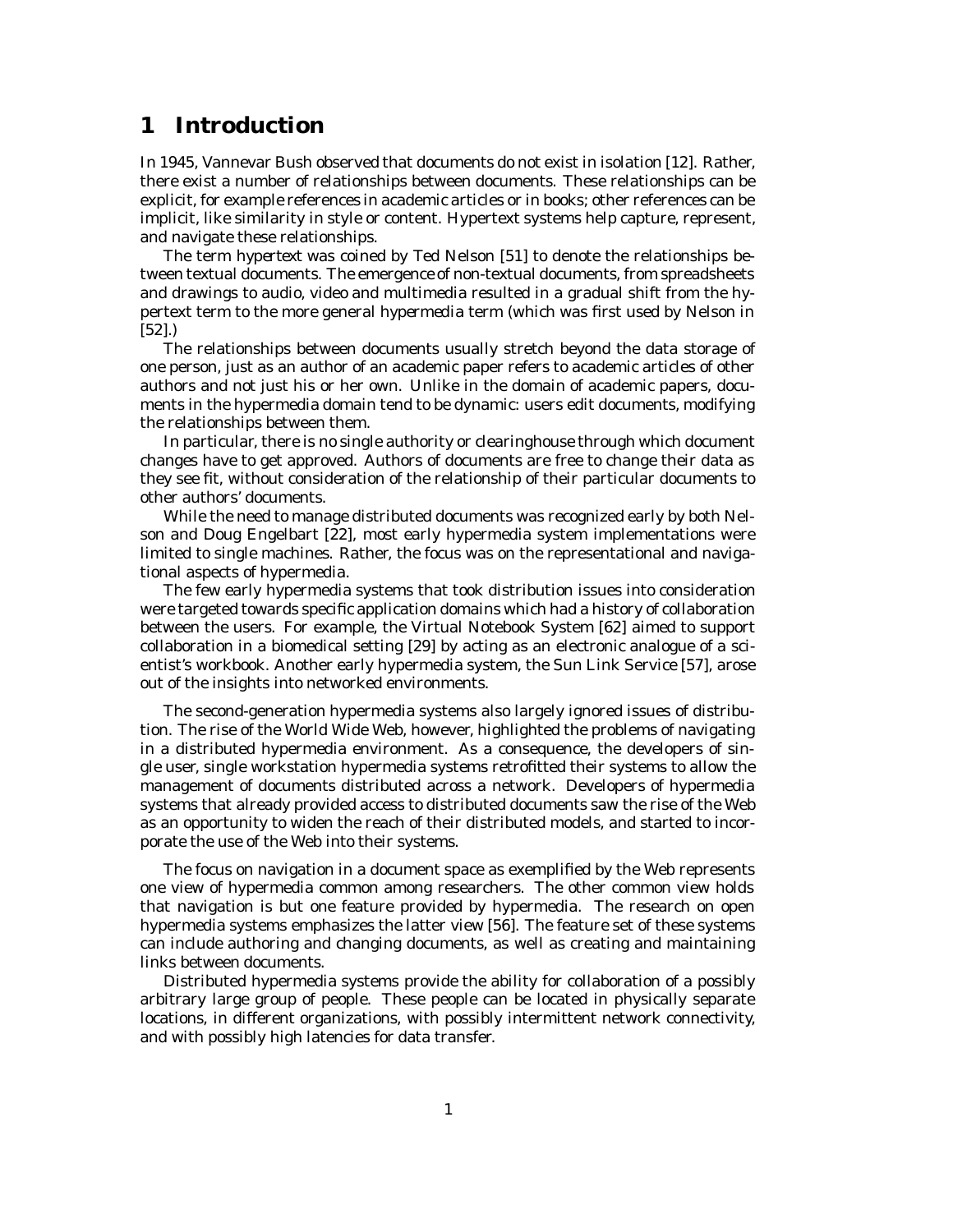Tools designed to facilitate collaboration under these circumstances have to be able to handle a variety of problems:

*Access Permissions:* Not all users should necessarily be allowed to add or modify documents at specific locations. Users may not be allowed to link to specific documents or navigate to them. A distributed hypermedia system needs to provide mechanisms to specify the access permissions for documents accordingly.

*Link Maintenance:* Whenever documents in a hypermedia system are modified, links to these documents may become invalid. Hypermedia systems employ a variety of mechanisms to detect and possibly repair invalid links. In a distributed setting, these tasks can become much more complicated, since links can be distributed as well.

*Document Consistency:* In collaborative environments, it is entirely possible that several users simultaneously want to change the same document. Without a means to serialize document access, changes to documents may get lost.

*Document Metadata:* Since document modification in a distributed setting is no longer the task of a single person, it becomes important to provide information with the document to allow determination of who changed which document when. Such a document history log is only one use of document metadata. Metadata can be used for a wide variety of purposes, for example to facilitate workflow tasks.

*Replication:* In a distributed environment, especially in a large-scale environment like the Internet, network connectivity can be disrupted for a variety of reasons. Network latency can fluctuate widely, with the result of rendering some remote documents offline for some amount of time. A distributed hypertext system should be able to provide access to remote documents even if the remote site is temporarily offline. Document replication or caching, in combination with synchronization when the remote site becomes available again are common strategies to provide for high document availability in distributed environments.

The systems included in this survey all claim to provide some support for operation in a distributed environment. The majority of hypermedia systems were developed as single-user systems or centralized multi-user systems. Such systems are excluded here. However, systems that started life as single-user systems or centralized systems, but were later adapted to a distributed environment are included in this survey. This particularly affects several hypermedia systems developed in the 1990s, in parallel with the appearance of the Web. Several of these systems were modified to take advantage of the infrastructure provided by the Web and to operate within a Web-based distributed environment.

### **2 Early Hypermedia Systems**

### **2.1 Xanadu**

Ted Nelson, who coined the term Hypertext, started his project Xanadu [54] in 1960. While it has never been fully implemented, the design of Xanadu exhibited several groundbreaking ideas, from versioning to complex document structures, i.e., compound documents, to distributed storage to micropayment concepts.

Here, I focus on the distributed storage aspect of Xanadu, or the *docuverse*, as Nelson calls it. Documents in Xanadu are usually not closed, but rather built upon each other. Documents provide references, windows to other documents, as shown in figure 1. Every one of the referred documents can be located on a different machine.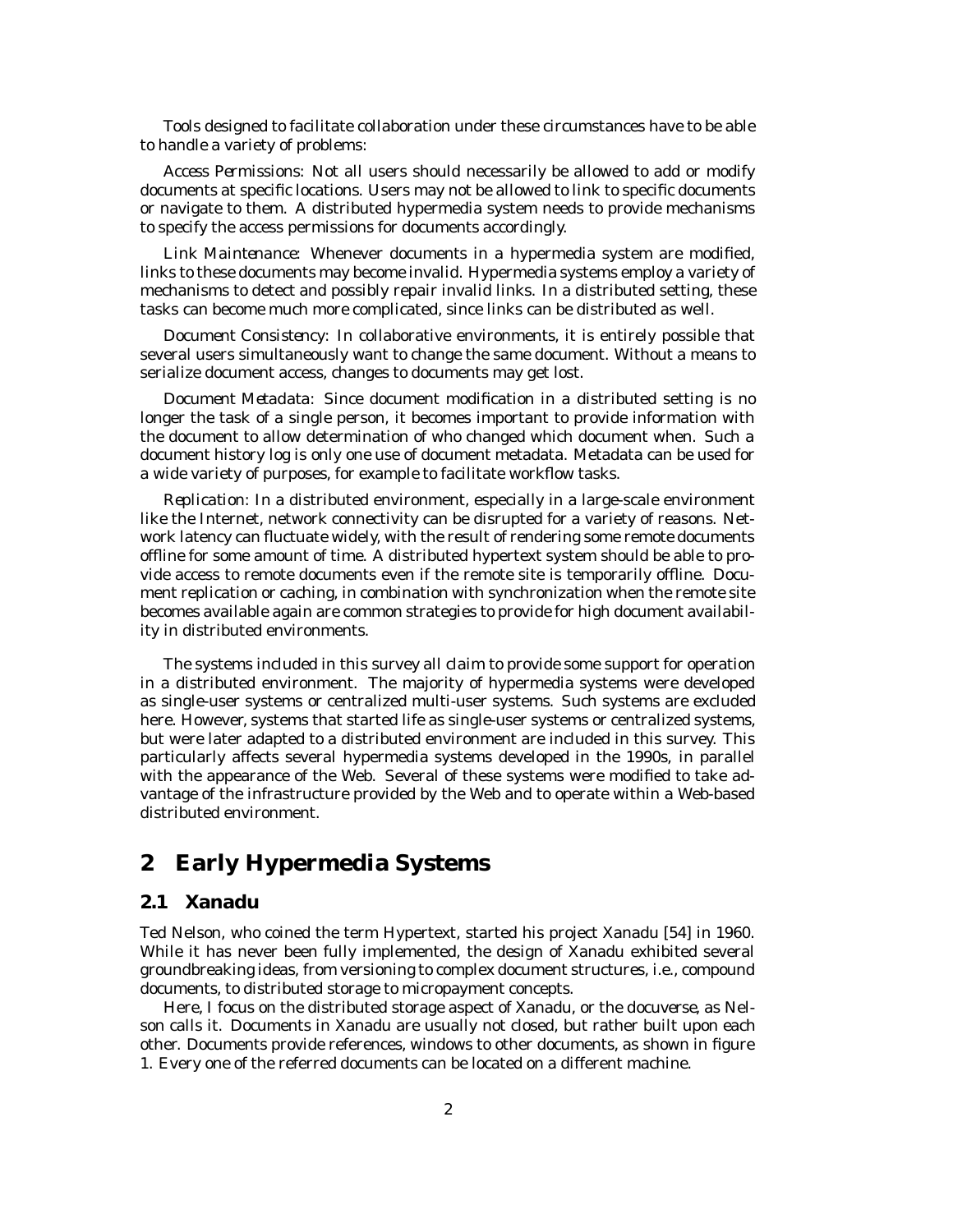

Figure 1: Xanadu Document Architecture (from [54])

Since Nelson envisioned Xanadu to grow without limits and eventually provide access to all available literature, the necessity of storing the documents on a network of computers became obvious [53].

The goal was to unite the network of computers in such a way that the user experience does not change, i.e., it should become irrelevant where a particular document is stored.

To achieve this goal, Nelson envisioned dynamic replication of documents throughout the network, depending on demand. He also put emphasis on the need to have changes to any document be instantly known in the whole network.

Nelson described as "most important thing" and the hardest part the problem of response time. He described as his goal that "all documents become a single instantaneous whole", which requires response times in the order of the times required to set up telephone connections (in the 1993 edition of [54] he advocates high-capacity connectivity like satellite links between the networked machines.)

Of course, such a distributed storage concept has a big influence on other important aspects of the usability of the system.

For example, versioning and concurrency issues had to be addressed in the system. Nelson's solution was the introduction of write-once storage. New versions of documents contain both new content and links to the old document, allowing access to the parts of the document that didn't change.

This concept has the side-effect of making concurrency issues irrelevant, since users don't modify documents, but rather always create new ones. A namespace definition inspired by the Dewey Decimal system allows the addressing and localization of servers, user accounts, document versions down to every byte in a document.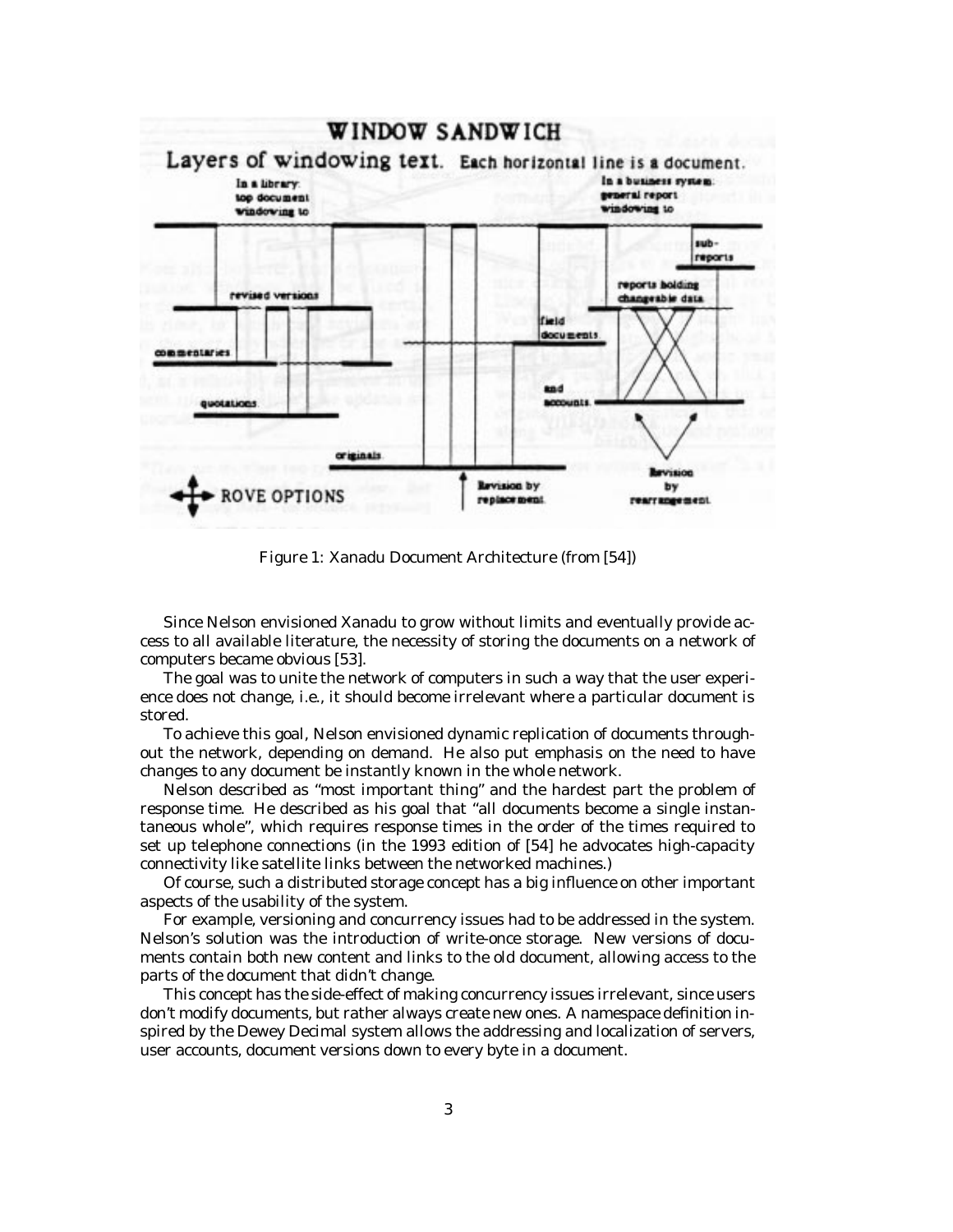### **2.2 Augment**

Augment [22] was developed in the 1960s by Doug Engelbart to support group collaboration in a networked multi-user environment. In particular, one explicit goal of Augment was to support "the development, production and control of complex technical documentation – through the whole cycle of gathering information, planning, creating, collaborating, reviewing, editing, controlling versions, designing layout, and producing the final documents." [22] Engelbart provided an architectural overview of Augment in [21] (see figure 2).



Figure 2: Augment Architecture (from [21])

Augment represents data in arbitrary windows on the screen. The data displayed can be text, graphics, or other arbitrary data. The ability to show multiple such windows provides for cross-file editing.

The data is stored in structured files, with nodes of up to 2000 characters of text, a graphic or other data, organized in a hierarchy. For textual data, a node often contains a section or paragraph, which is a natural way of structuring text.

Augment has multiple ways to identify data in a file. Nodes have unique identifiers that are assigned when the nodes are created. These identifiers are immutable. Each node also has a structural statement number, assigned by the system, that identifies a node within the structure of a document. As a document is changed, the structural statement numbers of the document nodes are updated to reflect the changes. Document authors can also label nodes, and it is possible to place markers in arbitrary positions in a document. Finally, positions in a document can be specified with a relative address, anchored at an arbitrary fixed node.

These flexible addressing schemes allow Augment to address any item in a document, from chapter, section, paragraph down to individual words and even individual characters.

Links using the Augment addressing schemes can therefore point to arbitrary data within the documents in Augment. The links in Augment are unary, there is no backlinking facility. Augment treats links just like any other text. The links are embedded within the Augment documents.

Augment's addressing schemes are not limited to single files. So-called composite addresses combine the address of a specific file with an address within that file to arrive at unique system-wide addresses. To support distribution, the file address itself can be a composite address combining a compute name with a file name and a directory name where the file is located.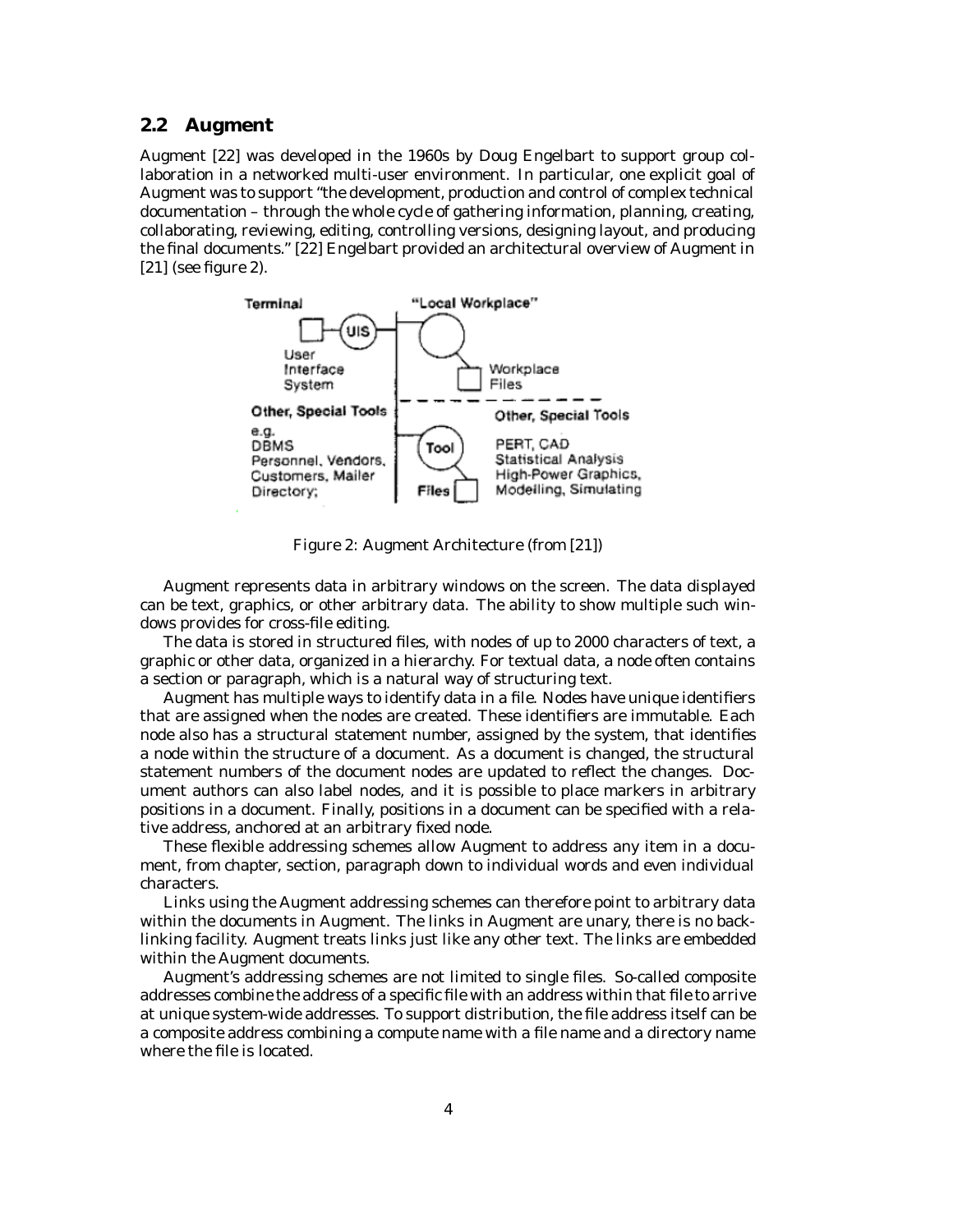To support collaborative work on documents, Augment maintains change records for each node in each file. These records contain information about the date, time and the author of the creation of nodes or the last change of nodes. Augment has provisions to view and filter these records.

Augment also has the ability to mark documents as immutable, allowing the creation of a permanent record of documents marked this way.

### **2.3 ABC**

The Artifact-Based Collaboration system (ABC) [64] was one of the early hypermedia developments providing a distributed environment for collaborative work.

ABC stores documents and links in a hyperbase management system called a Graph Server. The documents are represented as graph structures, with links providing connections between nodes in different subgraphs.

The graph server acts as a single logical system, but the data can in fact be distributed among several servers. Figure 3 outlines the architecture of the graph server. This distribution is facilitated by the use of graph structures to represent the data. Each server can maintain a single subgraph.



Figure 3: ABC Distributed Graph Server Architecture (from [64])

To manage this distributed graph structure, a distributed graph storage system was developed. Items in this storage system are identified by unique object ids. These ids consist of an entry specifying the server the data is stored on, and an entry identifying the actual data within the server. The server is not directly identified, but rather an indirection through a lookup table is used. This improves location independence of the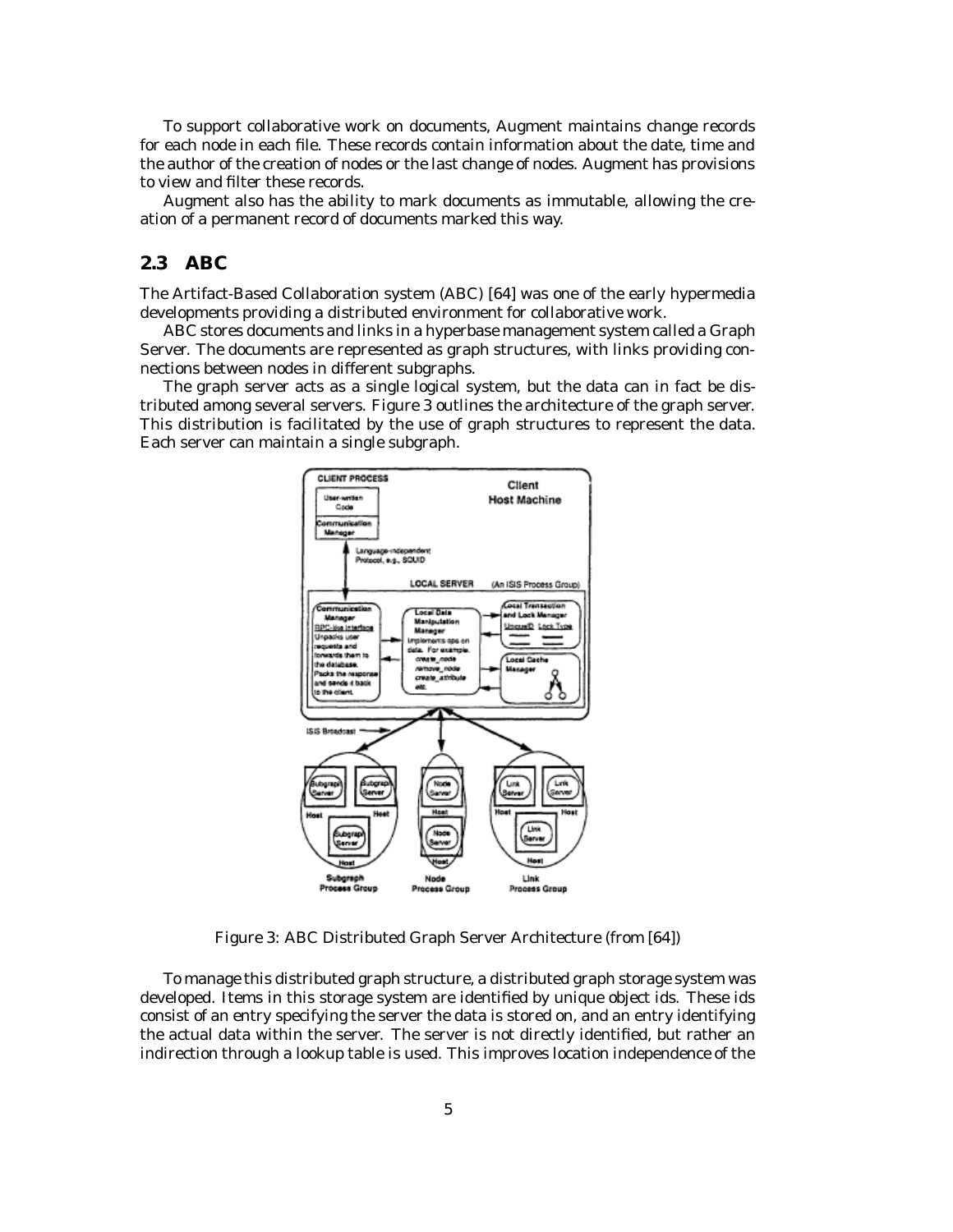data.

Browsers and other client applications like text editors, drawing programs, etc. utilize the graph server interface to browse and manipulate the data. Links can be unidirectional and bi-directional.

The system supports two kinds of links, structural links and hyperlinks. Structural links define the form of the graph structure. Constraints on the structural links conform with the graph structure. For example, in a tree structure, no node can have more than one incoming link. Hyperlinks, on the other hand, can provide a link between any two nodes, regardless of the structure.

The browsers within ABC are specific to particular graph structures, i.e., there are browsers for general graphs, trees, lists, etc. The browsers enforce the constraints on the particular graph structures they support. A tree browser can not be used to manipulate structural links when the change would violate the integrity of a tree.

ABC also supports applications operating on the document contents, such as text editors, drawing programs, or spreadsheet programs. The authors acknowledge the problems of maintaining link integrity when modifying the actual data, and propose to use wrappers communicating with browsers and servers to provide for link integrity.

Since the graph storage system used by ABC needs to support multiple collaborating users, the storage system has to provide a means to control concurrent access to objects. The graph storage system does so by providing access modes that allow different subsets of operations and prevent concurrent changes. These access modes are reminiscent of standard file system access modes, e.g., multiple read operations can occur simultaneously, but only one write operation at a time is allowed.

Finally, access to different parts of the graph structure is governed by the use of access control lists, stored with each object. The access control lists map users or groups of users to the operations that these users are allowed to perform on particular objects. ABC defines two authorization categories. Access authorizations allow the use, or access of particular objects, while administer authorizations allow users to change the access rights of objects.

### **2.4 KMS**

The KMS system [1], a large-scale, distributed hypermedia system for use in a collaborative work environment, was developed in the 80ies at Carnegie-Mellon.

It presents data in fixed size frames, which can contain text and graphical items. The frames fill the whole screen. Items in frames can be linked to point to other frames. The items can also be used to start external programs. Figure 4 illustrates the system architecture.

The data for these frames can be distributed across multiple file servers. KMS presents the data as a single logical database, so that the physical location of the data is transparent to the users.

Since links can only point to other frames and not to another item within a frame, links in KMS are unidirectional. A sort of backlink, pointing from an item on the second frame back to the first frame is obviously possible, but seems to be rather rare in actual KMS deployments. Conklin [19] provides an illustrative example of a possible KMS database structure. The paper uses this example to discuss the "strong hierarchical orientation of most KMS databases."

KMS uses two different link types to distinguish between structural relationships such as lower-level frames in a hierarchical structure and associate relationships such as comments, annotations and cross-references.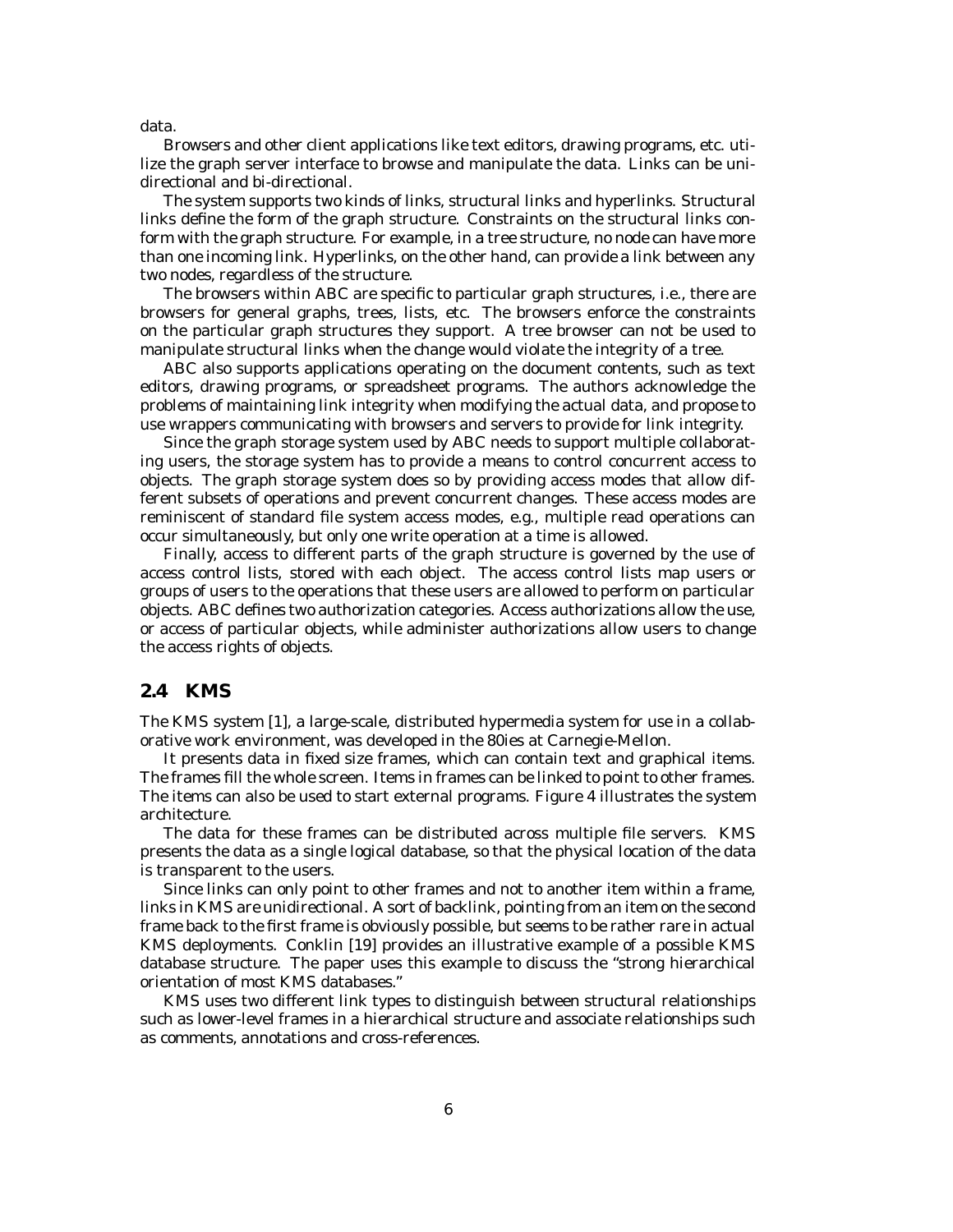

Figure 4: KMS Architecture (from [1])

Since KMS was intended for a collaborative work environment, users in KMS can modify each frame as they see fit. This of course introduces the problem of concurrent access. KMS uses an optimistic concurrency control mechanism. It does not lock frames that are worked on by the users. To prevent users from overwriting each other's changes, KMS refuses to write a user's changes when the document has changed. The justification for this mechanism is that the unit of change, the frame, is small enough to make collisions unlikely. The authors suggest out-of-band, informal locking conventions for the cases when several users modify the same set of frames.

Frames in KMS can be frozen, which has the effect that subsequent changes to the frozen frames results in the creation of new versions. Additional frames are automatically created to provide access to the previous, frozen data.

### **2.5 Virtual Notebook System**

The Virtual Notebook System (VNS) [62, 29], is a distributed hypertext system to support collaborative work in a biomedical setting, developed in the 80ies. It functions as an electronic analogue to a scientist's notebook.

The user interacts with VNS through a number of pages on a screen. Similar to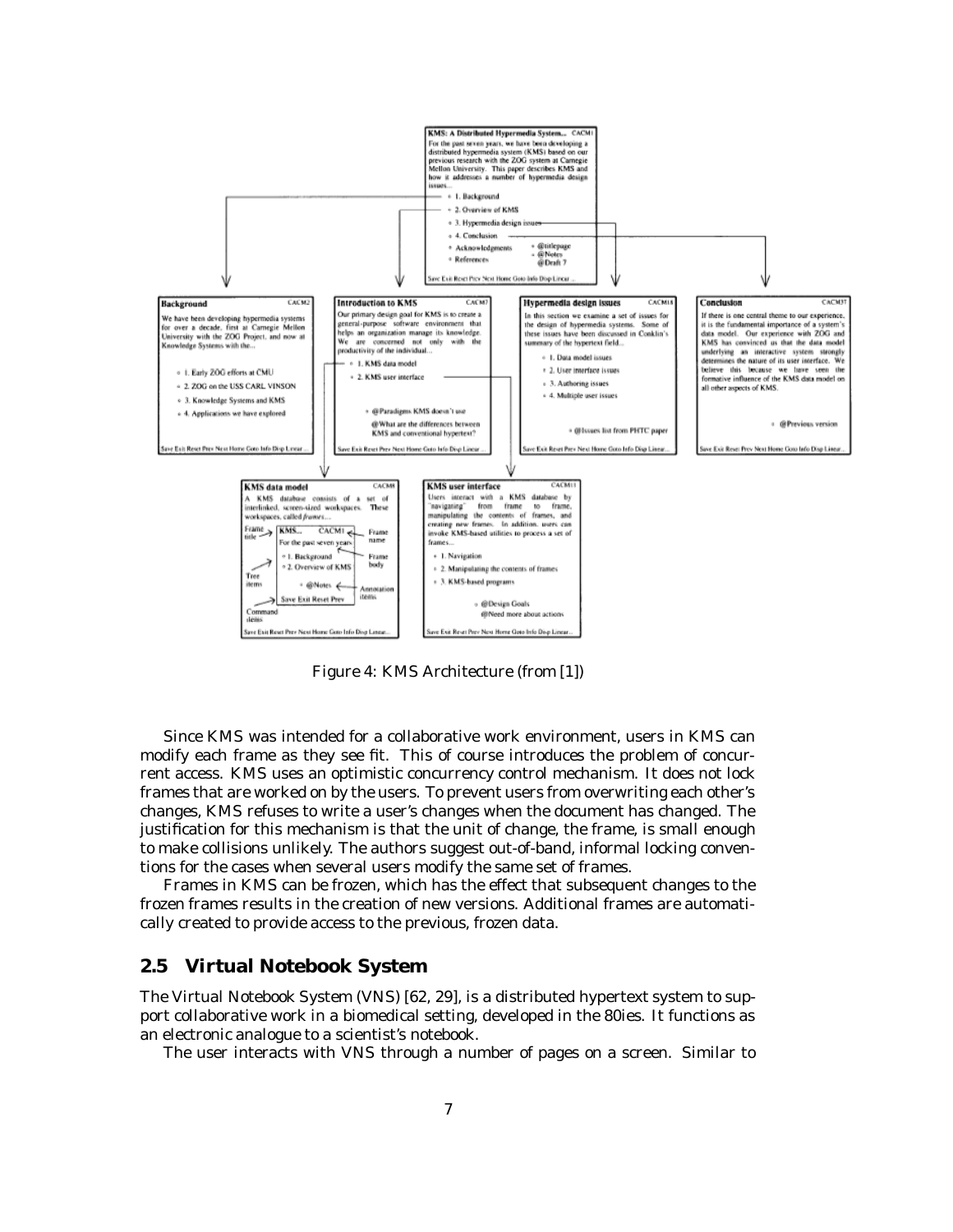KMS, pages can contain text and images. Pages can contain links that point to other pages in the system.

In VNS, links are stored separate from the data, so every user can have different sets of links connecting different pages. Any web of pages connected by links is referred to in the system as notebook. Users can have many notebooks, some of which may be shared by other users and some may be private. Links in VNS are uni-directional.

VNS also provides a filtering mechanism to support directed navigation by the user. This mechanism is used to ease the task of finding items in the hypertext.

The data is stored in work group servers, connected through a network. Each server stores the hypertext and the links in a relational database. Users can access the data in their local servers directly through the VNS. Figure 5 provides an overview of the server architecture.



Figure 5: VNS Server Architecture (from [29])

References in a page that are not located in the local server can be accessed through a special gatekeeper computer. The gatekeeper resolves such remote references through a mapping of object names to work group servers.

To facilitate concurrency control and access rights, VNS relies on the capabilities of the relational database system used to store the data and links.

### **2.6 Sun Link Service**

The Sun Link Service [57] is a hypermedia system that only maintains the links between documents. It was the first system to be described as *Open* hypermedia system, in the sense that it does not make any assumption about the data that is linked. This openness makes it possible for users of the Sun Link Service to connect to objects located on local or remote filesystems, and to even link to documents maintained by other hypermedia systems. Figure 6 shows the architecture of the service.

Since the Link Service is independent of the applications used to view and edit documents, the Link Service does not have any control over the documents. The Link Service was designed to minimize the impact on the look and feel of the applications.

Obviously, for the Link Service to be able to operate, the applications to be used with the Link Service have to have the ability to interact with the Link Service. This is accomplished through the integration of a link command panel, which is the same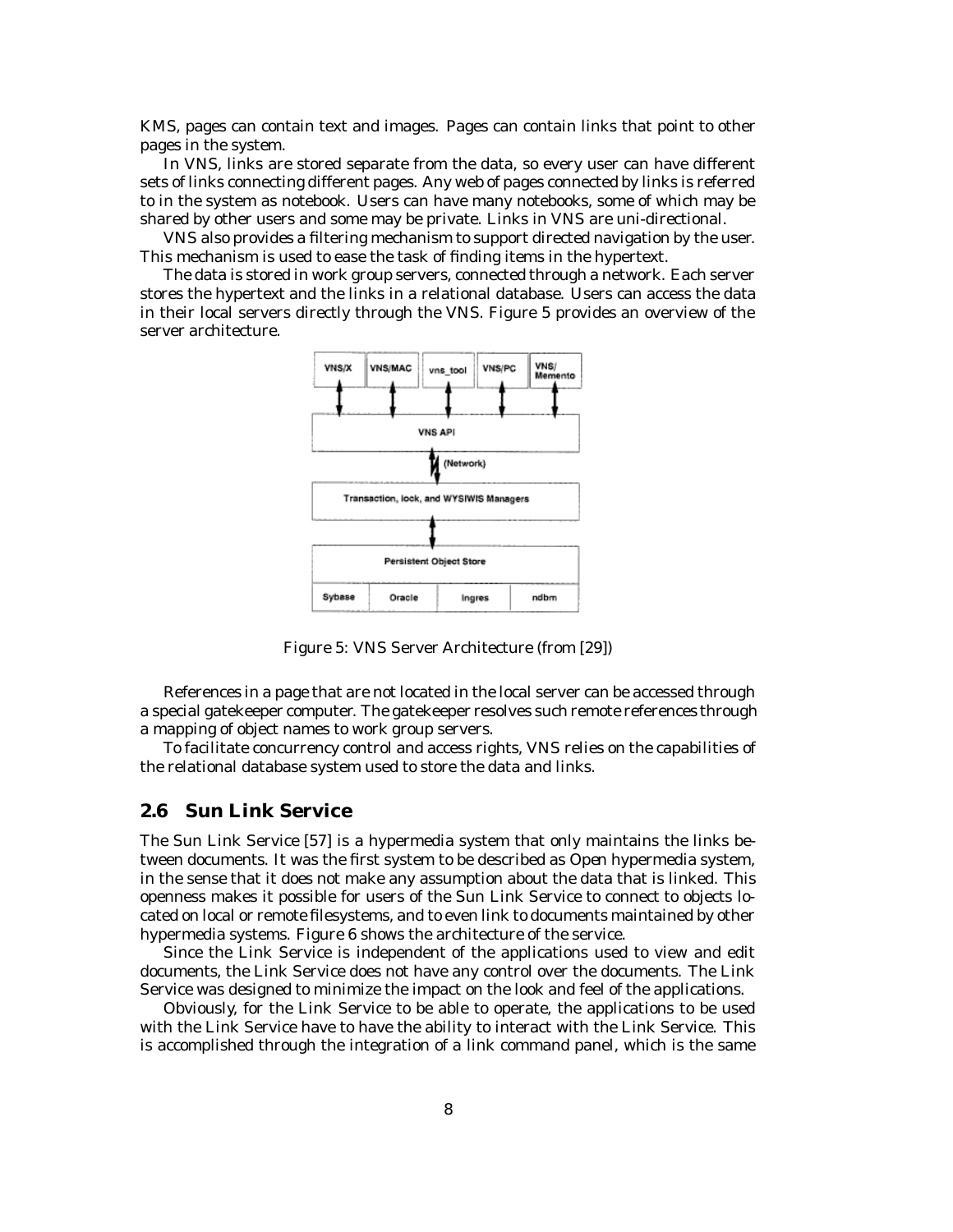

Figure 6: Sun Link Service Architecture (from [57])

across applications. Applications must provide a mechanism for selecting documents, text areas or points where link endpoints are anchored. Applications also must be able to provide a visual indication to denote links.

Since the Link Service only manages links, the issue of link consistency becomes important. The Link Service provides an implicit and an explicit mechanism for maintaining link consistency. The implicit mechanism is invoked when a user follows a link which doesn't have a valid endpoint anymore. The Link Service informs the user about this problem, and suggests the deletion of the link. Of course, if both link endpoints become invalid, the link can not be discovered. The explicit link management is akin to a garbage collection mechanism. When invoked, all links are traversed to check their validity, and invalid links are then removed.

Links in the Sun Link Service are n-ary. When a link with multiple endpoints is selected, the user is presented with a dialog box to allow selection of the desired endpoint. Link service links don't have directionality.

Links in this service can cross machine boundaries, and multiple users can use the service in parallel. The Link Service does not address the problems of simultaneous changes to documents that arise in such multi-user environments. The Link server storing the links is a centralized database. However, the developers acknowledge these issues in a paragraph in their paper.

### **3 Second-Generation Hypermedia Systems**

#### **3.1 Microcosm TNG**

Microcosm TNG [36] is an extension of the Microcosm system developed at the University of Southampton in the UK. It extends the Microcosm model to allow the distribution of data and processes across a network. It retains the core Microcosm functionality.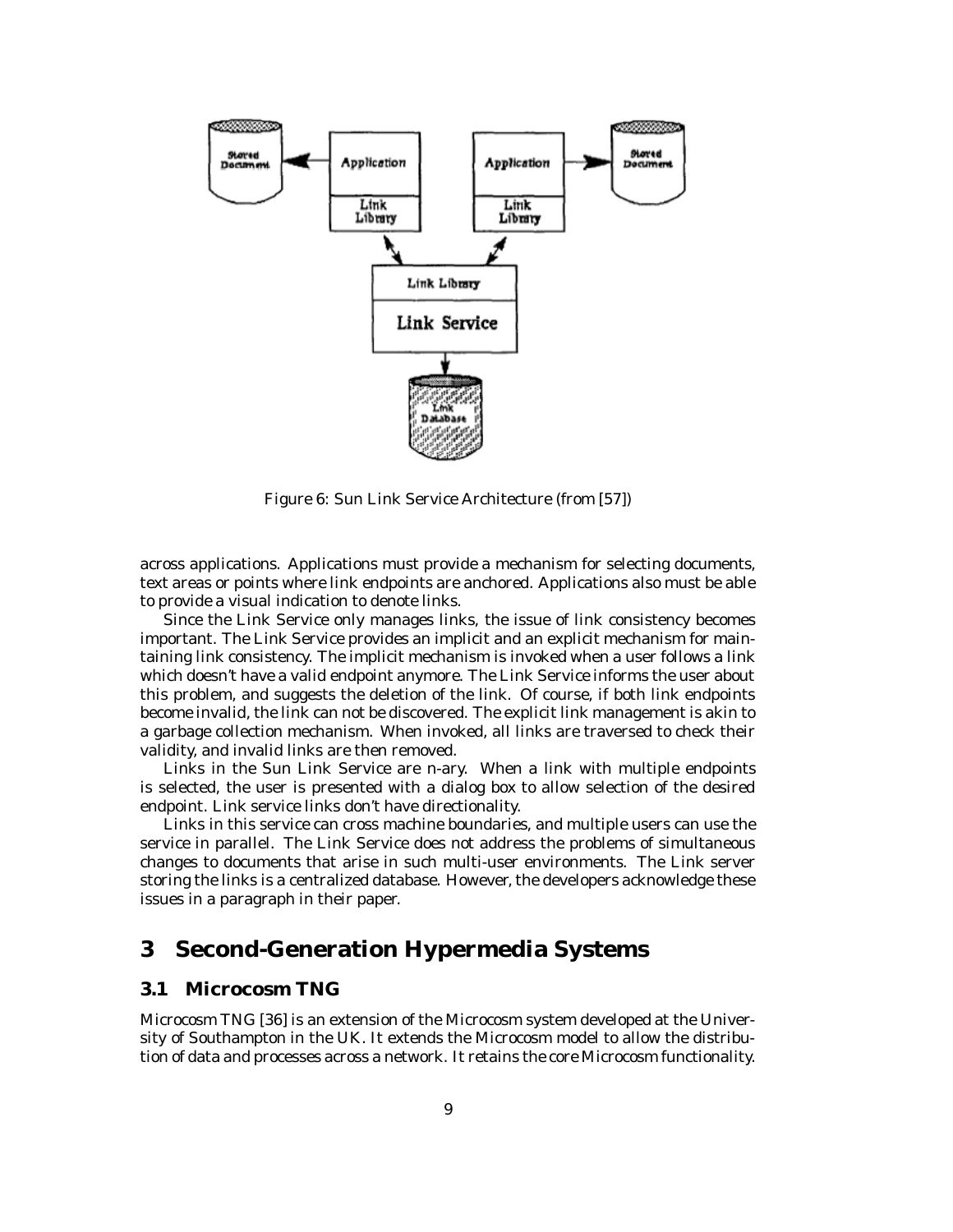Figure 7 shows the architecture of a typical Microcosm TNG system.



Figure 7: The Microcosm TNG Architecture (from [40])

Microcosm provides access to documents and the links structuring the data through a hyperbase maintained by itself. This ensures link validity, but requires that document viewers have to be written specifically for Microcosm. Depending on the flexibility of third-party document editors and viewers, it may be possible to integrate some of them with Microcosm.

Microcosm provides a Document Control System that is the sole point of interaction with the document viewers. It in turn interacts with a Filter Management System that allows processing of viewer requests through a linear chain of filters.

It was determined that using such a linear chain of filters with messages passing sequentially through all filters was inefficient, since all messages had to be routed through all active filters, even though not all filters were able to process the messages. While this inefficiency didn't significantly impair the performance of the original standalone Microcosm system, delivering messages across a network to remote filters would have caused a significant performance reduction, so the filter management was modified for Microcosm TNG. In Microcosm TNG, filters register their services with the management system, so that the management system can decide which filters to invoke for specific messages.

This allowed the developers to provide specific filters that connect to remote servers to provide link services and retrieve data from remote servers. Since the filters providing this service are just another kind of filters, the remote access is completely transparent to the users.

The namesystem for Microcosm TNG uses a variant of the URL format [10], with a private protocol name. This allows easy extension to support other protocols, e.g., http or ftp.

Links in Microcosm and Microcosm TNG are bidirectional, n-ary links.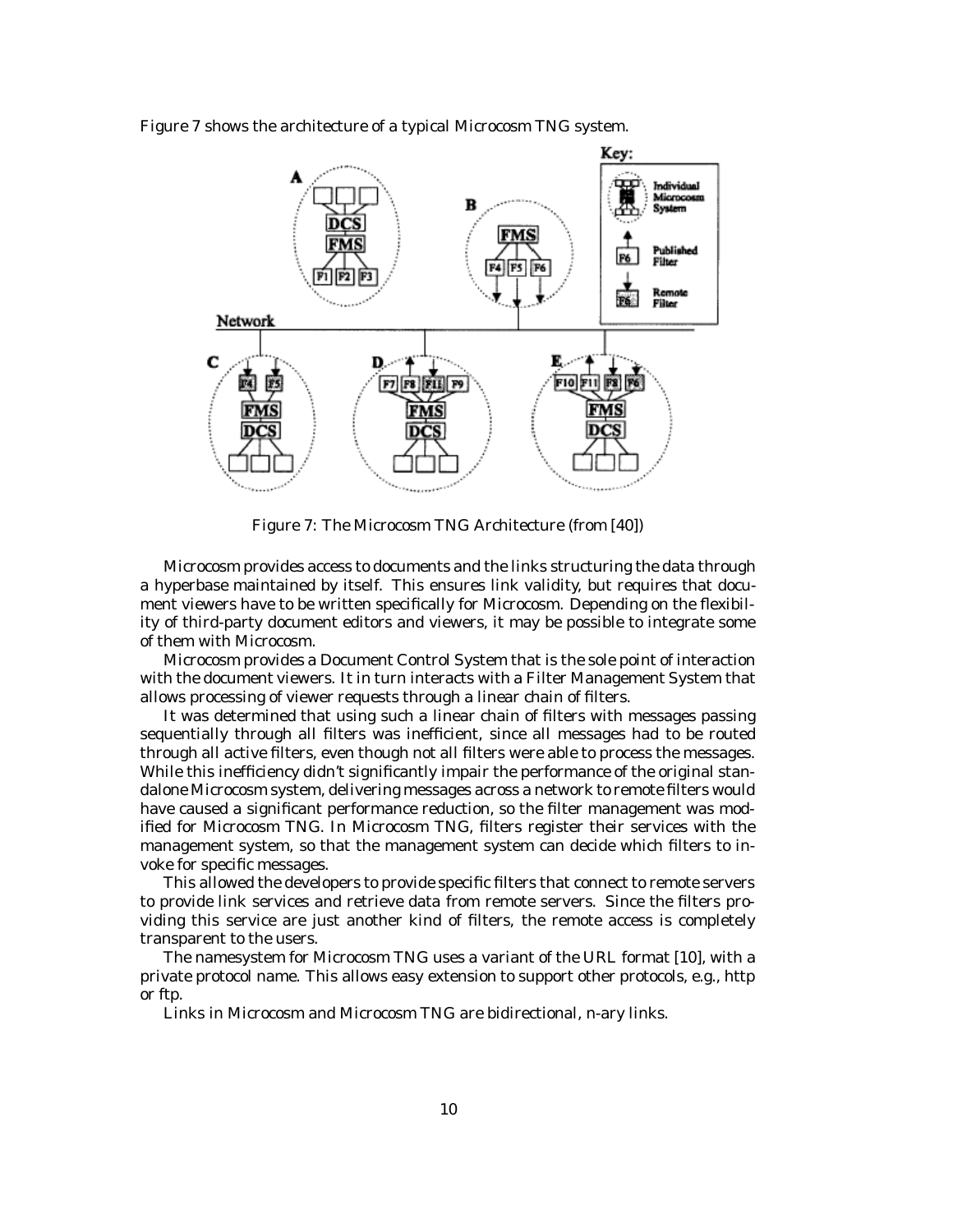### **3.2 HyperDisco**

Like Microcosm TNG, HyperDisco [79, 80] is a hypermedia system that not only provides support for linking, but also implements a hyperbase management system to store the hypermedia documents.

The HyperDisco infrastructure consists of HyperDisco enabled tools that use tool integrators to access hypermedia documents and links provided by one or more hyperbases, called workspaces in HyperDisco (see the high-level architecture in figure 8.)



Figure 8: The HyperDisco Architecture (from [79])

A workspace provides access to documents stored in the filesystem or in the hyperbase management system itself. The workspaces also manage linking services, i.e., anchoring and linking, as well as access controls, and support for collaboration, like locking and versioning.

Links in HyperDisco have a direction, but can be traversed in both directions. They are provided in multi-headed form, i.e., they are n-n links. The links are first-class objects, i.e., they exist independently from the hypermedia documents.

The original HyperDisco system, though, did not allow links to cross workspaces. For a distributed hypermedia system, though, it is crucial to provide the ability of linking to remote locations.

The distributed extension to HyperDisco therefore introduced the ability to specify the workspace name in the links. Link endpoints in HyperDisco are a triple containing a workspace name, a node identifier and an anchor identifier.

To maintain integrity of links involving multiple workspaces, HyperDisco introduced several safeguards. First, links are replicated across all workspaces the links point to. Second, HyperDisco prevents creation and destruction of links if one of the link endpoints is not reachable.

This limitation does not exist for link traversal, since link traversal does not have any effect on link integrity. If some workspaces can not be reached during link traversal, the affected endpoints are ignored. This behavior, together with the link replication, promotes autonomy of each workspace.

When the user follows links to remote workspaces, the appropriate hypermedia documents have to be retrieved from the remote site. The HyperDisco tool integrator was extended to provide the functionality to retrieve and store remote documents.

To locate remote documents, HyperDisco implements a two-level mapping system inspired by the URL specification. It starts by mapping workspace names to Internet host names and ports. This mapping is not automated, and instead maintained locally by each user. This is a deviation from the centralized name service of the nondistributed version of HyperDisco.

Hypermedia files are uniquely identified by their path and filename within a workspace and the workspace name.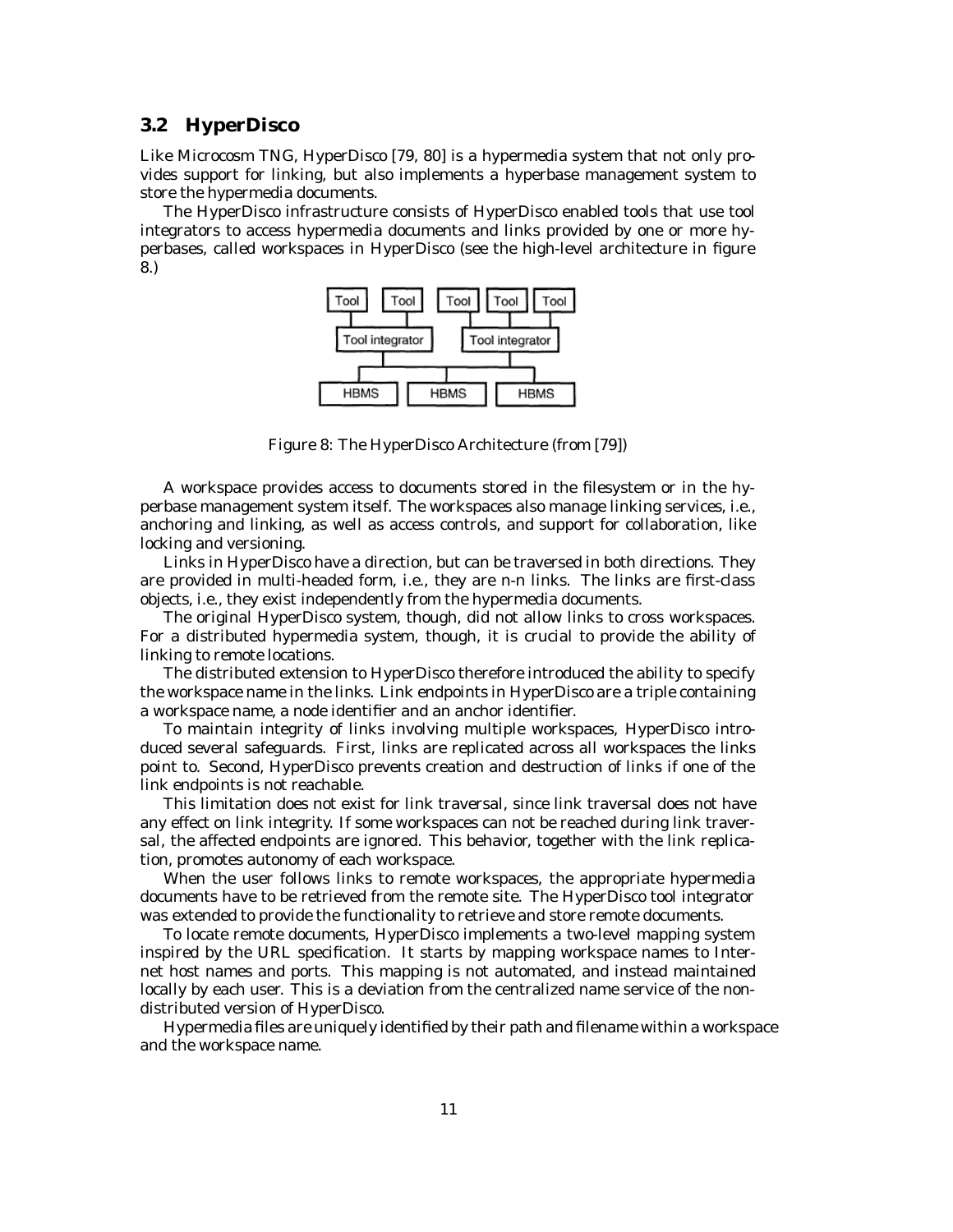To facilitate collaboration, HyperDisco provides locking, versioning, and access control mechanisms.

The locks are fine-grained and operate on attributes. Granted locks are stored persistently in the hyperbase.

Documents in the hyperbase are versioned whenever a tool explicitly requests a new version. At that point, the old version becomes immutable. The literature did not go into details about the extent of support for versioning of the link structure, other than mentioning that the facilities for it are available, but the direct support for it is not.

HyperDisco support access controls on the node, link, and composite (aggregation of nodes and links) level to manage read, write, annotate, and delete privileges.

### **3.3 JPernLite**

JPernLite [82] isn't a full hypermedia system, but rather provides a means to use the World Wide Web as a substrate for a transaction server.

The developers of JPernLite noticed that most web servers lack the features required for maintaining data consistency and the correct semantics of user-initiated operations. Especially, they identified the need for event notifications, user-controlled locking, persistency, and transaction support. These issues were also raised in greater detail by Fielding et. al. in [25] and [26].

To enable these features, JPernLite implements a middleware solution, an external transaction server. Figure 9 provides an overview of the transaction server architecture.



Figure 9: JPernLite Transaction Server Architecture (from [82])

Use of such a transaction server has the advantages that no changes to existing web servers or web clients are required unless they want to exploit the features of the transaction server. Users who just want to browse can continue to use their familiar web browsers. Another advantage is that the transaction server can be tailored to apply specific concurrency control features. The transaction server, with the help of data access plugins, can also access other data sources, for example hyperbases or Corba servers. It obviously also has significant limitations. It has to interoperate with a wide variety of web servers supporting a variety of concurrency control mechanisms, e.g., WebDAV [35] or DeltaV [16]. The most serious limitation is the separation of the transaction server from the web servers. Because the transaction server is independent from the web servers, it does not have control over the data. This is a limitation similar to the one present in link-service based hypermedia systems.

JPernLite can be accessed by clients using the standard HTTP protocol extended with several JPernLite-specific headers. These headers specify the operation to be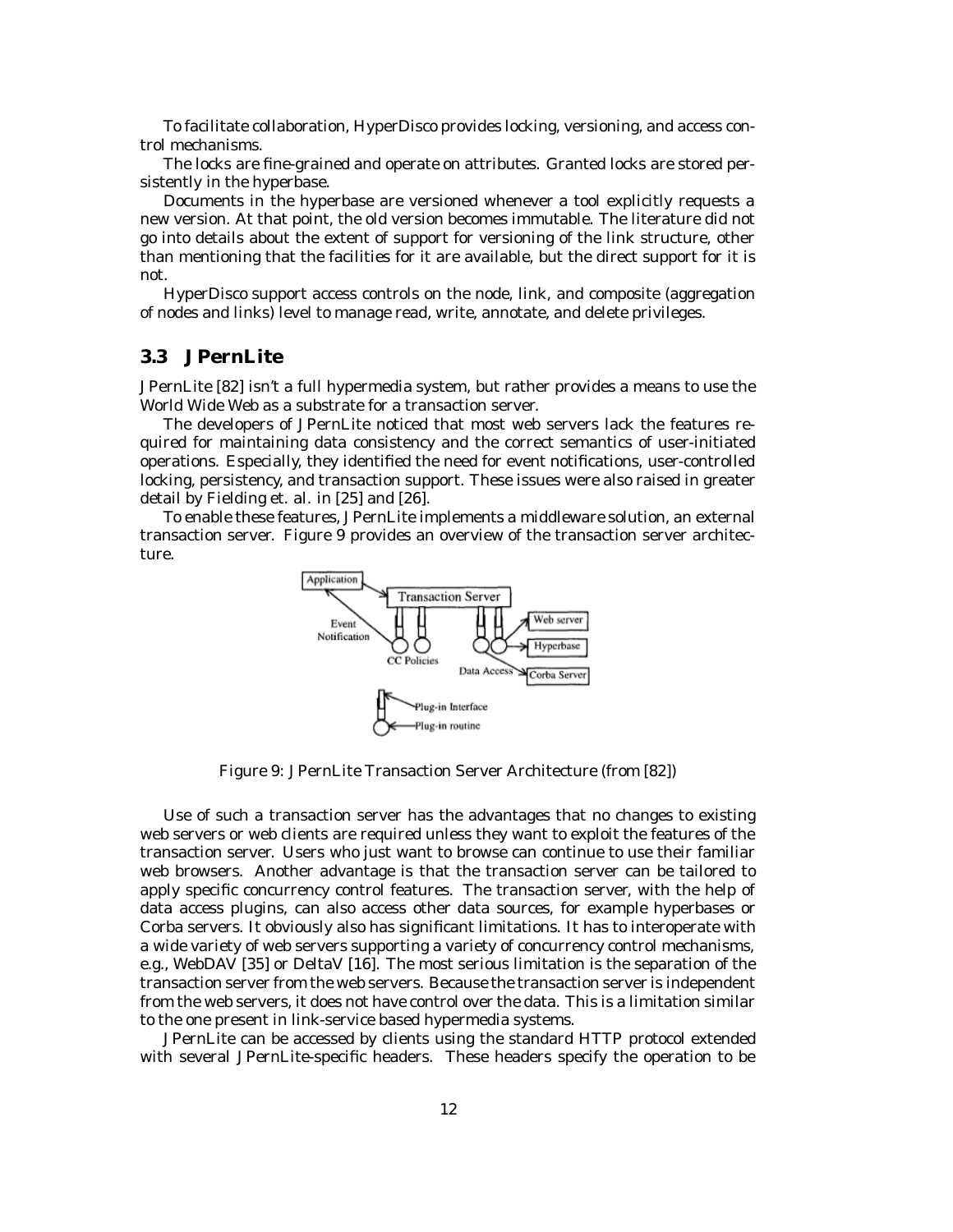performed as well as additional information like parameters and return values of the operation. JPernLite maintains objects representing the data on the web servers it has access to. Client programs can also directly access the web servers, but to be able to use concurrency controls, have to ask JPernLite for permission first. These concurrency controls are implemented by JPernLite through locks and timestamps.

The transaction support in JPernLite is limited to the objects that JPernLite itself manages, i.e., locks, timestamps and other attributes available within JPernLite. The data itself continues to be maintained by web servers outside of JPernLite, and it is therefore possible that data on a web server changes even while a user is in the middle of a transaction through JPernLite.

The designers of JPernLite provided for extensibility of the system. A callback mechanism allows the implementation of complex concurrency control and transaction mechanisms. For example, two-phase locking and lock expiration (a la WebDAV) were implemented by the designers through the extension mechanism.

Event notification can also be implemented this way.

### **3.4 Callimachus**

The Callimachus system [69] provides access to distributed hyperbase management systems. The hyperbases, named contexts, are similar to the workspaces in Hyper-Disco, providing the basic hypermedia object of documents, nodes, links and anchors in its data model.

Applications using Callimachus utilize a client-server model to access hypermedia in multiple contexts. A high-level architectural view of Callimachus with a focus on structural aspects is provided in [70] (see figure 10.)



Figure 10: The Callimachus Architecture (from [70])

To support cross-context linking, Callimachus provides its own naming system, dubbed Context Name Service (CNS) [68]. The CNS provides a mapping of arbitrary names to attributes of anchors and services. A service is specified by the address and port of the computer hosting the service. An anchor is specified by an object identifier and the address and port of the context server that manages the anchor. This mapping allows the client applications to abstract from the actual location of the data, links, and anchors.

The mapping is dynamic, i.e., the actual mapping is performed only when an ap-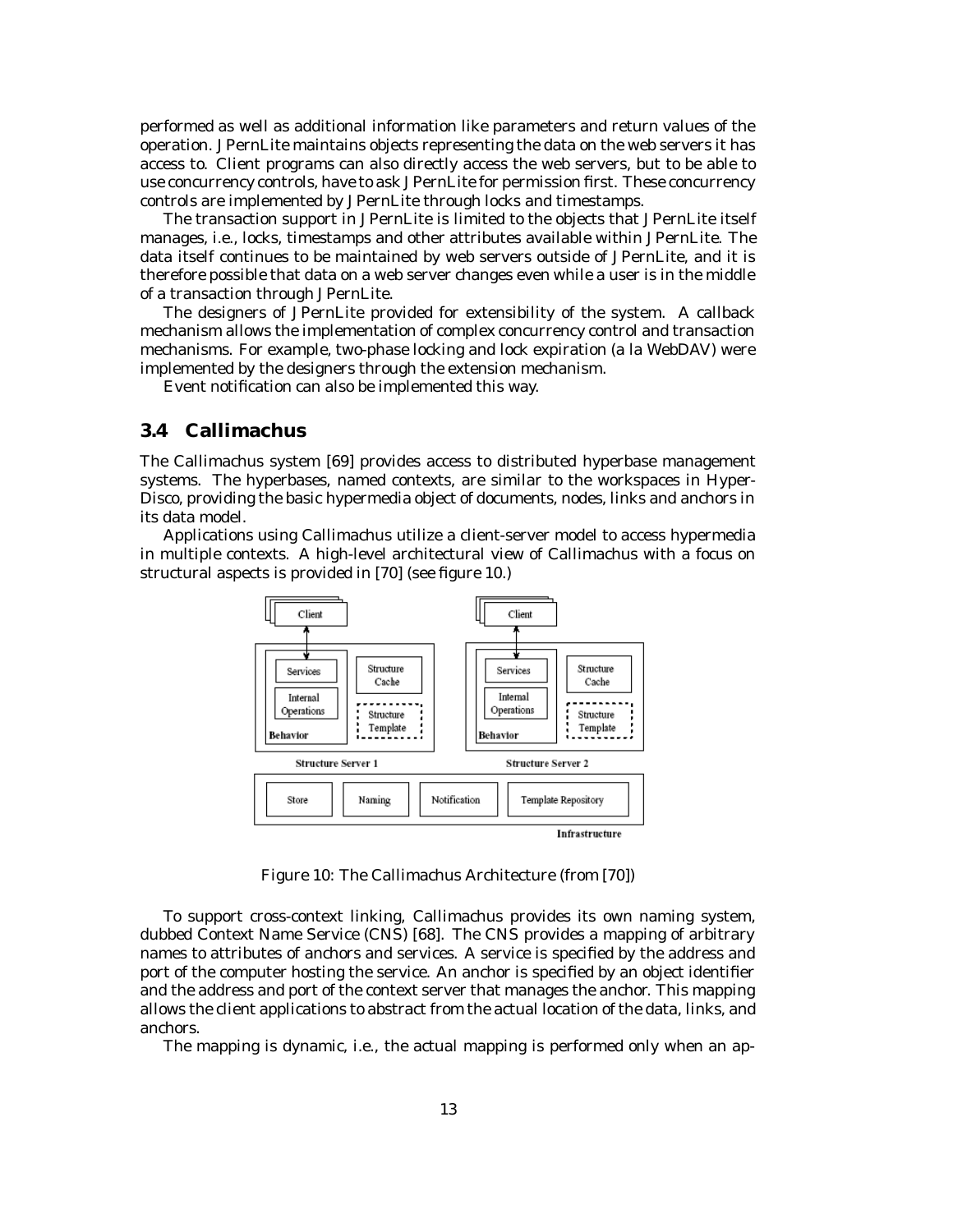plication wishes to resolve an anchor name. Client applications do need to know the top-level addresses of the contexts they are trying to reach.

### **3.5 Hyper-G**

Hyper-G [41, 42] was designed as a large-scale, distributed hypermedia system. The developers aimed to address three problems associated with large-scale hypermedia systems: disorientation, authoring, and information distribution.

The Hyper-G approach to address disorientation relies on additional structuring and navigation facilities (collections and guided tours) and on enhanced support for searching. The authoring problem in this context does not refer to collaboration issues. The developers are rather concerned with the structure of hypermedia documents. The goal is, analogous to large-scale software development, to provide reusable hypertext modules with well-defined interfaces.

I focus here on the third problem identified by the Hyper-G developers, distribution. Hyper-G uses a client-server architecture. Client programs connect to a local Hyper-G server. The local server uses the Internet to retrieve data from other Hyper-G servers. Hyper-G can also interoperate with other hypermedia systems, like Gopher, WAIS, and the World Wide Web.



A Hyper-G server consists of a link server and a document server. A third server is used for interoperability purposes to Gopher or Web clients (see figure 11.)

Figure 11: The Hyper-G Architecture (from [42])

The central access point is the link server. Links are stored in the link server, independently from the documents. The link server stores more than just links, though. It assigns IDs to documents, and ensures that an ID uniquely describes a specific version of an document. Modified documents automatically receive new IDs. The link server also stores meta information about documents, such as title, author, creation date, etc. It also maintains the information needed to locate the document.

The link server also provides access control functionality, restricting access to doc-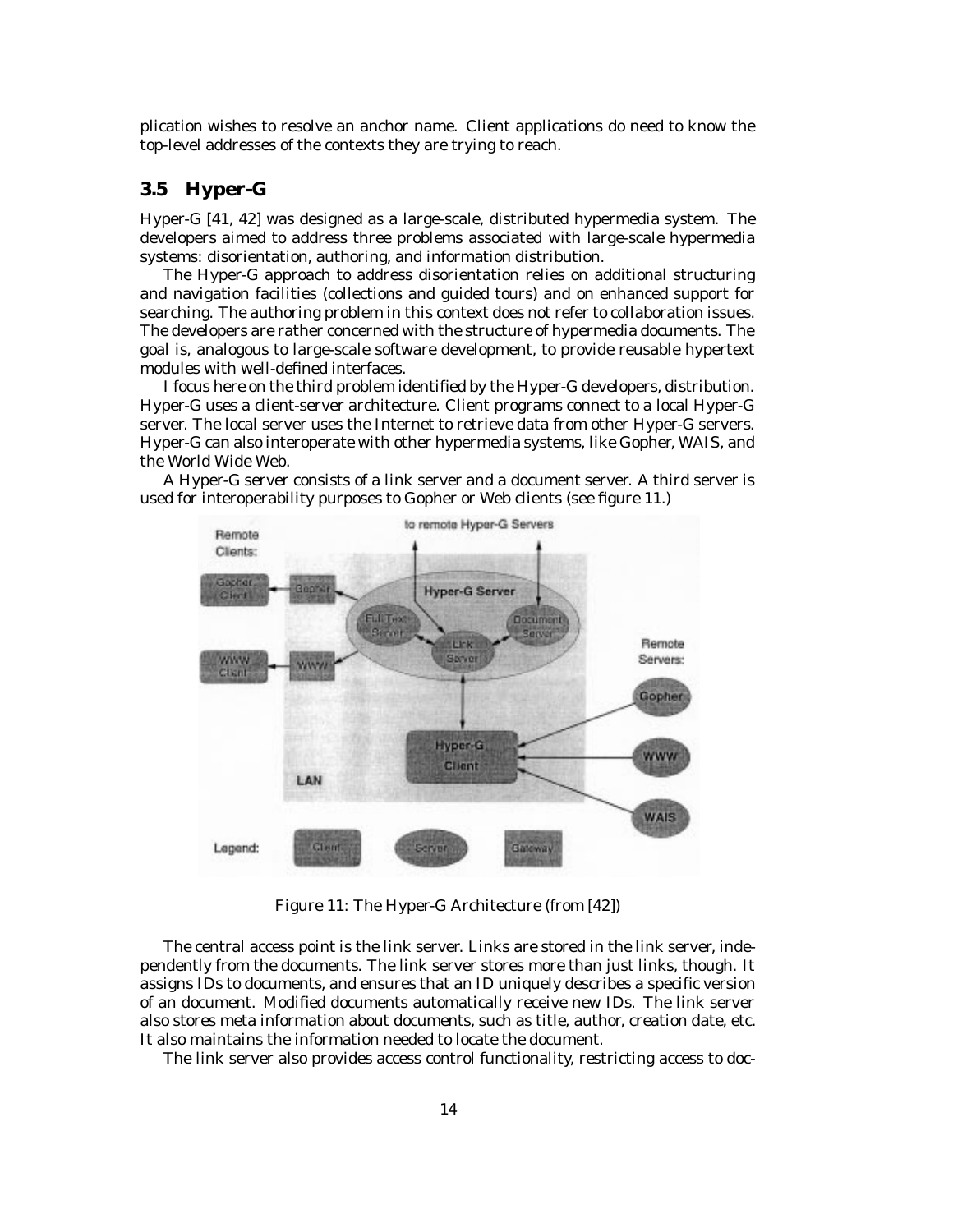uments and collections of documents to groups of users. Document creation and modification is also controlled by the link server.

The link server provides the functionality to search and navigate through the hypermedia space. To view or edit documents, they are retrieved from the document server. All requests for documents go to the local document server. If a document is located on a remote server, the request is forwarded to that server, and the local server retrieves the document from the remote server, caches it, and delivers it to the user. Subsequent requests for the document are then served from the cache in the local document server. To avoid the problem of stale cache copies, the unique document ID is used to determine if the cached copy is still valid. Modified documents get new IDs, so the cached stale versions of the documents are bypassed when such modified documents are requested.

### **3.6 Chimera**

Chimera, developed by Ken Anderson at UCI [6, 4, 7], is a hypermedia system designed to handle the intrinsic heterogeneity of software development environments.

Users interact with Chimera through client programs that provide browsing and editing operations as well as hypermedia operations, like link traversal and anchor creation. These client programs contain one of more viewers, each one specializing in the display of a specific data type, and the Chimera API, which encapsulates the interprocess communication between the client program and the Chimera server, using the Chimera protocol.

Chimera does not store the hypermedia data, it employs the linkserver approach instead. Anderson describes the design decisions explored in Chimera as variations of a general *open vs. closed* theme. Open in this context means minimization of the assumptions made about the world outside the system. Closed systems, on the other hand, utilize requirements such as specific operating systems, communication protocols, or specific structures of the hypermedia model to achieve better quality of service as long as the requirements are met.

Chimera aims to be an open hypermedia system. In the trade-off between the consistency and increased service features of the hyperbase approach and the lower developmental effort of adapting applications to the hypermedia system in the linkserver approach, Chimera adopted the latter one. However, Chimera uses a closed hypermedia model. The use of a single hypermedia model, providing a fixed mapping of the abstract concepts of anchors, nodes and links to into the concrete representations used by the client applications enables the use of algorithms tuned to the model. The downside of this approach is that the model may not map appropriately to the needs of some applications. Chimera strives to minimize the disadvantages of a closed hypermedia model, though. This is accomplished through extensions to the model that enable new concepts while maintaining existing functionality.

Chimera stores its hypermedia data in hyperwebs. A hyperweb contains a model of the user environment, and the links and anchors that define the relationships between the objects within the user environment. The Chimera server manages the hyperwebs. The server also implements the operations accessible through the Chimera API, and persists changes to the hyperweb made by the clients programs. To avoid inconsistencies, only one server at a time can manage a hyperweb. The server tracks the set of users accessing the hyperwebs it manages, the clients, and the viewers and views currently active within each client. This provides the server with the state information necessary to correctly react to requests from clients.

The Chimera server also has the ability to generate hypermedia events and route them to clients that have registered an interest in them.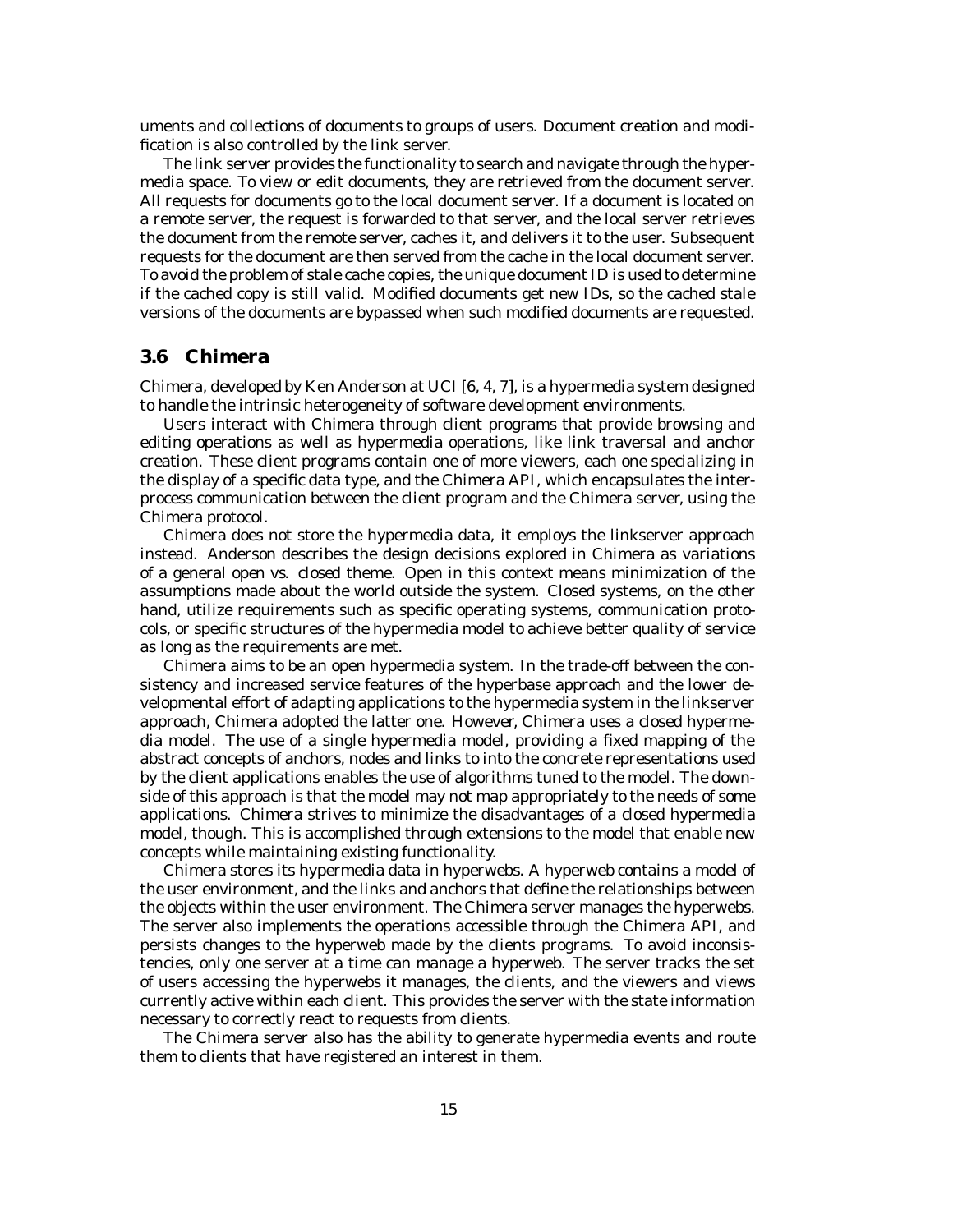Chimera allows multiple users to access a hyperweb simultaneously.

Links in Chimera are bi-directional and n-ary. When a link with multiple endpoints is traversed, the objects at all endpoints are displayed. Since links can refer to arbitrary data, it may be required to launch specific client programs to view the requested data. Chimera provides a process invoker to launch the appropriate client programs that are registered within the current hyperweb to be able to view the data. This results in a delay of the link traversal, until the newly invoked client has initialized. This situation is therefore known as *delayed link traversal*.

Chimera has been extended (and named Chimera 2.0) to explore integration possibilities between the World Wide Web and open hypermedia systems like Chimera. Chimera 2.0 explores the use of the Web to improve the hypermedia services it can provide. In particular, Chimera was originally not explicitly designed with distribution in mind. It's distribution support was limited to a local area network. While the components of the Chimera system, i.e., the server, process invoker and clients could be executed on different machines, they all required access to the same file system. The location of the server and the hyperwebs were specified using absolute filenames, making distribution past the local area network impossible. There also existed no means of communication between multiple Chimera servers.





Figure 12: Chimera 2.0 Architecture (from [4])

For Chimera 2.0, the Chimera server no longer manages the hyperwebs. Instead, a new Hyperweb server was introduced. The hyperweb structure itself was also improved. Hyperwebs can be organized hierarchically, and are associated with URLs. The hyperweb manager uses a dedicated Internet port number registered with the Internet Assigned Number Authority. This ensures that hyperweb managers can be easily located and addressed with the HTTP protocol, using the Internet's Domain Name Service and the assigned port number, in the form of <sup>&</sup>lt;*http://some.domain:4009/*>. The hyperweb manager exposes the Chimera API through the HTTP protocol.

The separation of the hyperweb server from the Chimera server provides the Chimera server with the ability to connect to multiple hyperweb servers and to allow the establishment of links that span multiple hyperwebs.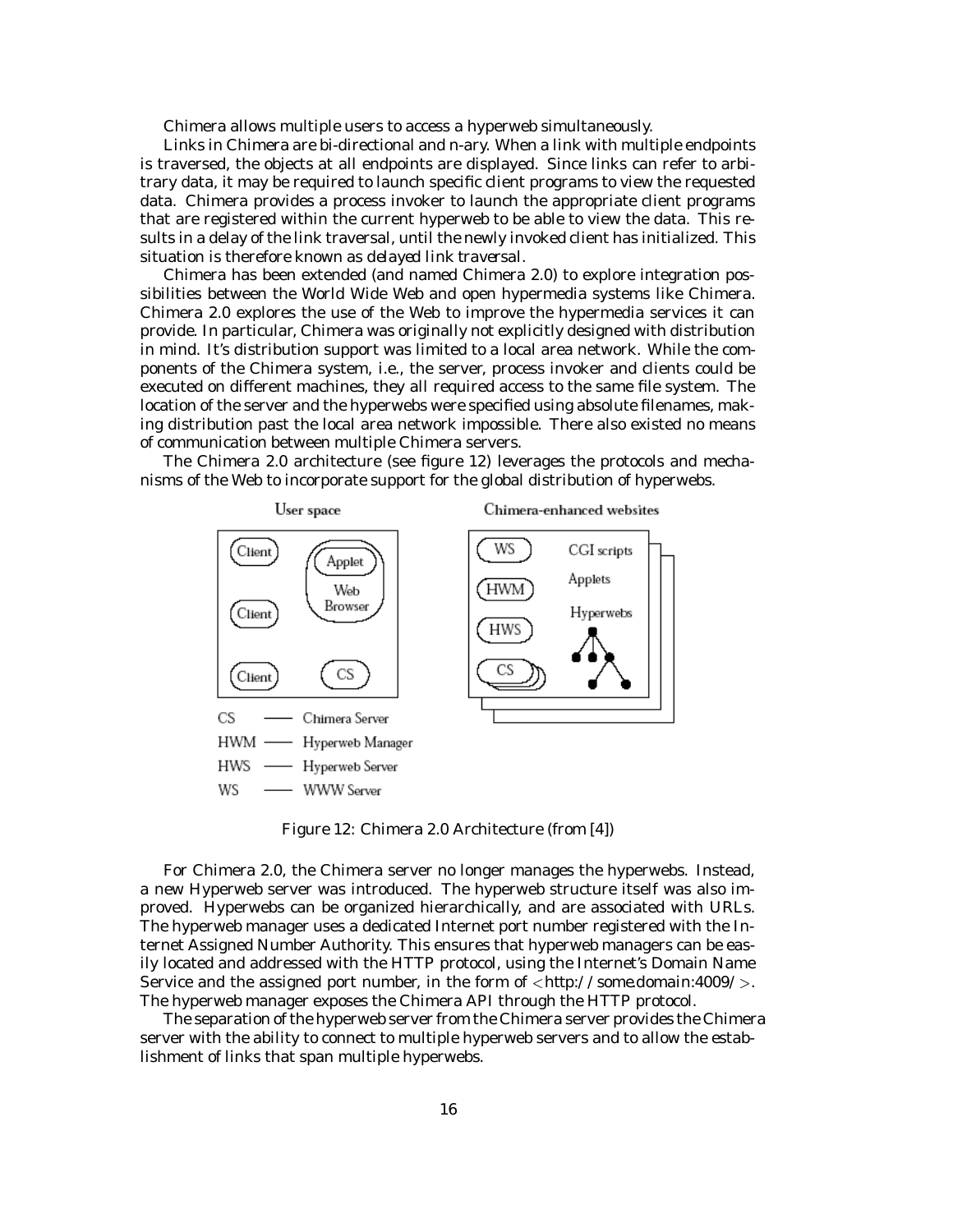Chimera's hyperwebs can be accessed and navigated from within Web browsers with the help of cgi-scripts on Chimera-enhanced websites. Java applets can act as Chimera clients to provide access to Chimera's services.

Because Chimera is a link-service based hypermedia system, it does not have control over the actual documents to be viewed or modified, which can result in dangling or invalid links. Chimera does not address the dangling link problems.

While Chimera 2.0 addresses the global distribution consideration through the integration with the Web, it does not address the problem of simultaneous access. In particular, Chimera lacks locking mechanisms to prevent simultaneous changes to particular entries in its hyperwebs. Multiple users manipulating the same anchors or links can overwrite their respective changes. As a link-service based system, Chimera can obviously not provide locking mechanisms for documents.

### **4 Web-based Hypermedia Systems**

### **4.1 World Wide Web**

The World Wide Web is the most widely used distributed hypermedia system in use today. It has, however, serious flaws that severely restrict its usability as a full-fledged hypermedia system.

At the core of the Web is the HTTP protocol [24] which allows arbitrary client programs to request resources from arbitrary server programs, as long as both understand the protocol. Historically, most resources on the Web were presented in the Hypertext Markup Language (HTML) [9, 58], which the client programs generally understand and can render on a screen. Rendering of other formats often requires client program extensions, usually called plugins.

The Web has its focus on the viewing and navigating aspect of hypermedia systems. While authoring using the Web is in principle possible, most Web servers do not implement the necessary protocol support for it or severely restrict its use. Even in the Web servers that do support authoring, there is no provision to provide support for concurrency controls. Resources are not locked, leading to the "lost update" phenomenon, i.e., the last person to update a resource causes the loss of all earlier updates. Newer Web servers provide a means to retrieve a unique value identifying a resource (the ETag), but this is only an advisory for client programs. The client programs are free to ignore this value (and most do.)

The second issue with the Web is the treatment of links. Links on the Web are not first-class objects. Rather, they are embedded in documents. Links on the Web are uni-directional. Client programs often provide a way to get back to the link starting point, but this is not an inherent link feature.

As a result, links on the Web are often out-of-date, resulting in the all-too-familiar "404" error pages. Link maintenance requires the manual task of following each link and observing if the link target is still the intended one.

On the other hand, this second-class nature of links, in particular the lack of a backlink feature, made the growth of the Web possible in the first place. Authors of Web pages are free to create links to any other Web page, without the necessity of changing the linked-to Web page or asking the author of the linked-to Web page to add a back link.

Due to the lack of authoring support in current Web servers, authoring of Web documents requires out-of-band activity. Once finished, documents are usually copied to locations the Web servers can access, so that they can be linked to from other Web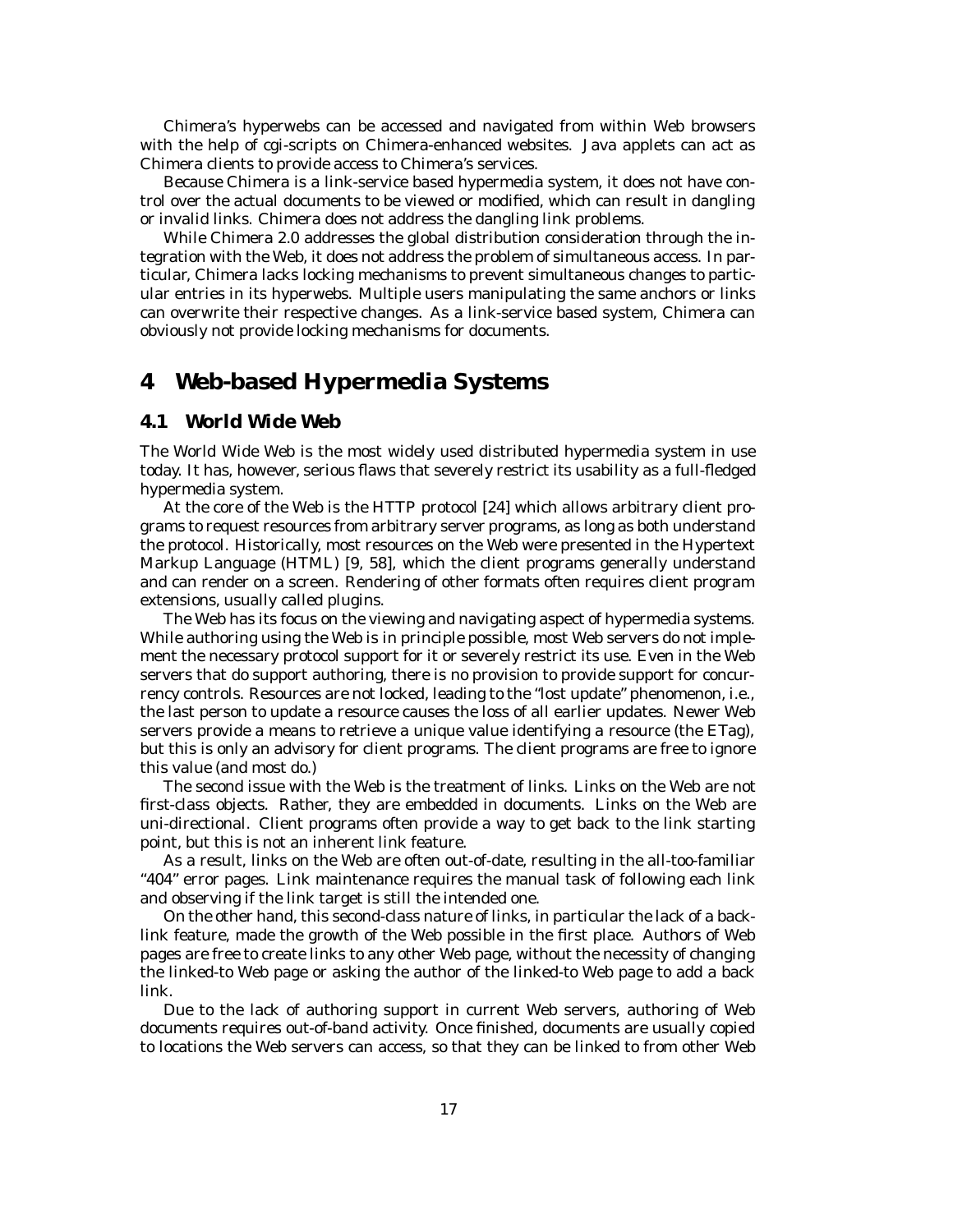documents.

### **4.2 Frontpage**

Frontpage [28] is a protocol to allow remote management of Web servers. It operates with server extensions to provide authoring capabilities.

Frontpage was originally developed by Vermeer Technologies and is now offered by Microsoft. The Frontpage protocol is proprietary, so information about it is scarce (some protocol information can be found in [20].)

Unlike WebDAV, Frontpage does not extend the HTTP protocol. The Frontpage client program uses the existingHTTP POST command to tunnel Frontpage-specific commands to the Frontpage server extensions.

While Frontpage provides remote authoring facilities, it lacks the ability to manage concurrency. Remote resources are not locked, which results in the possibility of lost updates.

The authentication capabilities of Frontpage are limited to the directory level, they don't extend to the file level.

### **4.3 WebDAV Web Extensions**

WebDAV [35] is an extension to the HTTP protocol that forms the basis of the Web. WebDAV tries to overcome some of the problems inherent in the use of the Web as a distributed hypermedia system. Figure 13 provides a high-level overview.



**WebDAV Server** 

Figure 13: WebDAV Architecture (from [73])

In particular, WebDAV provides authoring facilities for resources on the Web.

WebDAV-compliant Web servers provide the ability for server namespace management. Client programs can use WebDAV to organize resources on WebDAV-compliant servers in hierarchical fashion. WebDAV provides methods to create and manipulate collections of documents.

To support concurrency control, the WebDAV protocol allows WebDAV client programs to lock resources or collections of resources. Such locks can be of the usual write lock variety, but it is also possible to create a so-called shared lock, which acts as an advisory that the lock owner has an interest in the locked documents or collections. To avoid long-term locking of documents, which would be detrimental to collaboration, WebDAV allows the use of time limits for locks.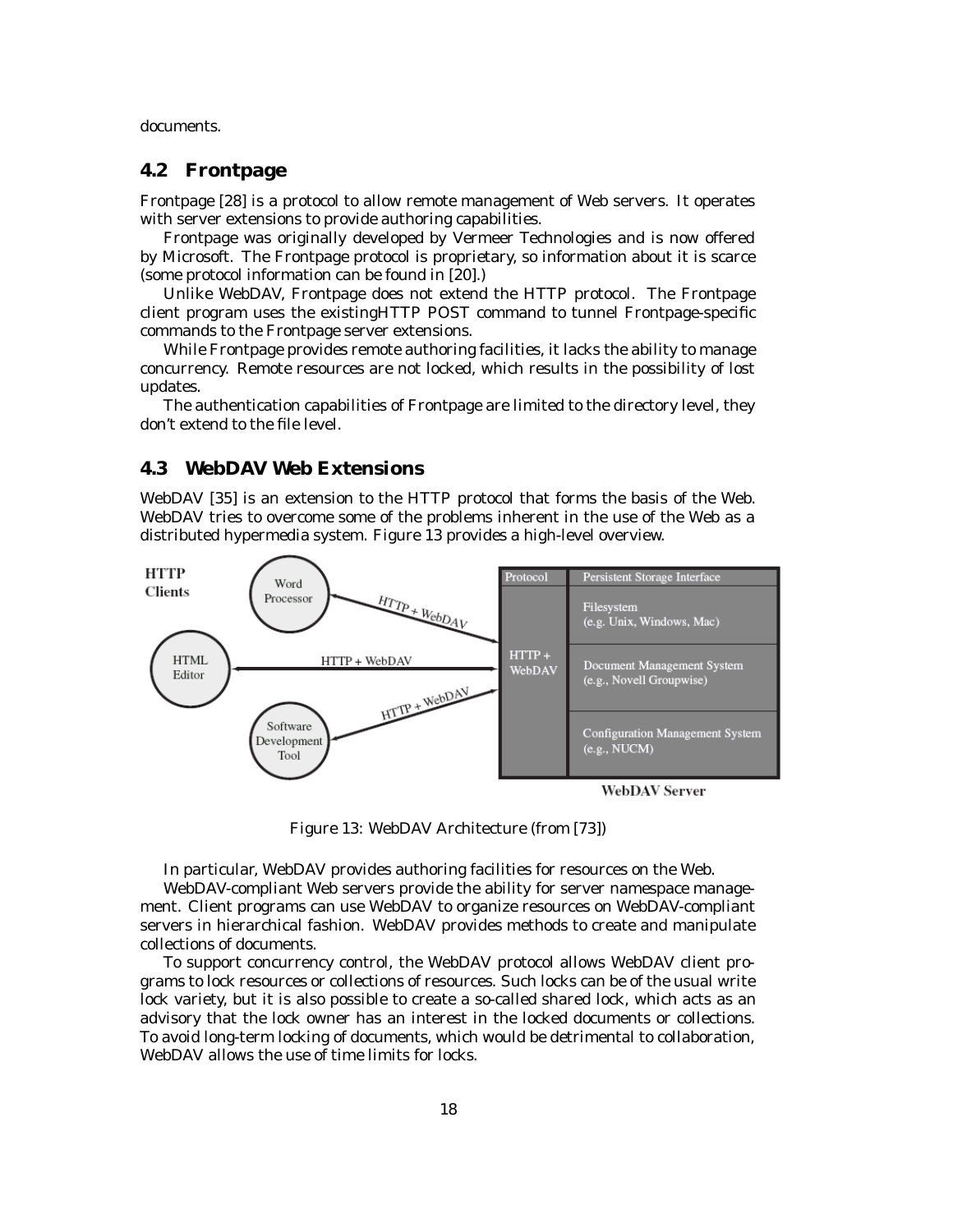WebDAV does not, however, provide a history of document changes. The WebDAV designers originally intended to provide versioning support (the "V" in the name still hints at that,) but later deferred this to another specification (DeltaV), in order to allow a timely release of the WebDAV specification.

Finally, WebDAV allows to assign arbitrary attribute-value pairs to documents and collections. This allows authors to specify metadata for documents, for example author names. WebDAV already provides a few fundamental metadata values, e.g., the date of last modification, the length of the document, a human readable name, etc.

### **4.4 DeltaV Web Extensions**

Much like WebDAV is an extension of the HTTP protocol, DeltaV [16] is an extension of the WebDAV protocol. That is, DeltaV supports all the functionality of both the HTTP protocol and the WebDAV protocol.

DeltaV grew out of the deferred versioning part of WebDAV and allows the creation and management of version histories of documents and collections of documents (see figure 14 for a high-level overview.)



Figure 14: DeltaV Architecture (from [75])

It also supports workspace operations usually seen in version control systems such as Subversion ([18]) and configuration management systems like NUCM ([71]). With the locking mechanisms available through WebDAV, this provides strong support for collaborative authoring using the Web as the backbone.

DeltaV also provides additional metadata about the documents and their version histories, to better support client programs for collaborative authoring. Such metadata allows, for example, the association of authors to specific versions of documents.

### **5 Classification Framework**

The hypermedia systems surveyed all provide some form of support for distribution. They each have different restrictions and functionalities that influence the suitability for distributed use. The particular functionalities of these systems is to a large extent influenced by the state of the art at the time the systems were developed, and by the application domains the systems in question target.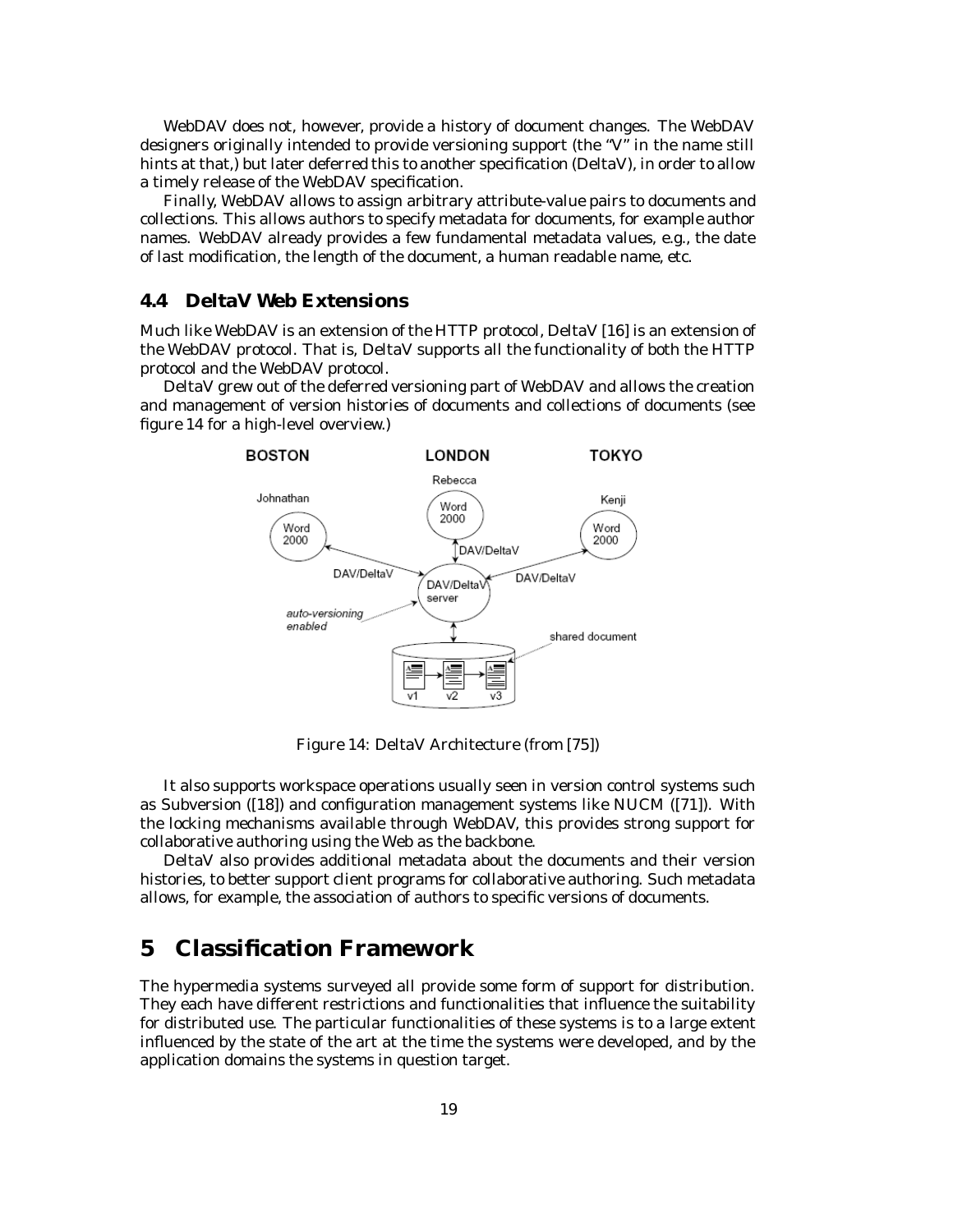Some systems were designed for a collaborative environment from the onset, while others were developed as stand-alone, single user systems, and extended for distributed use later.

The framework developed in this section aims to provide a taxonomy in which to describe and compare properties of hypermedia systems that are relevant for the support of navigation of and authoring in a distributed environment.

Two sections of the framework in particular are important in large-scale distributed hypermedia systems:

- Concurrency control issues, like access control and locking. These specify who can access or change documents, and help ensure serialization of document access to avoid unintentional overwrites.
- Replication and caching, including consistency of the replicated or cached data. Replication and caching become a neccessity when using Internet-scale distributed systems, to mitigate network latencies and network disruptions. Since multiple replicated copies of documents can get out of sync, distributed hypermedia systems should provide facilities to help the user synchronize documents.

### **5.1 Links**

### **5.1.1 Embedded Links**

Both systems that store links with the documents as well as systems that handle links separately from documents are found. Storing links independently from the documents they connect makes the use of a hypermedia system in a distributed setting easier, since such links can be stored and accessed in a different way than the documents. For example, it is possible to allow each user to have his own personal links, independent of other users' preferences.

### **5.1.2 Uni-Directional Links**

Link maintenance is a big problem in all hypermedia systems. Systems with unidirectional links forego link maintenance for scalability. Systems that allow the linked documents to be changed outside of the hypermedia system also have problems maintaining link consistency. These systems trade familiarity of use of the client programs for link consistency.

### **5.1.3 N-ary Links**

The use of n-ary links, i.e., links that can have multiple endpoints, exacerbates the link consistency concerns. Whenever any of the n linked documents are changed, the links have to be updated, which can put a heavy burden on the hypermedia system and is a detriment to scalability.

### **5.1.4 Anchor Style**

Some systems provide coarse links that only point to documents. Links in finer-grained systems can point to sections within documents, in some cases down to characters in text or pixels in images.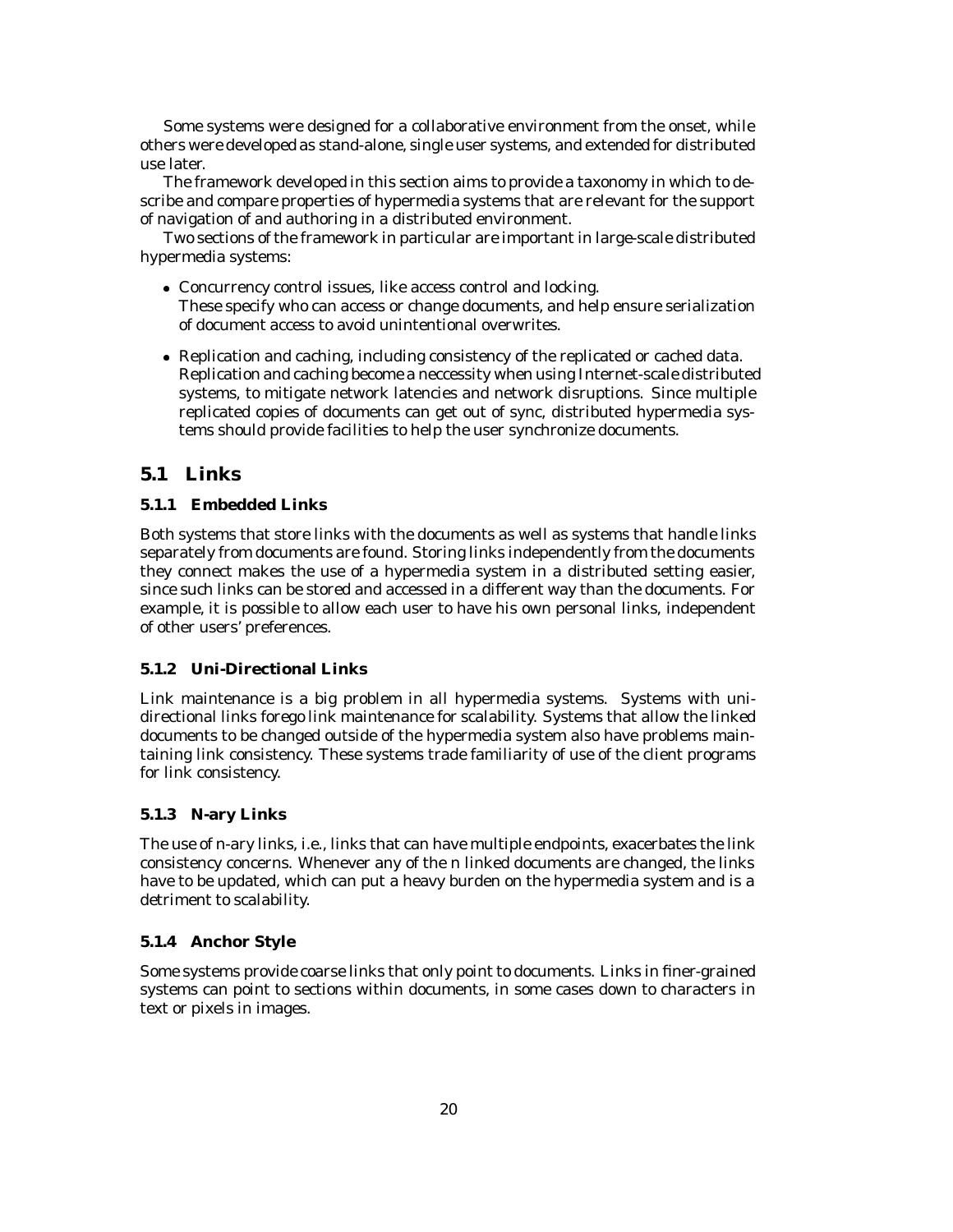### **5.2 Document Storage**

### **5.2.1 Hyperbase and Linkserver Combinations**

Hypermedia systems can provide storage for all documents available on the system. This facilitates the maintenance of link consistency, particularly in a distributed setting since such hypermedia systems only need to coordinate with their own remote counterparts. It obviously has the drawback that programs unaware of the hypermedia system cannot access the documents stored within the system. To adapt such programs to use the hypermedia system (if at all possible) or to persuade the program vendor to support the hypermedia system can be a costly endeavor. Requiring users to abandon their known tools and learn new specific tools to allow access to the hypermedia system is bound to meet resistance from the users.

On the other end of the spectrum is the exclusive use of a link base. Hypermedia systems that use a link base do not provide storage for the linked documents at all. Users can continue to use their familiar tools to maintain documents. The hypermedia functionality is overlaid on the document by the hypermedia system. The obvious drawback of this approach is that maintaining link consistency may not always be possible. Users can freely manipulate documents in such ways that link endpoints can no longer be found in the documents. Depending on the tool and the extent of integration with the hypermedia system, link maintenance is limited to a best effort approach.

It is also possible for a hypermedia system to provide storage for only some of the documents available on the system. Further, some documents may even be partially or completely generated dynamically, based on some specific user input or system state. An example is the dynamically generated content provided by Webservers through cgi scripts [60] or server-side scripting languages.

### **5.2.2 Replication and Caching**

Of great importance in distributed hypermedia systems is of course how document storage is organized when the storage space can span multiple machines. In particular, updates to documents that are located on remote machines poses a challenge. Remote machines can become temporarily or permanently unvailable, or network latencies can become large enough to render some remote machines unavailable for any useful work.

Some hypermedia systems surveyed provide for local caching of remote documents. However, these systems continue to require changes to be performed on the remote document, thereby making synchronization of the cached document trivial. None of the implemented hypermedia systems use replication (Xanadu proposes dynamic replication, but this was never implemented.)

### **5.3 Concurrency Control**

### **5.3.1 Locking**

To allow several people simultaneous access to the same documents, in particular to allow several people to simultaneously change documents, mechanisms to synchronize and serialize access to the documents have to be available. Putting a lock on documents that are accessed by one person is a time-honored way of preventing document corruption or lost updates due to simultaneous access. Some hypermedia systems, in particular systems that evolved out of single-user systems, do not use locks. Others rely on the locking facilities of the filesystem or the database used to prevent simultaneous writes to documents. This does not necessarily, however, prevent simultaneous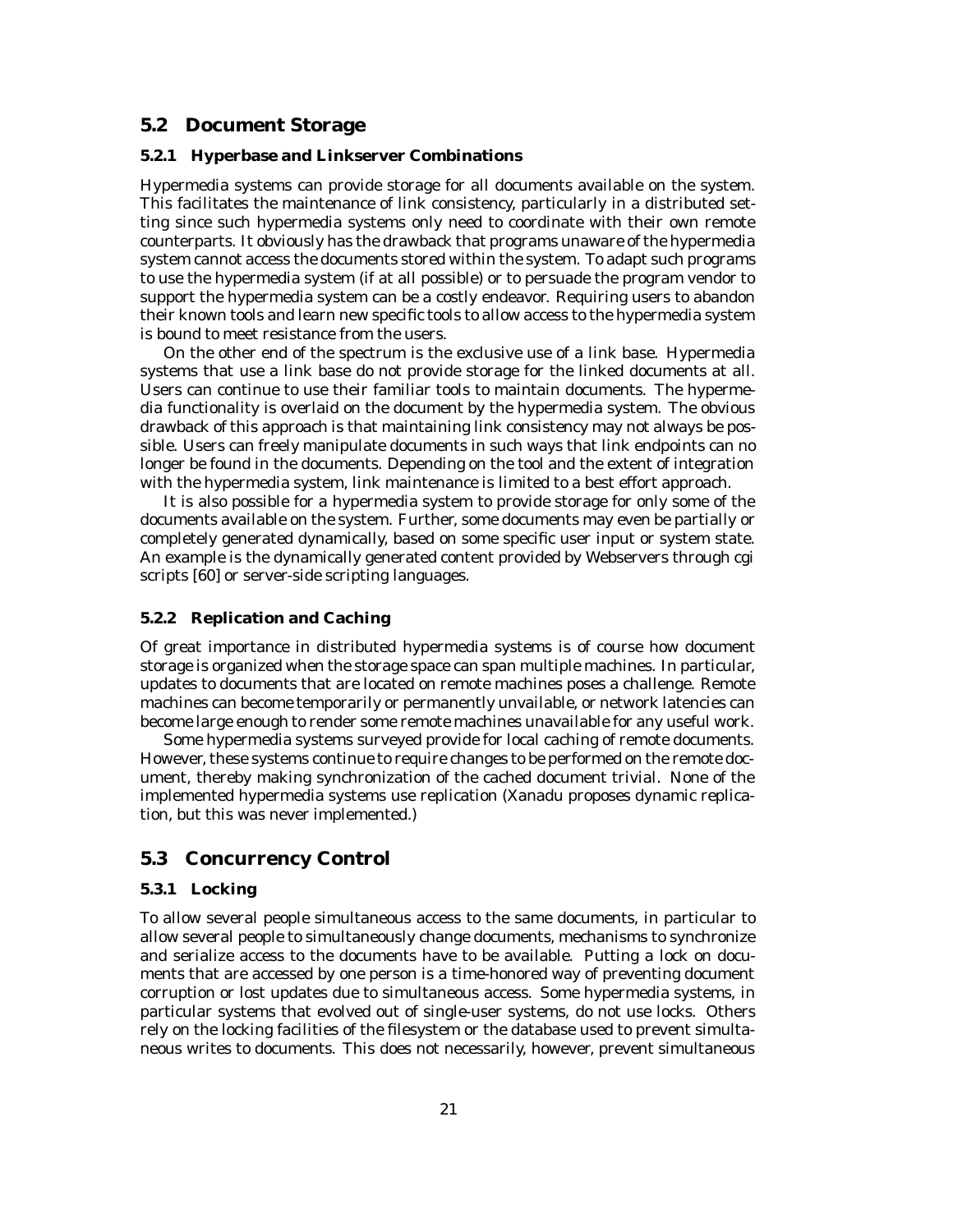changes to links, unless the links are embedded in the documents. Several systems therefore provide their own high-level locking mechanisms.

The Xanadu system is a special case since it does never change documents, so it does not require locking.

#### **5.3.2 Change History**

Several hypermedia systems keep a log of changes to documents. This allows to reconstruct previous versions of documents, which can be useful in a collaborative environment.

#### **5.3.3 Metadata**

Related to the change history is the topic of metadata. For example, providing the names of the document authors and the particular sections they worked on is a useful feature in a collaborative environment. Other metadata includes the date and time of changes, terms of usage, or copyright information.

This kind of information is rarely seen in the surveyed hypermedia systems.

### **5.3.4 Access Control**

While locking prevents accidental overwriting of documents, access control mechanisms allow finer-grained management of reading and manipulation of documents and links.

Most hypermedia systems delegate access control to the operating system, which limits the granularity to the smallest data unit the operating system supports.

Hypermedia systems utilizing databases generally utilize the access control mechanisms provided by the databases.

### **5.4 Naming and Locating**

For any software entity running in a distributed environment, it is obviously imperative to locate other software entities to communicate with.

A prerequisite to locating software entities is to have means of actually specifying locations, in other words, a naming convention. Only software entities agreeing on a common naming convention are actually able to locate each other.

Before the Domain Name System of the Internet was developed, hypermedia system developers had to design their own naming convention. Later systems often used the DNS as a the basis for their naming conventions. With the rise of the Web in the mid-to-late 1990ies, the use of URIs[10] became general practice for naming resources in the globally distributed Web environment. Since interaction with the Web became an important feature of hypermedia systems, they tended to adapt their naming conventions to use or incorporate URIs.

While a naming convention like the Domain Name System is a prerequisite for locating entities, there also needs to be a mechanism in place to make the entities known to each other, a process known as discovery.

Often, out-of-band communication is used to initiate location discovery. For example, the names of systems are entered into configuration files. On the Web, meta sites such as Google have materialized to facilitate the discovery process through a query mechanism. The complex algorithms used on such sites can make the discovery process seem nondeterministic, though: Identical queries issued at different times can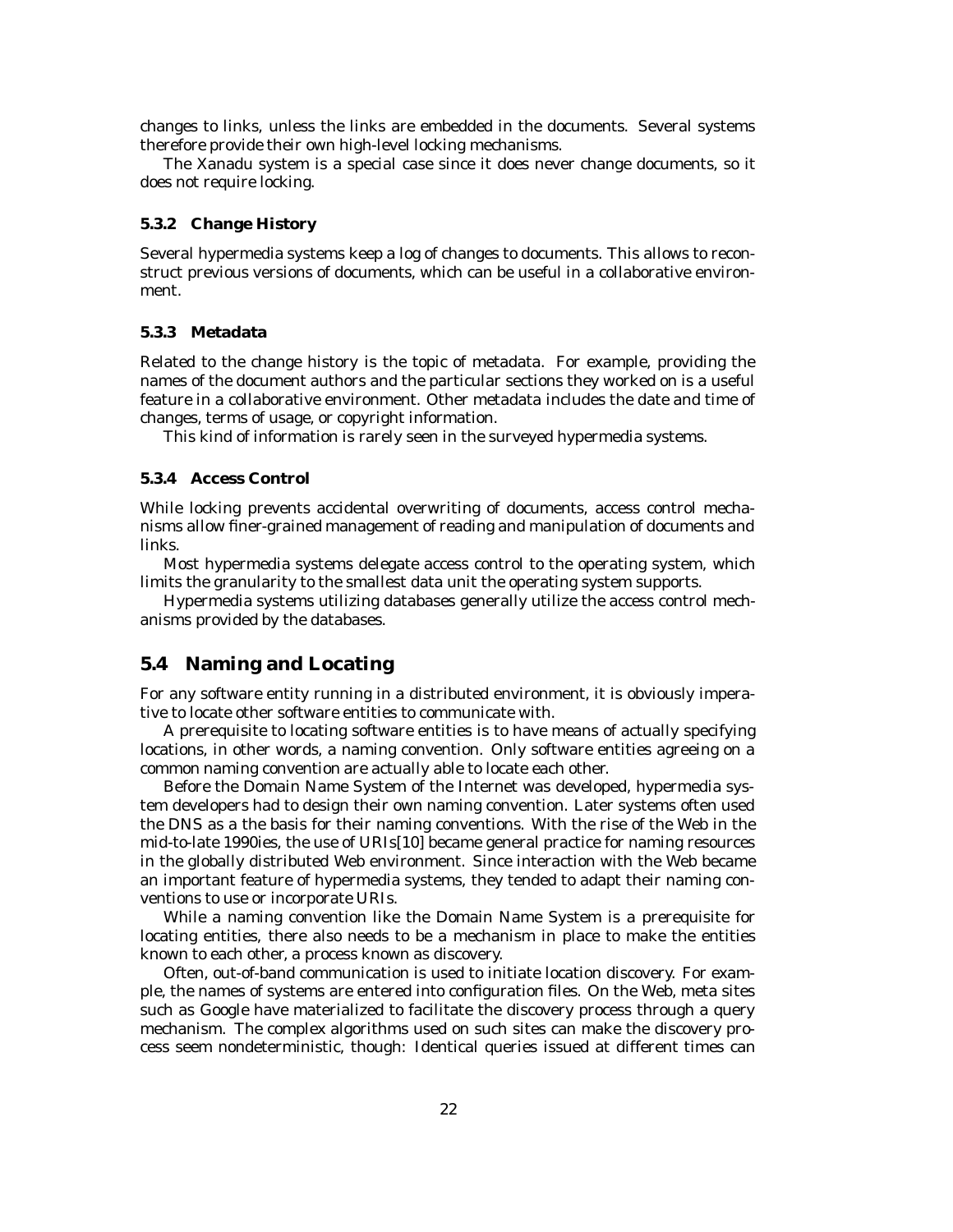result in disparate results. The utilization of metadata, such as provided in the Semantic Web [49] can also help in the location discovery process (see, e.g., the work on Semantic Search by Guha et al. [37].)

### **5.5 Communication and Interoperability**

Naming and locating distributed software entities is of course all but a necessary prerequisite to achieve the goal of actual communication between these entities.

The developers of hypermedia systems usually invented and implemented their own proprietary protocols to communicate with distributed entities of their software. This precluded communication with hypermedia systems from other developers.

Some hypermedia systems provided limited interfaces to interact with systems from other developers. This interoperability became more prevalent with the rise of the Web and the HTTP protocol as *lingua franca* of communication on the Internet. The development of HTTP extensions that provide protocol support for collaborative authoring is the current endpoint of this adaptation.

### **5.6 Framework matrix**

The tables in this section show how each hypermedia system surveyed fits into the classification framework.

Each table focuses on a particular aspect of the framework.

The tables in addition provide grouping in the generational dimension, following the detailed system descriptions in this paper.

#### **5.6.1 Links**

This table describes and compares the link-related functionality of the hypermedia systems surveyed.

Links can be embedded into the hypermedia documents, or they can be maintained separately from the documents.

Links can have directionality, they can be uni-directional or bi-directional.

Links can be n-ary, i.e., have multiple endpoints.

Finally, the granularity of anchors, i.e., link endpoints, can differ in the systems.

| <b>SYSTEM</b>  | <b>EMBEDDED</b> | <b>DIRECTIONA-</b>              | N-ARY LINKS | <b>ANCHOR STYLE</b> |
|----------------|-----------------|---------------------------------|-------------|---------------------|
|                | LINKS           | <b>LITY</b>                     |             |                     |
|                |                 | <b>First-Generation Systems</b> |             |                     |
| <b>XANADU</b>  | yes             | uni-directional                 | 1:1         | variable, from      |
|                |                 |                                 |             | documents to        |
|                |                 |                                 |             | single characters   |
| <b>AUGMENT</b> | yes             | uni-directional                 | 1:1         | variable, from      |
|                |                 |                                 |             | documents to        |
|                |                 |                                 |             | single characters   |
| <b>ABC</b>     | $\mathbf{n}$    | bi-directional                  | depends on  | nodes               |
|                |                 |                                 | graph       |                     |
|                |                 |                                 | structures  |                     |
| <b>KMS</b>     | yes             | uni-directional                 | 1:1         | pages               |

|  |  |  | Table 1: Link aspects |
|--|--|--|-----------------------|
|--|--|--|-----------------------|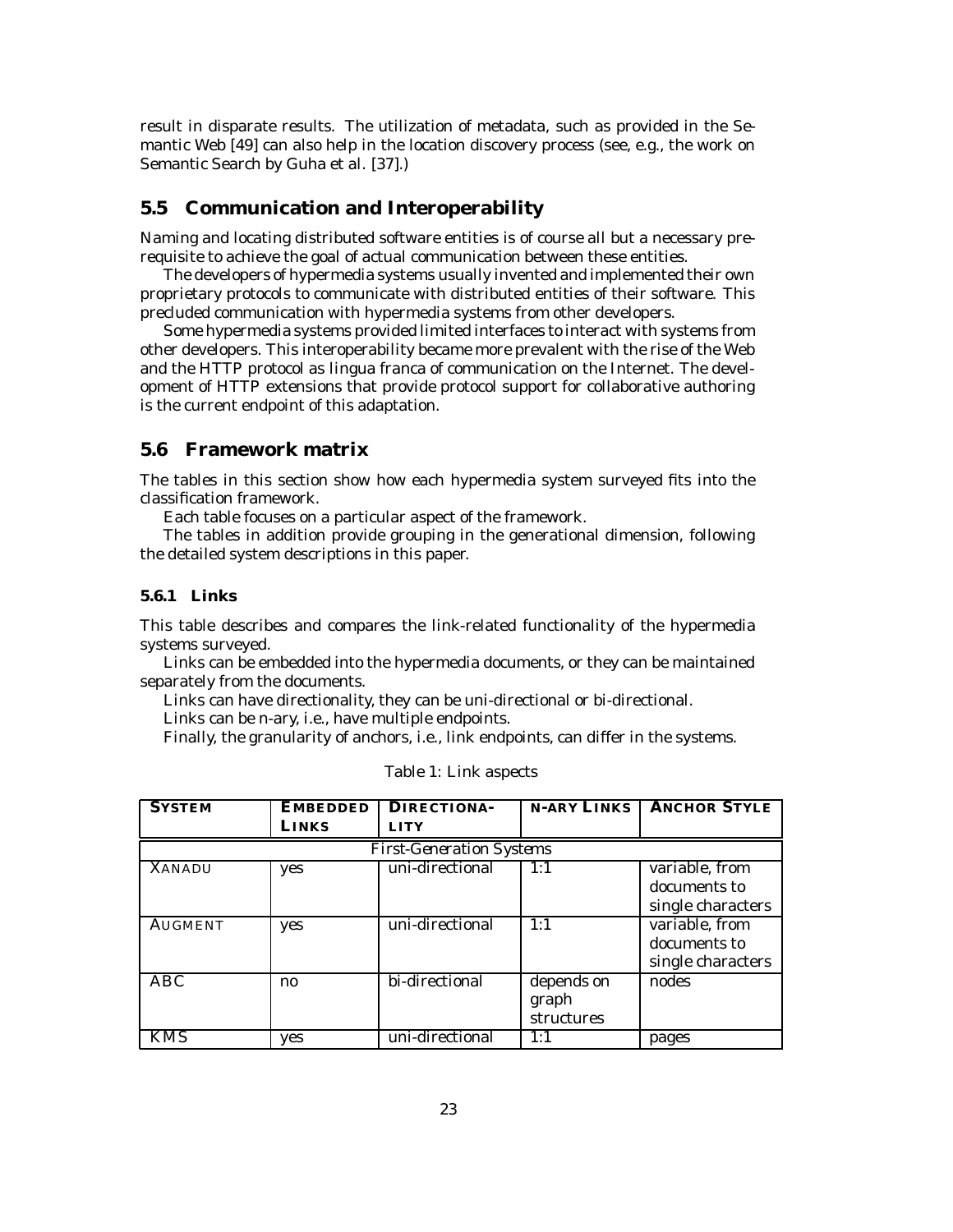| <b>SYSTEM</b>            | <b>EMBEDDED</b> | <b>DIRECTIONA-</b>               | <b>N-ARY LINKS</b> | <b>ANCHOR STYLE</b> |
|--------------------------|-----------------|----------------------------------|--------------------|---------------------|
|                          | <b>LINKS</b>    | <b>LITY</b>                      |                    |                     |
| <b>VIRTUAL</b>           | no              | uni-directional                  | 1:1                | pages               |
| <b>NOTEBOOK</b>          |                 |                                  |                    |                     |
| <b>SYSTEM</b>            |                 |                                  |                    |                     |
| <b>SUN LINK</b>          | no              | no directionality                | yes, 1:n           | variable,           |
| <b>SERVICE</b>           |                 |                                  |                    | depends on          |
|                          |                 |                                  |                    | application         |
|                          |                 | <b>Second-Generation Systems</b> |                    |                     |
| MICROCOSM                | no              | bi-directional                   | yes, $1:n$         | variable, from      |
| <b>TNG</b>               |                 |                                  |                    | documents to        |
|                          |                 |                                  |                    | single characters   |
| <b>HYPERDISCO</b>        | no              | bi-directional                   | yes, n:m           | variable, from      |
|                          |                 |                                  |                    | documents to        |
|                          |                 |                                  |                    | single characters   |
| <b>JPERNLITE</b>         | yes             | uni-directional                  | 1:1                | sections, pages     |
| <b>CALLIMACHUS</b>       | no              | uni-directional                  | $\overline{1:1}$   | variable, from      |
|                          |                 |                                  |                    | documents to        |
|                          |                 |                                  |                    | single characters   |
| HYPER-G                  | no              | bi-directional                   | $\overline{1:n}$   | documents           |
| <b>CHIMERA</b>           | no              | bi-directional                   | yes, $1:n$         | variable, from      |
|                          |                 |                                  |                    | documents to        |
|                          |                 |                                  |                    | single characters   |
| <b>Web-Based Systems</b> |                 |                                  |                    |                     |
| <b>WORLD-WIDE</b>        | yes             | uni-directional                  | no                 | sections            |
| <b>WEB</b>               |                 |                                  |                    |                     |
| FRONTPAGE                | yes             | uni-directional                  | no                 | sections            |
| <b>WEBDAV</b>            | yes             | uni-directional                  | no                 | sections            |
| <b>DELTAV</b>            | yes             | uni-directional                  | n <sub>0</sub>     | sections            |

### **5.6.2 Document Storage**

This table shows the document storage characteristics of the systems surveyed.

Some systems store all or some of the managed hypermedia documents and the link relationships under their exclusive control in a hyperbase, while others only store the link relationships and simply refer to the hypermedia documents as they appear in the computer filesystems.

The other main aspect in this category concerns the organization of the document storage in distributed systems and the local replication of remote documents.

| <b>SYSTEM</b>  | <b>HYPERBASE</b>                | <b>LINK SERVER</b>     | STORAGE OR-<br><b>GANIZATION</b> | <b>REPLICATION</b>                                |  |  |
|----------------|---------------------------------|------------------------|----------------------------------|---------------------------------------------------|--|--|
|                | <b>First-Generation Systems</b> |                        |                                  |                                                   |  |  |
| <b>XANADU</b>  | yes                             | $\mathbf{n}\mathbf{o}$ | <i>Docuverse</i>                 | Dynamic<br>replication,<br>depending on<br>demand |  |  |
| <b>AUGMENT</b> | yes                             | n0                     | filesystem                       | $\mathbf{n}$                                      |  |  |

### Table 2: Document storage aspects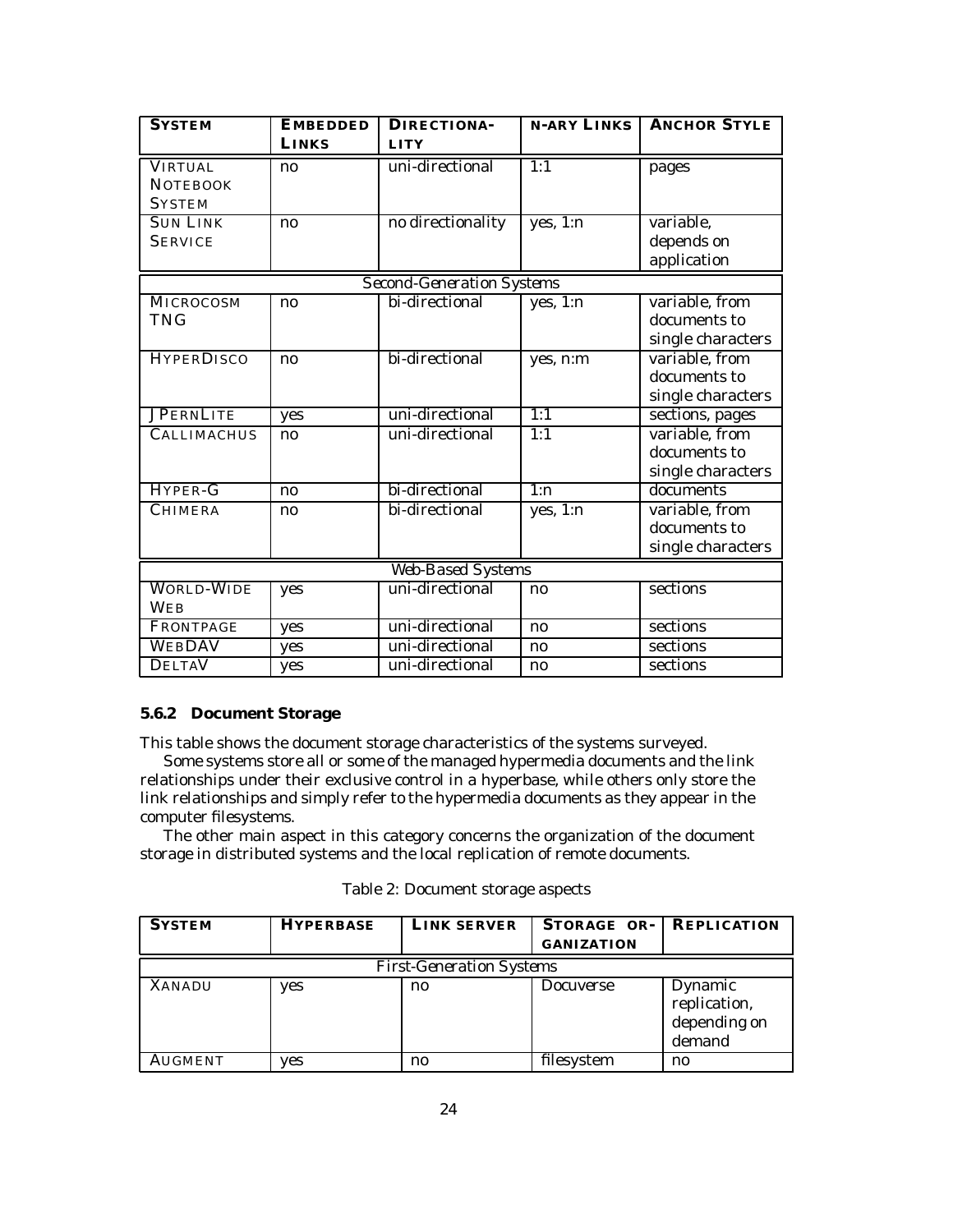| <b>SYSTEM</b>      | <b>HYPERBASE</b>       | <b>LINK SERVER</b>               | STORAGE OR-       | <b>REPLICATION</b> |
|--------------------|------------------------|----------------------------------|-------------------|--------------------|
|                    |                        |                                  | <b>GANIZATION</b> |                    |
| <b>ABC</b>         | yes                    | no                               | graph             | no                 |
|                    |                        |                                  | structure         |                    |
| <b>KMS</b>         | yes                    | $\mathbf{n}\mathbf{o}$           | database          | no                 |
| <b>VIRTUAL</b>     | yes                    | yes                              | database          | no                 |
| <b>NOTEBOOK</b>    |                        |                                  |                   |                    |
| <b>SYSTEM</b>      |                        |                                  |                   |                    |
| <b>SUN LINK</b>    | no                     | yes                              | filesystem        | no                 |
| <b>SERVICE</b>     |                        |                                  |                   |                    |
|                    |                        | <b>Second-Generation Systems</b> |                   |                    |
| MICROCOSM          | yes                    | yes                              | database          | short-term         |
| <b>TNG</b>         |                        |                                  |                   | local cache        |
| <b>HYPERDISCO</b>  | yes                    | yes                              | filesystem &      | links              |
|                    |                        |                                  | database          |                    |
| <b>JPERNLITE</b>   | $\mathbf{n}\mathbf{o}$ | yes                              | database          | local cache        |
| <b>CALLIMACHUS</b> | yes                    | yes                              | database          | no                 |
| HYPER-G            | yes                    | yes                              | database          | local cache        |
| <b>CHIMERA</b>     | $\mathbf{n}$           | yes                              | filesystem &      | no                 |
|                    |                        |                                  | database          |                    |
|                    |                        | Web-Based Systems                |                   |                    |
| <b>WORLD-WIDE</b>  | no                     | no                               | filesystem,       | no                 |
| <b>WEB</b>         |                        |                                  | database,         |                    |
|                    |                        |                                  | dynamic           |                    |
|                    |                        |                                  | creation          |                    |
| <b>FRONTPAGE</b>   | no                     | no                               | filesystem,       | no                 |
|                    |                        |                                  | database,         |                    |
|                    |                        |                                  | dynamic           |                    |
|                    |                        |                                  | creation          |                    |
| <b>WEBDAV</b>      | server-depen-          | no                               | filesystem,       | no                 |
|                    | dent                   |                                  | database          |                    |
| <b>DELTAV</b>      | server-depen-          | no                               | database          | $\mathbf{n}$       |
|                    | dent                   |                                  |                   |                    |

### **5.6.3 Concurrency Control**

This tables lists the concurrency control aspects important for the use of an hypermedia system in a collaborative authoring environment.

The considerations are system support for locking mechanisms, maintenance of document change histories, metadata support, and access controls.

|  | Table 3: Concurrency control aspects |  |  |
|--|--------------------------------------|--|--|
|--|--------------------------------------|--|--|

| <b>SYSTEM</b>                   | LOCKING      | <b>CHANGE</b><br><b>HISTORY</b>      | <b>METADATA</b> | <b>ACCESS CON-</b><br><b>TROL</b> |
|---------------------------------|--------------|--------------------------------------|-----------------|-----------------------------------|
| <b>First-Generation Systems</b> |              |                                      |                 |                                   |
| <b>XANADU</b>                   | $\mathbf{n}$ | ves                                  | n0              | $\mathbf{n}$                      |
| <b>AUGMENT</b>                  | no           | through<br>ves.<br>immutable<br>mark | <b>ves</b>      | n0                                |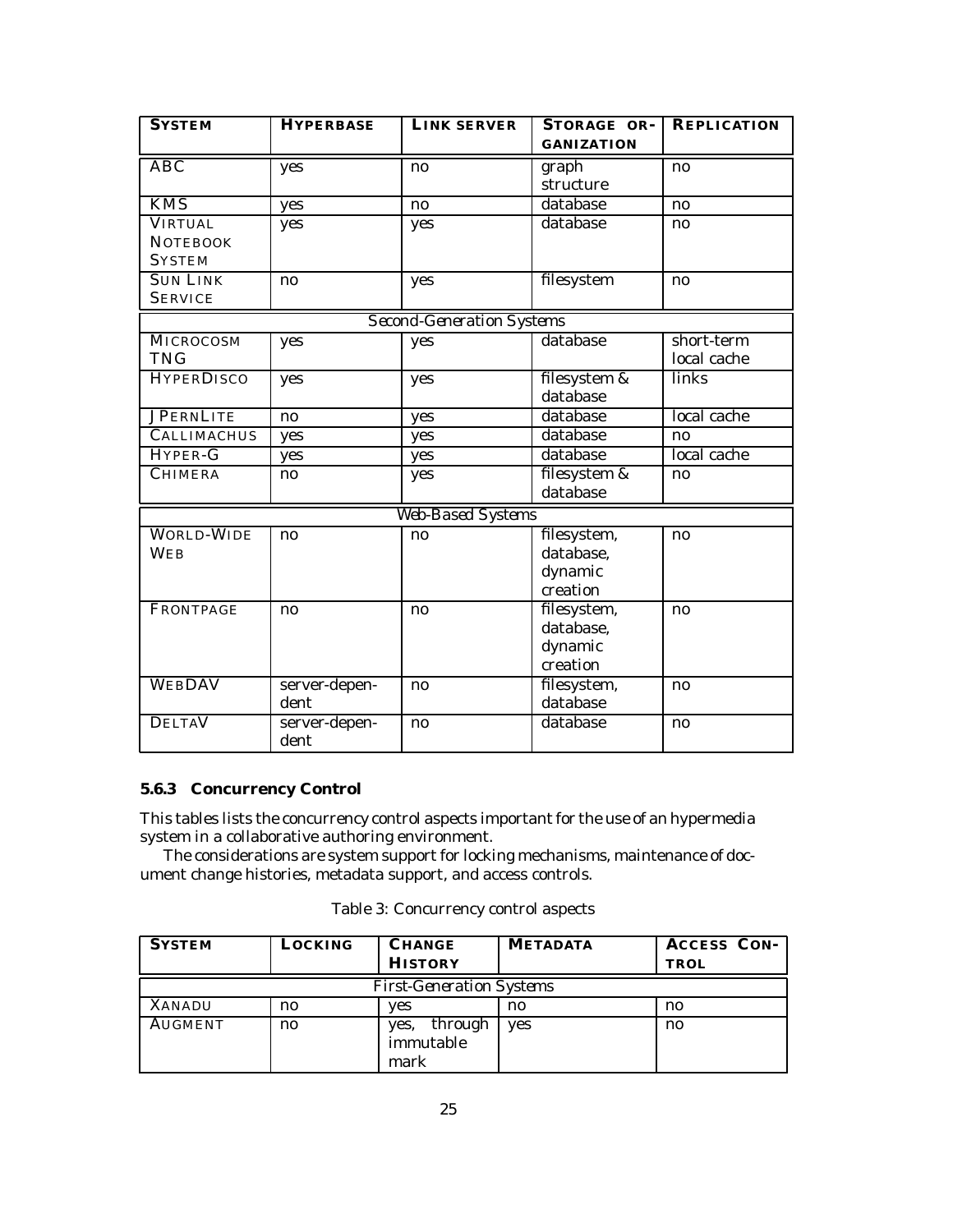| <b>SYSTEM</b>      | <b>LOCKING</b>    | <b>CHANGE</b>                    | <b>METADATA</b>     | <b>ACCESS CON-</b> |
|--------------------|-------------------|----------------------------------|---------------------|--------------------|
|                    |                   | <b>HISTORY</b>                   |                     | TROL               |
| <b>ABC</b>         | no                | no                               | no                  | yes, ACLs          |
|                    |                   |                                  |                     | stored with        |
|                    |                   |                                  |                     | each object        |
| <b>KMS</b>         | but<br>no,        | no                               | no, but annotations | protection by      |
|                    | change            |                                  |                     | frame owner        |
|                    | detection         |                                  |                     |                    |
| <b>VIRTUAL</b>     | yes, relies       | no                               | no                  | yes, relies on     |
| <b>NOTEBOOK</b>    | <b>DBMS</b><br>on |                                  |                     | <b>DBMS</b> access |
| <b>SYSTEM</b>      | locking           |                                  |                     | control            |
| <b>SUN LINK</b>    | no                | no                               | no                  | no                 |
| <b>SERVICE</b>     |                   |                                  |                     |                    |
|                    |                   | <b>Second-Generation Systems</b> |                     |                    |
| MICROCOSM          | no                | no                               | $\mathbf{n}$        | no                 |
| <b>TNG</b>         |                   |                                  |                     |                    |
| <b>HYPERDISCO</b>  | no                | no                               | no                  | yes                |
| <b>JPERNLITE</b>   | yes               | no                               | no                  | yes                |
| <b>CALLIMACHUS</b> | no                | $\mathbf{n}\mathbf{o}$           | no                  | no                 |
| HYPER-G            | no                | yes                              | yes                 | yes                |
| <b>CHIMERA</b>     | n <sub>0</sub>    | no                               | yes                 | no                 |
|                    |                   | <b>Web-Based Systems</b>         |                     |                    |
| <b>WORLD-WIDE</b>  | no                | no                               | no                  | yes, webserver     |
| <b>WEB</b>         |                   |                                  |                     | specific           |
| <b>FRONTPAGE</b>   | no                | no                               | no                  | yes, webserver     |
|                    |                   |                                  |                     | specific           |
| <b>WEBDAV</b>      | yes               | no                               | yes                 | yes, webserver     |
|                    |                   |                                  |                     | specific           |
| <b>DELTAV</b>      | yes               | yes                              | yes                 | yes, webserver     |
|                    |                   |                                  |                     | specific           |

### **5.6.4 Naming and Communication**

This table provides a comparison of the namespace and communication-related functionality of the surveyed hypermedia systems.

The listing of the namespace functionality is separated into the naming aspects, and the functionality to locate remote hypersystem entities.

The communication-related columns list the protocols used to communicate within entities of the same distributed hypermedia system as well as the ability to interoperate with other hypermedia systems.

|  | Table 4: Naming and communication aspects |  |
|--|-------------------------------------------|--|
|  |                                           |  |

| <b>SYSTEM</b>                   | <b>NAMING</b>                                        | LOCATING                  | COMMUNI-      | <b>INTEROPE-</b> |  |  |  |
|---------------------------------|------------------------------------------------------|---------------------------|---------------|------------------|--|--|--|
|                                 |                                                      |                           | <b>CATION</b> | <b>RABILITY</b>  |  |  |  |
| <b>First-Generation Systems</b> |                                                      |                           |               |                  |  |  |  |
| <b>XANADU</b>                   | tuplespace,<br>variant of<br>dewey decimal<br>system | implicit in<br>tuplespace | not specified | no.              |  |  |  |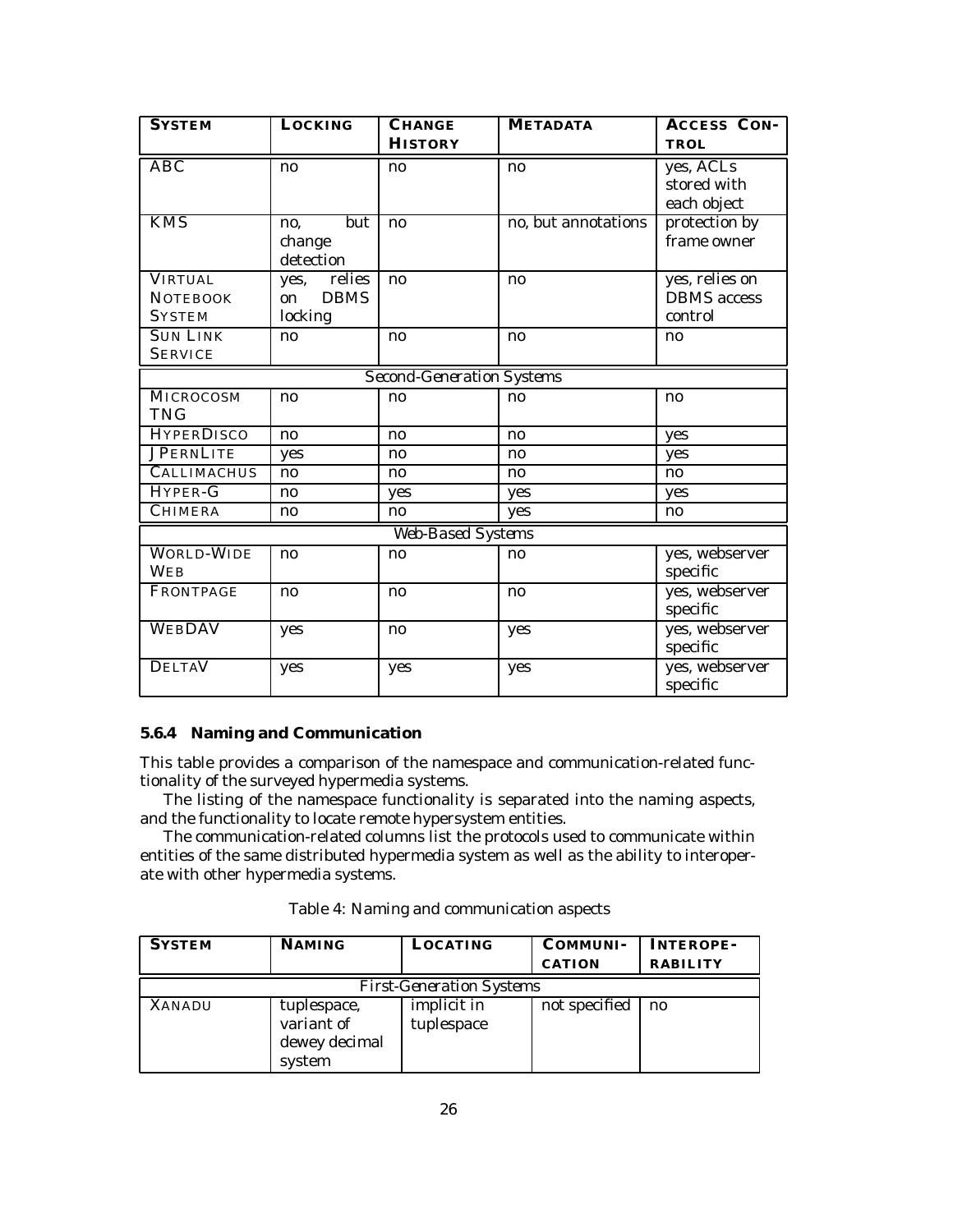| <b>SYSTEM</b>      | <b>NAMING</b>      | <b>LOCATING</b>                  | <b>COMMUNI-</b> | <b>INTER-</b>          |
|--------------------|--------------------|----------------------------------|-----------------|------------------------|
|                    |                    |                                  | <b>CATION</b>   | <b>OPERABI-</b>        |
|                    |                    |                                  |                 | <b>LITY</b>            |
| <b>AUGMENT</b>     | unique,            | implicit in                      | not specified   | no                     |
|                    | immutable          | identifiers                      |                 |                        |
|                    | identifiers        |                                  |                 |                        |
| <b>ABC</b>         | unique             | implicit in                      | not specified   | no                     |
|                    | identifiers        | identifiers                      |                 |                        |
| <b>KMS</b>         | arbitrary          | not specified                    | not specified   | no                     |
|                    | names              |                                  |                 |                        |
| <b>VIRTUAL</b>     | arbitrary          | mapping of                       | not specified   | no                     |
| <b>NOTEBOOK</b>    | names              | object names to                  |                 |                        |
| <b>SYSTEM</b>      |                    | servers                          |                 |                        |
| <b>SUN LINK</b>    | not specified      | not specified                    | not specified   | $\mathbf{n}\mathbf{o}$ |
| <b>SERVICE</b>     |                    |                                  |                 |                        |
|                    |                    | <b>Second-Generation Systems</b> |                 |                        |
| <b>MICROCOSM</b>   | <b>URL</b> variant | <b>DNS</b>                       | proprietary     | extensible to          |
| <b>TNG</b>         |                    |                                  | protocol        | other                  |
|                    |                    |                                  |                 | protocols, e.g.,       |
|                    |                    |                                  |                 | ftp, http              |
| <b>HYPERDISCO</b>  | mapping of         | <b>DNS</b>                       | proprietary     | no                     |
|                    | workspace          |                                  | protocol        |                        |
|                    | names to           |                                  |                 |                        |
|                    | Internet hosts,    |                                  |                 |                        |
|                    | local              |                                  |                 |                        |
|                    | proprietary        |                                  |                 |                        |
|                    | name service       |                                  |                 |                        |
| <b>JPERNLITE</b>   | <b>URLs</b>        | <b>DNS</b>                       | <b>HTTP</b>     | web-based              |
|                    |                    |                                  |                 | systems                |
| <b>CALLIMACHUS</b> | dynamic            | <b>DNS</b>                       | not specified   | no                     |
|                    | mapping of         |                                  |                 |                        |
|                    | names to           |                                  |                 |                        |
|                    | attributes of      |                                  |                 |                        |
|                    | anchors &          |                                  |                 |                        |
|                    | services           |                                  |                 |                        |
| HYPER-G            | unique ids         | <b>DNS</b>                       | not specified   | web-based              |
|                    |                    |                                  |                 | systems                |
| <b>CHIMERA</b>     | <b>URLs</b>        | <b>DNS</b>                       | <b>HTTP</b>     | webservers,            |
|                    |                    |                                  |                 | server-side            |
|                    |                    |                                  |                 | scripting<br>&         |
|                    |                    |                                  |                 | applets                |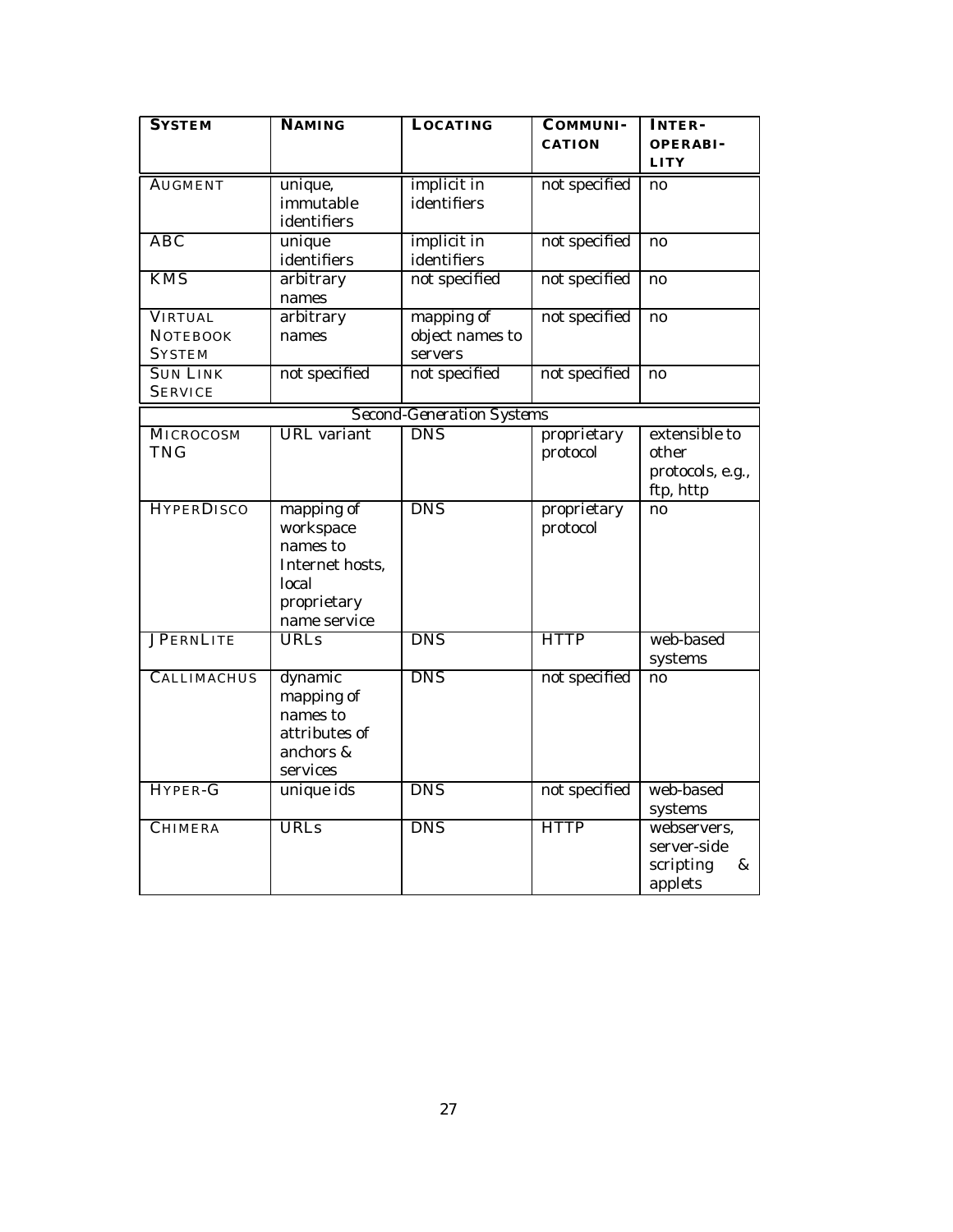| <b>SYSTEM</b>            | <b>NAMING</b> | <b>LOCATING</b> | <b>COMMUNI-</b><br><b>CATION</b> | <b>INTER-</b><br><b>OPERABI-</b> |  |  |  |
|--------------------------|---------------|-----------------|----------------------------------|----------------------------------|--|--|--|
|                          |               |                 |                                  | <b>LITY</b>                      |  |  |  |
| Web-Based Systems        |               |                 |                                  |                                  |  |  |  |
| <b>WORLD-WIDE</b><br>WEB | <b>URLs</b>   | <b>DNS</b>      | <b>HTTP</b>                      | server-side<br>scripting         |  |  |  |
| FRONTPAGE                | <b>URLs</b>   | <b>DNS</b>      | <b>HTTP</b>                      | server-side<br>scripting         |  |  |  |
| <b>WEBDAV</b>            | <b>URLs</b>   | <b>DNS</b>      | <b>HTTP</b>                      | server-side<br>programs          |  |  |  |
| <b>DELTAV</b>            | <b>URLs</b>   | <b>DNS</b>      | <b>HTTP</b>                      | server-side<br>programs          |  |  |  |

### **6 Conclusion**

This survey collected and organized existing information on hypertext systems that support operation in distributed environments.

The paper presents a taxonomy that allows a systematic description and comparison of the properties of hypermedia systems that are relevant for the support of navigation of and authoring in a distributed environment. These properties are organized in 5 categories: link properties, distributed document storage, concurrency control properties, naming and locating properties, and communication and interoperability issues.

This taxonomy provides researchers and developers with a framework to position and explore their systems in the context of existing distributed hypermedia efforts.

The survey shows the trend over time away from implementing proprietary naming and communication infrastructures towards the use of open standards. This is particularly evident in the newer systems from the mid- to late-1990s, with the establishment of the Internet and the World-Wide Web as ubiquitous network infrastructure. The increasing importance of interoperability, especially with respect to the integration of Web tools like browsers, is also visible in the survey.

It is evident from the survey that even though there is a sizeable number of hypermedia systems operating in distributed environments, the support for the crucial concurrency control aspects is largely missing. This most likely reflects the historical development path of hypermedia systems, originating in stand-alone, single-user systems. Without features such as locking and access controls, hypermedia systems, even though they support distributed environments, can not be used effectively in such settings and will have to remain essentially single-user systems.

As more hypermedia systems are developed from the ground up for use in widearea distributed environments, the concurrency control aspects are poised to gain more recognition. With the recent approval of the WebDAV Access Control Protocol as RFC 3744 [17], the standards foundation for locking and access control has been provided. Developers of hypermedia systems can use these WebDAV protocols to provide concurrency control and interoperability.

Another aspect that has not achieved much attention from the developers of distributed hypermedia systems is scalability. Especially in Internet- scale distributed environments with potentially high latencies, some form of replication or caching mechanism would be highly beneficial. One of the challenges with any such replication mechanism is obviously the propagation of changes throughout the network. As Nelson put it ([54]):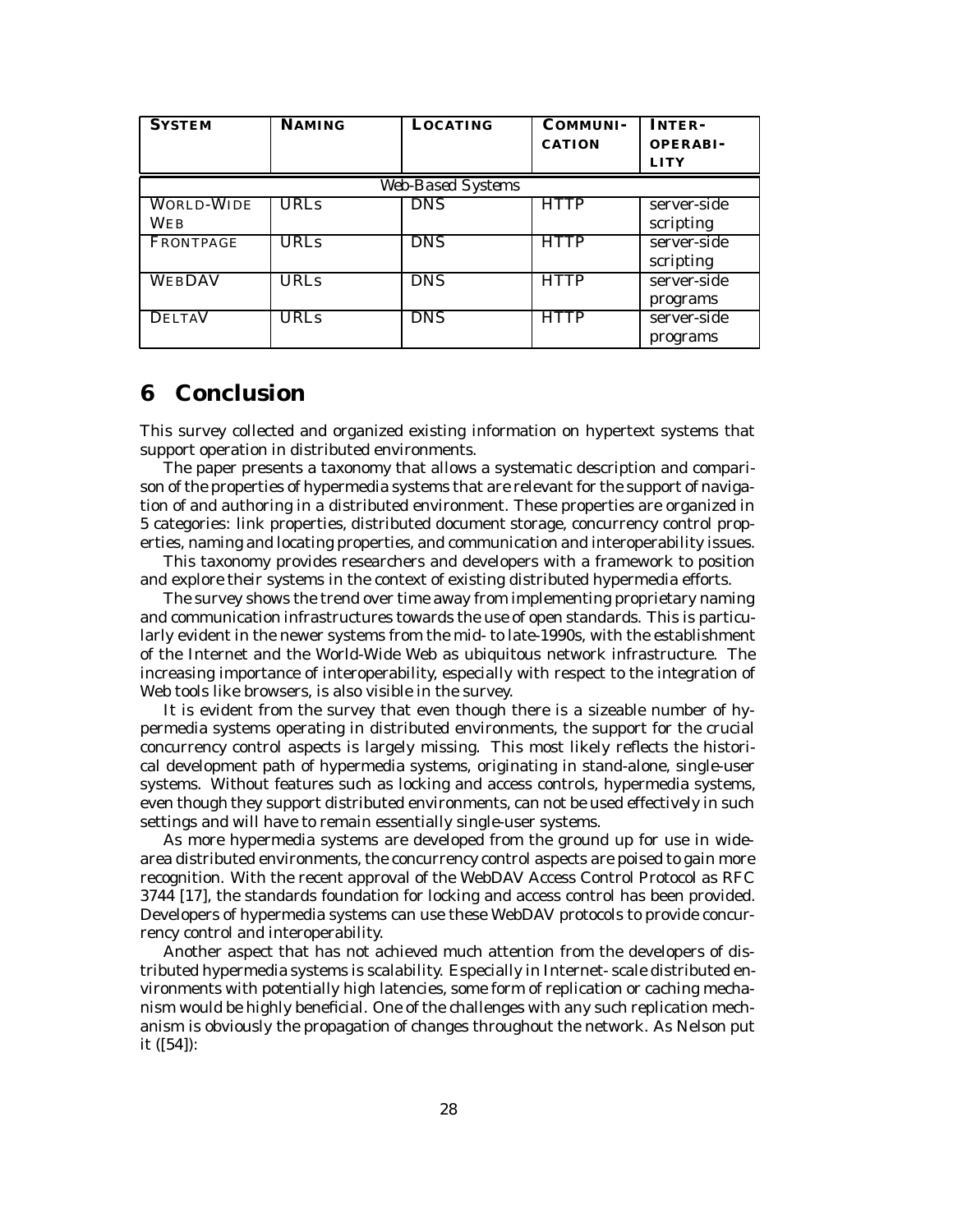*And every change must somehow be known throughout the network the instant it happens, with new things at once assimilated into the great corpus.*

It is obvious that instantaneous replication in Internet-scale distributed hypermedia systems is impossible to achieve. As Khare points out in [43], physical limits (latency) and agency limits define boundaries to document replication.

The use of hypermedia versioning [78] may be a way to sidestep the problems of document replication. A local copy of a remote document merely represents a particular version of the document. Users may perform modifications on the current local version of the document, creating a branch in the document version tree. The branch may later be merged with the latest version of the remote document.

This approach still assumes that there is one authoritative version of each document. Removing this assumption would result in a system structure that resembles a peer-to-peer architecture: Multiple users hold local copies of particular documents. Users may have identical versions of the documents, but some may have modified versions. Documents from multiple users may be merged to create a new document version, which in turn can be provided to other users. This approach suggests an integration of peer-to-peer technologies and hypermedia systems, resulting in decentralized hypermedia systems.

For example, augmenting or replacing the link server in a hypermedia system with a peer-to-peer locating mechanism such as the lookup functionality in the Gnutella [34] or Chord [65] protocols could result in a more robust, flexible and scalable system due to the reduced reliance on fixed link server data. A possible drawback is that the use of peer-to-peer locating mechanisms may result in receiving a huge number of links irrelevant to the search. Recent work on dynamic peer-to-peer network reorganization ([83, 45]) promises to increase the relevance of searches in such networks.

Integrating the storage and caching mechanisms found in peer-to-peer systems, e.g., the decentralized storage concept of Freenet [14, 15] with hypermedia systems also promises to increase the robustness of the resulting systems.

### **7 Acknowledgements**

I wish to thank my advisor, Richard Taylor, for letting me explore the ideas of this survey. I also have to thank him for his patience. I also like to thank Ken Anderson and Jim Whitehead for numerous discussions about various hypertext topics and their encouragement.

### **References**

- [1] Robert M. Akscyn, Donald L. McCracken, Elise A. Yoder: KMS: A Distributed Hypermedia System for Managing Knowledge in Organizations, Communications of the ACM, July 1988
- [2] Kenneth M. Anderson, Richard N. Taylor, E. James Whitehead, Jr.: A Critique of the Open Hypermedia Protocol, Journal of Digital Information, January 1998
- [3] Kenneth M. Anderson: Integrating Open Hypermedia Systems with the World Wide Web, Proceedings of the Eighth ACM Conference of Hypertext and Hypermedia, Southampton, UK, 1997
- [4] Kenneth M. Anderson: Pervasive Hypermedia, Ph.D. Dissertation, University of California, Irvine, USA, 1997
- [5] Kenneth M. Anderson: Data Scalability in Open Hypermedia Systems, Proceedings of the Tenth ACM Conference on Hypertext and Hypermedia, Darmstadt, Germany, 1999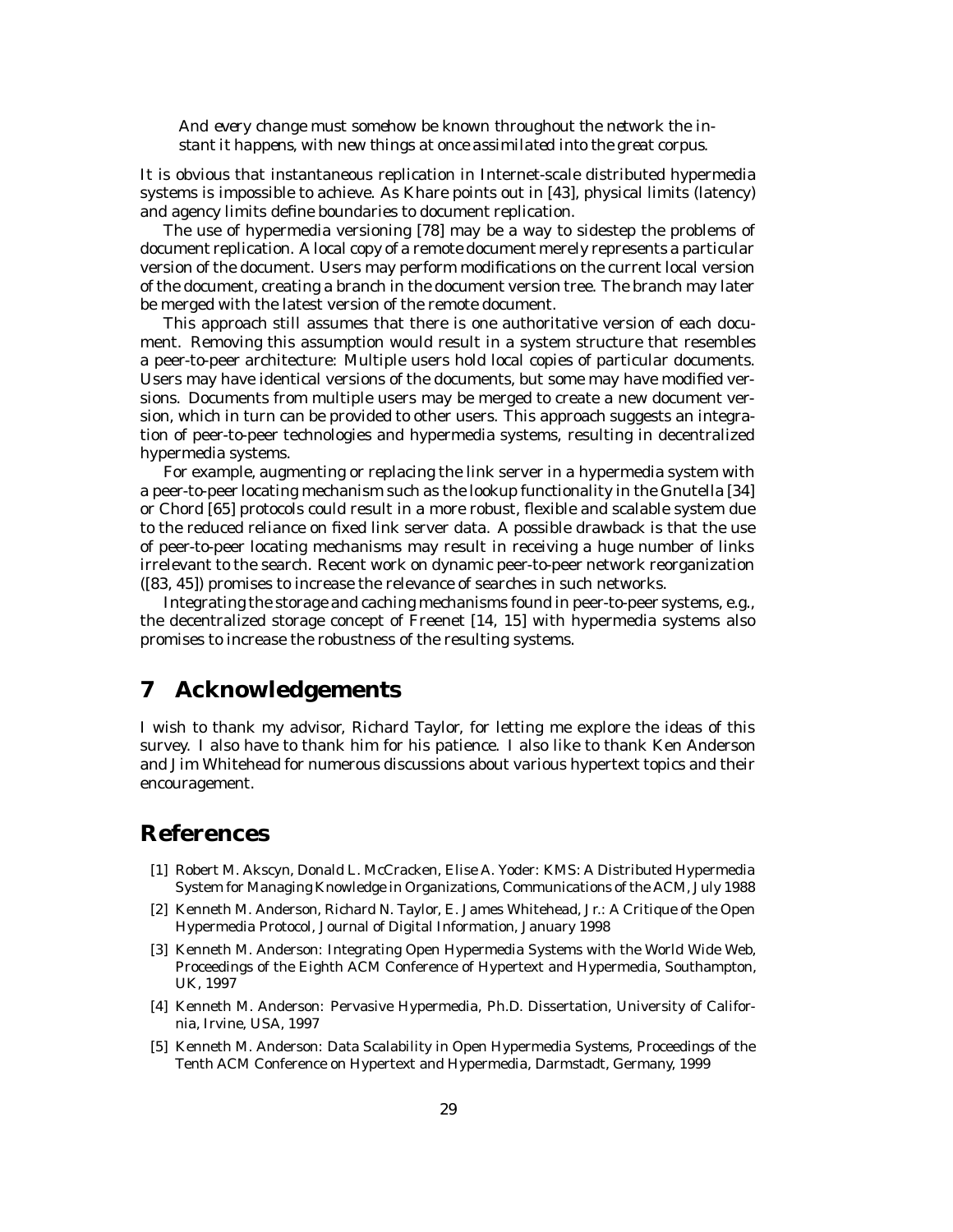- [6] Kenneth M. Anderson, Richard N. Taylor, E. James Whitehead, Jr.: Chimera: Hypertext for Heterogeneous Software Environments, Proceedings of the 1994 European ACM conference on Hypermedia technology, Edinburgh, Scotland, 1994
- [7] Kenneth M. Anderson, Richard N. Taylor, E. James Whitehead, Jr.: Chimera: Hypermedia for Heterogeneous Software Development Environments, ACM Transactions on Information Systems, Volume 18, Number 3, 2000
- [8] Keith Andrews, Frank Kappe, Hermann Maurer: The Hyper-G Network Information System, Proceedings of the Workshop on Distributed Multimedia Systems, Graz, Austria, 1994
- [9] T. Berners-Lee, D. Connolly: Hypertext Markup Language 2.0, Request for Comments: 1866, Internet Engineering Task Force, 1995
- [10] T. Berners-Lee, R. Fielding, L. Masinter: Uniform Resource Identifiers (URI): Generic Sytnax, Request for Comments: 2396, Internet Engineering Task Force, 1998
- [11] Niels Olof Bouvin: Open Hypermedia in a Peer-to-Peer Context, Proceedings of the Thirteenth ACM Conference on Hypertext and Hypermedia, College Park, Maryland, USA, 2002
- [12] Vannevar Bush: As We May Think, Atlantic Monthly, July 1945
- [13] V. Balasubramanian, A. Bashian, D. Porcher: A Large-Scale Hypermedia Application using Document Management and Web Technologies, Proceedings of the Eighth ACM Conference of Hypertext and Hypermedia, Southampton, UK, 1997
- [14] Ian Clarke: A Distributed Decentralized Information Storage and Retrieval System, Master's thesis, University of Edinburgh, UK, 1999
- [15] Ian Clarke, Oskar Sandberg, Brandon Wiley, Theodore W. Hong: Freenet: A Distributed Anonymous Information Storage and Retrieval System, Proceedings of the ICSI Workshop on Design Issues in Anonymity and Unobservability, Berkeley, CA, USA, 2000
- [16] G. Clemm, J. Amsden, C. Kaler, E. J. Whitehead: Versioning Extensions to WebDAV (Web Distributed Authoring and Versioning), Request for Comments: 3253, Internet Engineering Task Force, 2002
- [17] G. Clemm, J. Reschke, E. Sedlar, J. Whitehead: Web Distributed Authoring and Versioning (WebDAV) Access Control Protocol, Request for Comments: 3744, Internet Engineering Task Force, 2004
- [18] Ben Collins-Sussman, Brian W. Fitzpatrick, C. Michael Pilato: Version Control with Subversion, O'Reilly, Sebastopol, CA, USA, 2004
- [19] Jeff Conklin: Hypertext: An introduction and survey, IEEE Computer, Volume 20, Number 9, pp 17-41, 1987
- [20] Lisa Dusseault: WebDAV: Next-Generation Collaborative Web Authoring, Prentice Hall, Upper Saddle River, NJ, USA, 2004
- [21] Douglas C. Engelbart: Toward High-Performance Knowledge Workers, Office Automation Conference 1982 Digest, San Francisco, CA, USA, 1982
- [22] Douglas C. Engelbart: Collaboration Support Provisions in AUGMENT, Proceedings of the 1984 AFIPS Office Automation Conference, Los Angeles, CA, USA, 1984
- [23] Douglas C. Engelbart: Authorship Provisions in AUGMENT, Proceedings of the COMP-CON Conference, San Francisco, CA, USA, 1984
- [24] R. Fielding, J. Gettys, J. C. Mogul, H. Frystyk, L. Masinter, P. Leach, T. Berners-Lee: Hypertext Transfer Protocol – HTTP/1.1, Request for Comments: 2616 Internet Engineering Task Force, 1999
- [25] Roy T. Fielding, E. James Whitehead Jr., Kenneth M. Anderson, Gregory A. Bolcer, Peyman Oreizy, Richard N. Taylor: Software Engineering and the WWW: The Cobbler's Barefoot Children, Revisited, Technical Report 96-53, Department of Information and Computer Science, University of California, Irvine, 1996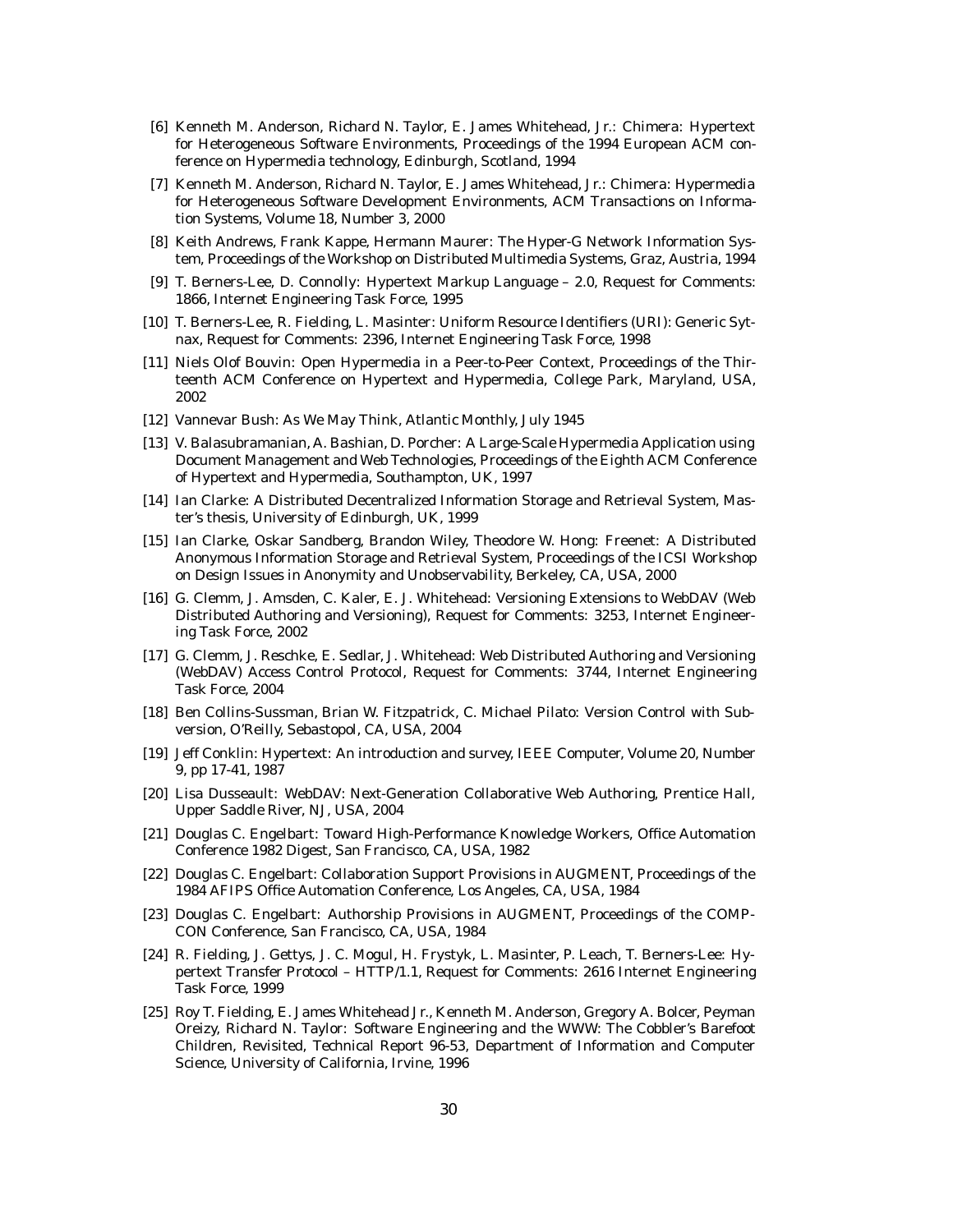- [26] Roy T. Fielding, E. James Whitehead Jr., Kenneth M. Anderson, Gregory A. Bolcer, Peyman Oreizy, Richard N. Taylor: Web-Based Development of Complex Information Products, Communication of the ACM, Volume 41, Number 8, 1998
- [27] Jerry Fowler, Donald G. Baker, Ross Dargahi, Vram Kouramajian, Hillary Gilson, Kevin Brook Long, Cynthia Petermann, G. Anthony Gorry: Experience with the Virtual Notebook System: Abstraction in Hypertext, Proceedings of the 1994 ACM Conference on Computersupported cooperative work, Chapel Hill, NC, USA, 1994
- [28] Frequently Asked Questions About Frontpage, Microsoft, 2004, http://www.microsoft.com/office/frontpage/rpodinfo/faq.mspx
- [29] G. Anthony Gorry, Andrew M. Burger, R. Jesse Chaney, Kevin B. Long, Christina M. Tausk: A Virtual Notebook for Biomedical Work Groups, Bulletin of the Medical Library Association, Volume 76, Number 3, 1988
- [30] Jörg M. Haake, Uffe K. Wiil, Peter J. Nürnberg: Openness in Shared Hypermedia Workspaces: The Case for Collaborative Open Hypermedia Systems, ACM SIGWEB Newsletter, Volume 8, Issue 3, 1999
- [31] Jörg M. Haake, Brian Wilson: Supporting Collaborative Writing of Hyperdocuments in SEPIA, Proceedings of the 1992 ACM Conference on Computer-supported cooperative work, Toronto, Ontario, Canada, 1992
- [32] A. Hatzimanikatis, I. Gaviotis, D. Christodoulakis: Distributed Documents: an architecture for open distributed hypertext, Electronic Publishing, Volume 7, Number 1, pp. 35-48, 1994
- [33] L. P. Glazier: 'Out Words Were the Form We Entered' A Model of World Wide Web Hypertext, Proceedings of the Eighth ACM Conference of Hypertext and Hypermedia, Southampton, UK, 1997
- [34] The Gnutella Developer Forum: The Annotated Gnutella Protocol Specification v0.4, http://frc-gnutella.sourceforge.net/developer/stable/
- [35] Y. Y. Goland, E. J. Whitehead, Jr., A. Faizi, S. R. Carter, D. Jensen: HTTP Extensions for Distributed Authoring – WEBDAV, Request for Comments: 2518, Internet Engineering Task Force, 1999
- [36] Stuart Goose, Jonathan Dale, Wendy Hall, David De Roure: Microcosm TNG: A Distributed Architecture to Support Reflexive Hypermedia Applications, Proceedings of the Eighth ACM Conference on Hypertext and Hypermedia, Southamption, UK, 1997
- [37] R. Guha, Rob McCool, Eric Miller: Semantic Search, Proceedings of the Twelfth International World Wide Web Conference, Budapest, Hungary, 2003
- [38] Wendy Hall, Gary Hill, Hugh Davis: The Microcosm Link Service, Proceedings of the fifth ACM Conference on Hypertext, Seattle, WA, USA, 1993
- [39] Lynda Hartman, Jacco van Ossenbruggen, K. Sjoerd Mullender, Lloyd Rutledge, Dick C.A. Bulterman: Do you Have the Time? Composition and Linking in Time-based Hypermedia, Proceedings of the Tenth ACM Conference on Hypertext and Hypermedia, Darmstadt, Germany, 1999
- [40] Gary Hill, Wendy Hall: Extending the Microcosm Model to a Distributed Environment, Proceedings of the 1994 European ACM conference on Hypermedia technology, Edinburgh, Scotland, 1994
- [41] Frank Kappe: Hyper-G: A Distributed Hypermedia System, Proceedings, International Networking Conference 1993, Internet Society, San Francisco, CA, USA, 1993
- [42] Frank Kappe, Keith Andrews, Jorg Faschingbauer, Mansuet Gaisbauer, Michael Pich- ¨ ler, Jürgen Schipflinger: Hyper-G: A New Tool for Distributed Hypermedia, Proceedings IASTED/ISMM Conference, Honolulu, Hawaii, ACTA Press, Anaheim, 1994
- [43] Rohit Khare: Decentralized Software Architecture, ISR Technical Report # UCI-ISR-02-6, Institute for Software Research, University of California, Irvine, 2002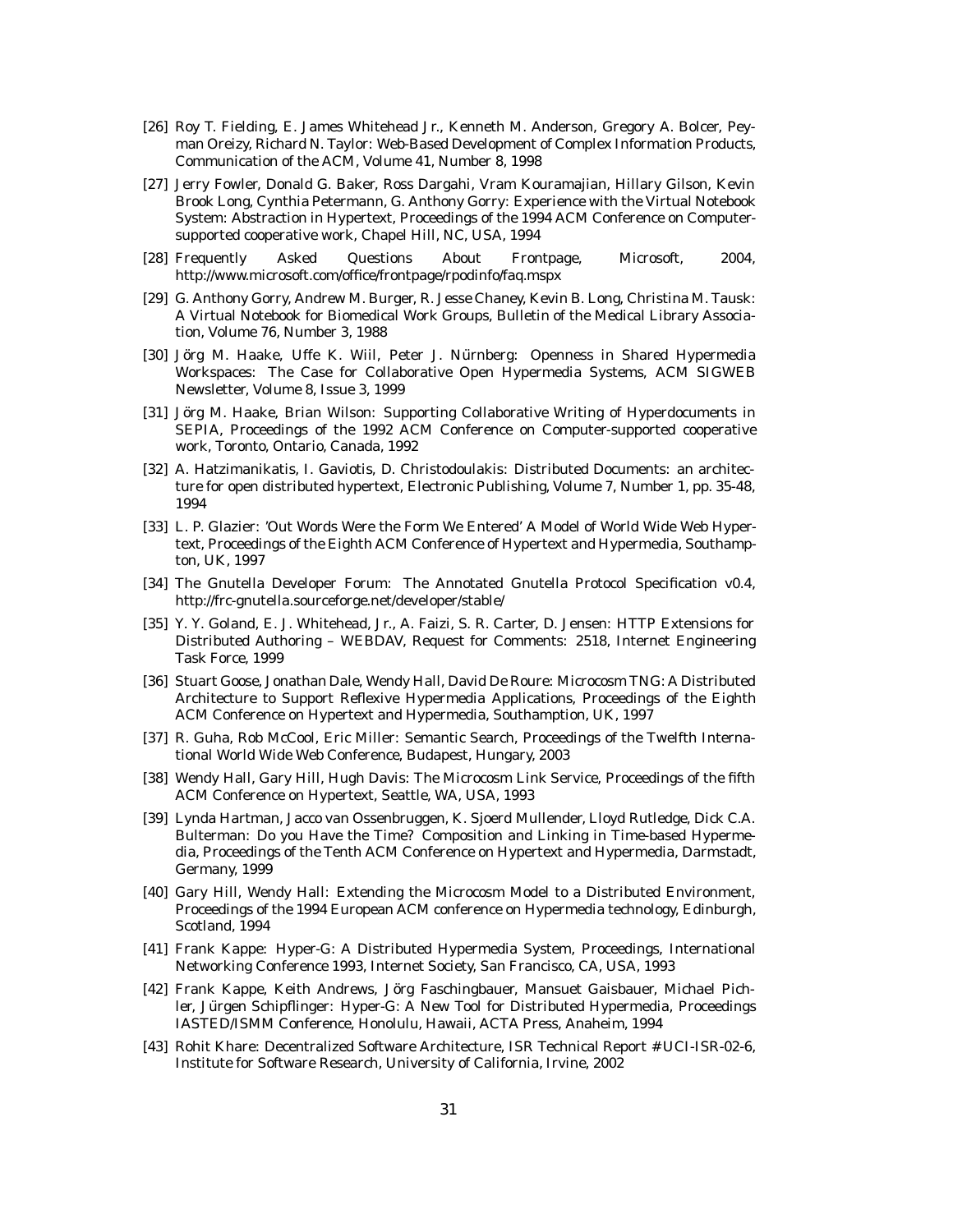- [44] Reinhard Kreutz, Brigitte Euler, Klaus Spitzer: No longer Lost in WWW-based Hyperspaces, Proceedings of the Tenth ACM Conference on Hypertext and Hypermedia, Darmstadt, Germany, 1999
- [45] René Dalsgaard Larsen, Niels Olof Bouvin: HyperPeer: Searching for Resemblance in a P2P Network, Proceedings of the Fifteenth ACM Conference on Hypertext and Hypermedia, Santa Cruz, CA, USA, 2004
- [46] Cesare Maioli, Stefano Sola, Fabio Vitali: Wide-Area Distribution Issues in Hypertext Systems, Technical Report UBLCS-93-24, University of Bologna, Italy, 1993
- [47] Cesare Maioli, Stefano Solat, Fabio Vitali: Versioning issues in a Collaborative Distributed Hypertext System, Technical Report UBLCS-93-6, University of Bologna, Italy, 1993
- [48] Catherine C. Marshall, Frank M. Shipman, III., J.H. Coombs: VIKI: Spatial Hypertext Supporting Emergent Structure, Proceedings of the 1994 European ACM conference on Hypermedia technology, Edinburgh, Scotland, 1994
- [49] Catherine C. Marshall, Frank M. Shipman: Which Semantic Web?, Proceedings of the Fourteenth ACM Conference on Hypertext and Hypermedia, Nottingham, UK, 2003
- [50] Sergey Melnik, Sriram Raghavan, Beverly Yang, Hector Garcia-Molina: Building a Distributed Full-Text Index for the Web, Tenth International World Wide Web Conference, Hong Kong, 2001
- [51] Theodor H. Nelson: The Hypertext, Proceedings of the World Documentation Federation, 1965
- [52] Theodor H. Nelson: A File Structure for the Complex, the Changing, and the Indeterminate, Proceedings of the ACM 20th National Conference, Cleveland, OH, USA, 1965
- [53] Theodor H. Nelson: Managing Immense Storage, BYTE Magazine, Volume 13, Issue 1, January 1988
- [54] Theodor H. Nelson: Literary Machines, 1993 Edition Mindful Press, 1993
- [55] Peter J. Nurnberg, John J. Leggett, Uffe K. Wiil: An Agenda for Open Hypermedia Re- ¨ search, Proceedings of the Ninth ACM Conference on Hypertext and Hypermedia, Pittsburgh, PA, USA, 1998
- [56] Kasper Østerbye, Uffe Kock Wiil: The flag taxonomy of open hypermedia systems, Proceedings of the Seventh ACM Conference on Hypertext, Bethesda, MD, USA, 1996
- [57] Amy Pearl: Sun's Link Service: A Protocol for Open Linking, Proceedings of the second annual ACM Conference on Hypertext, Pittsburgh, PA, USA, 1989
- [58] Dave Raggett: HTML 3.2 Reference Specification, W3C Recommendation, World Wide Web Consortium, 1997
- [59] A. Rizk, D. Sutcliffe: Distributed link service in the Aquarelle project, Proceedings of the Eighth ACM Conference on Hypertext and Hypermedia, Southampton, UK, 1997
- [60] David Robinson, Ken A.L. Coar: The Common Gateway Interface (CGI) Version 1.1, Internet Draft, Internet Engineering Task Force, 2003
- [61] Douglas E. Shackelford, John B. Smith, F. Donelson Smith: The Architecture and Implementation of a Distributed Hypermedia Storage System, Proceedings of the fifth ACM Conference on Hypertext, Seattle, WA, USA, 1993
- [62] Frank M. Shipman, III., R. Jesse Chaney, G. Anthony Gorry: Distributed Hypertext for Collaborative Research: The Virtual Notebook System, Proceedings of the second annual ACM Conference on Hypertext, Pittsburgh, PA, USA, 1989
- [63] Frank M. Shipman, III., Catherine C. Marshall, Mark LeMere: Beyond Location: Hypertext Workspaces and Non-Linear Views, Proceedings of the Tenth ACM Conference on Hypertext and Hypermedia, Darmstadt, Germany, 1999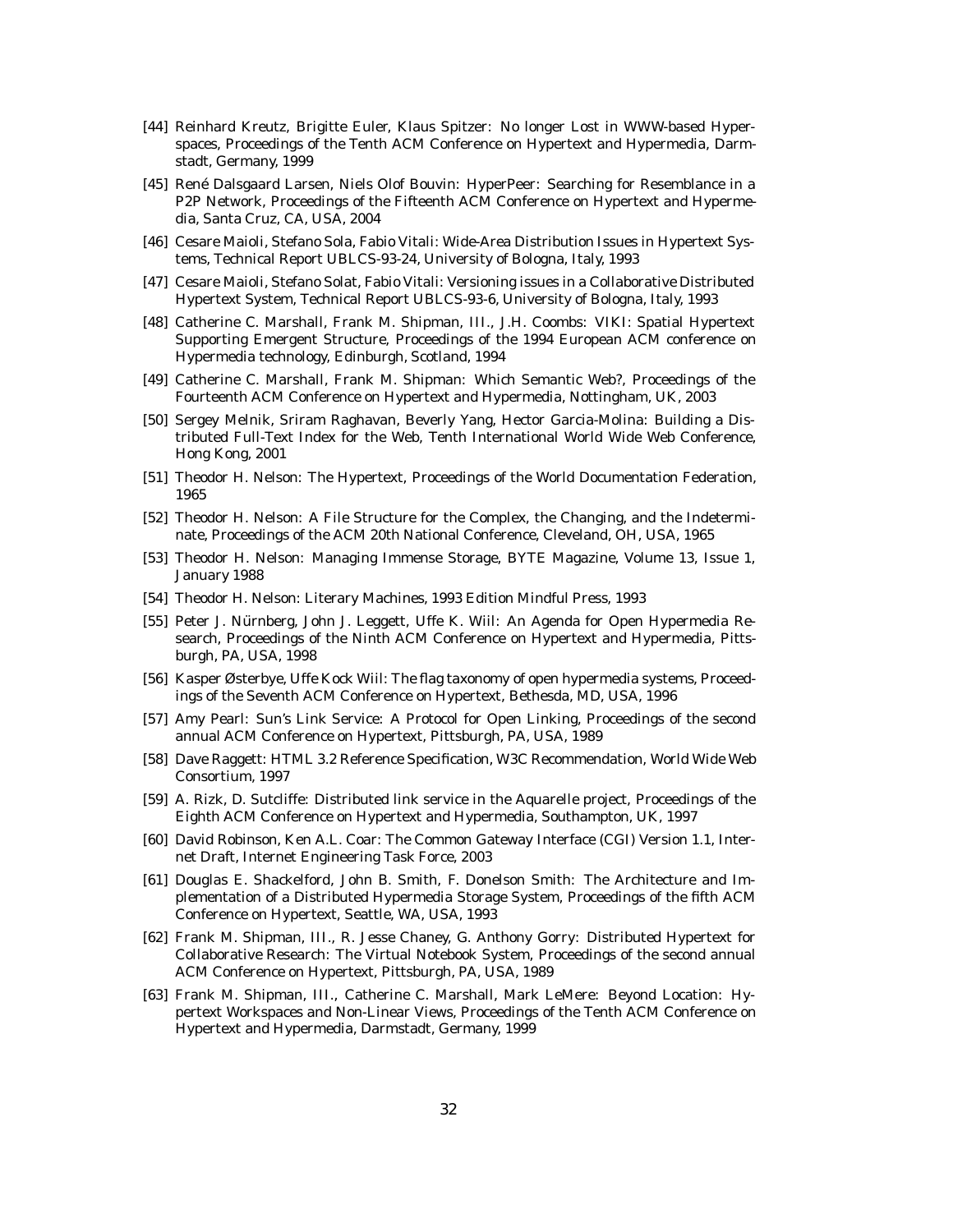- [64] John B. Smith, F. Donelson Smith: ABC: A Hypermedia System for Artifact-Based Collaboration, Proceedings of the third annual ACM Conference on Hypertext, San Antonio, TX, USA, 1991
- [65] Ion Stoica, Robert Morris, David Karger, M. Frans Kaashoek, Hari Balakrishnan: Chord: A Scalabale Peer-to-peer Lookup Service for Internet Applications, Proceedings of the ACM SIGCOMM '01 Conference, San Diego, CA, USA, 2001
- [66] Norbert Streitz, Jörg Haake, Jörg Hannemann, Andreas Lemke, Wolfgang Schuler, Helge Schütt, Manfred Thüring: SEPIA: A Cooperative Hypermedia Authoring Environment, Proceedings of the ACM Conference on Hypertext, Milan, Italy, 1992
- [67] S. Tata, C. Godart, Uffe K. Wiil: Policies for Cooperative Hypermedia Systems, Proceedings of the Thirteenth ACM Conference on Hypertext and Hypermedia, College Park, Maryland, USA, 2002
- [68] Manolis Tzagarakis: A name service for open hypermedia systems, First Workshop on Structural Computing, SC-1, Darmstadt, Germany, 1999
- [69] Manolis Tzagarakis, Michalis Vaitis, Athanasios Papadopoulos, Dimitris Christodoulakis: The Callimachus Approach to Distributed Hypermedia, Proceedings of the Tenth ACM Conference on Hypertext and Hypermedia, Darmstadt, Germany, 1999
- [70] Manolis Tzagarakis, Dimitris Avramidis, Maria Kyriakopoulou, Monica M. C. Schraefel, Michalis Vaitis, Dimitris Christodoulakis: Structuring primitives in the Callimachus component-based open hypermedia system, Journal of Network and Computer Applications, Volume 26, Issue 1, Academic Press, 2003
- [71] Andre van der Hoek: A Reusable, Distributed Repository for Configuration Management ` Policy Programming, Ph.D. Dissertation, University of Colorado, Boulder, USA, 2000
- [72] Weigang Wang: Team-and-Role-Based Organizational Context and Access Control for Cooperative Hypermedia Environments, Proceedings of the Tenth ACM Conference on Hypertext and Hypermedia, Darmstadt, Germany, 1999
- [73] WebDAV Flyer, University of California, Irvine
- [74] Jim Whitehead: The Future of Distributed Software Development on the Internet, Web Techniques, October 1999
- [75] Jim Whitehead: An introduction to DeltaV, Tutorial Notes, Tenth International World Wide Web Conference, Hong Kong, 2001
- [76] E. James Whitehead, Jr., M. Wiggins: WEBDAV: IETF Standard for Collaborative Authoring on the Web, IEEE Computer, October 1998
- [77] E. James Whitehead, Jr.: Control Choices and Network Effects in Hypertext Systesms, Proceedings of the Tenth ACM Conference on Hypertext and Hypermedia, Darmstadt, Germany, 1999
- [78] E. James Whitehead, Jr.: An Analysis of the Hypertext Versioning Domain, Ph.D. Dissertation, University of California, Irvine, 2000
- [79] Uffe Kock Wiil, John J. Leggett: The HyperDisco Approach to Open Hypermedia Systems, Proceedings of the seventh ACM conference on Hypertext, Bethesda, MD, 1996
- [80] Uffe Kock Wiil, John J. Leggett: Workspaces: The HyperDisco Approach to Internet Distribution, Proceedings of the Eighth ACM Conference on Hypertext and Hypermedia, Southampton, UK, 1997
- [81] Uffe Kock Wiil, John J. Leggett: Concurrency Control in Collaborative Hypertext Systesm, Proceedings of the fifth ACM Conference on Hypertext, Seattle, WA, USA, 1993
- [82] Jack J. Yang, Gail E. Kaiser: JPernLite: An Extensible Transaction Server for the World Wide Web, Proceedings of the Ninth ACM Conference on Hypertext and Hypermedia, Pittsburgh, PA, USA, 1998